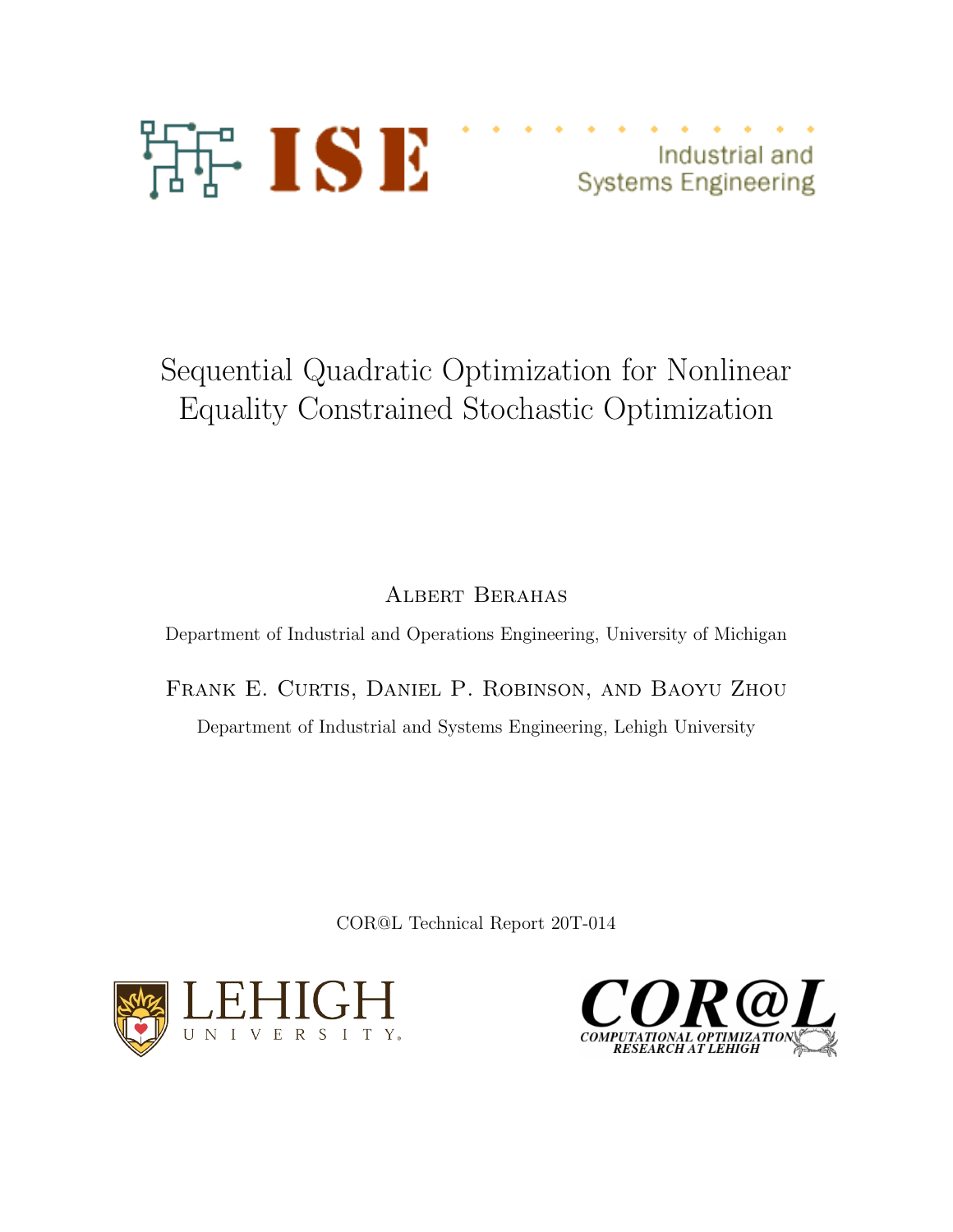## Sequential Quadratic Optimization for Nonlinear Equality Constrained Stochastic Optimization

## ALBERT BERAHAS<sup>\*1</sup>, FRANK E. CURTIS<sup>†2</sup>, DANIEL P. ROBINSON<sup>‡2</sup>, AND BAOYU ZHOU§<sup>2</sup>

<sup>1</sup>Department of Industrial and Operations Engineering, University of Michigan <sup>2</sup>Department of Industrial and Systems Engineering, Lehigh University

July 21, 2020

#### Abstract

Sequential quadratic optimization algorithms are proposed for solving smooth nonlinear optimization problems with equality constraints. The main focus is an algorithm proposed for the case when the constraint functions are deterministic, and constraint function and derivative values can be computed explicitly, but the objective function is stochastic. It is assumed in this setting that it is intractable to compute objective function and derivative values explicitly, although one can compute stochastic function and gradient estimates. As a starting point for this stochastic setting, an algorithm is proposed for the deterministic setting that is modeled after a state-of-the-art line-search SQP algorithm, but uses a stepsize selection scheme based on Lipschitz constants (or adaptively estimated Lipschitz constants) in place of the line search. This sets the stage for the proposed algorithm for the stochastic setting, for which it is assumed that line searches would be intractable. Under reasonable assumptions, convergence (resp., convergence in expectation) from remote starting points is proved for the proposed deterministic (resp., stochastic) algorithm. The results of numerical experiments demonstrate the practical performance of our proposed techniques.

## 1 Introduction

We consider the design of algorithms for solving smooth nonlinear optimization problems with equality constraints. Such problems arise in various important applications throughout science and engineering.

Numerous algorithms have been proposed for solving *deterministic* equality constrained optimization problems. Penalty methods [\[9,](#page-28-0) [12\]](#page-28-1), including augmented Lagrangian methods [\[8,](#page-28-2) [17,](#page-28-3) [25\]](#page-29-0), attempt to solve such problems by penalizing constraint violation through an objective term—weighted by a penalty parameter—and employing unconstrained optimization techniques for solving (approximately) a corresponding sequence of penalty subproblems. Such algorithms can behave poorly due to ill-conditioning and/or nonsmoothness of the penalty subproblems, depending on the type of penalty function employed. Their performance also often suffers due to sensitivity to the scheme for updating the penalty parameter.

Algorithms that consistently outperform penalty methods are those based on sequential quadratic optimization (commonly known as SQP), which in this setting of equality constrained optimization is intimately

<sup>∗</sup>E-mail: albertberahas@gmail.com

<sup>†</sup>E-mail: frank.e.curtis@gmail.com

<sup>‡</sup>E-mail: daniel.p.robinson@gmail.com

<sup>§</sup>E-mail: baz216@lehigh.edu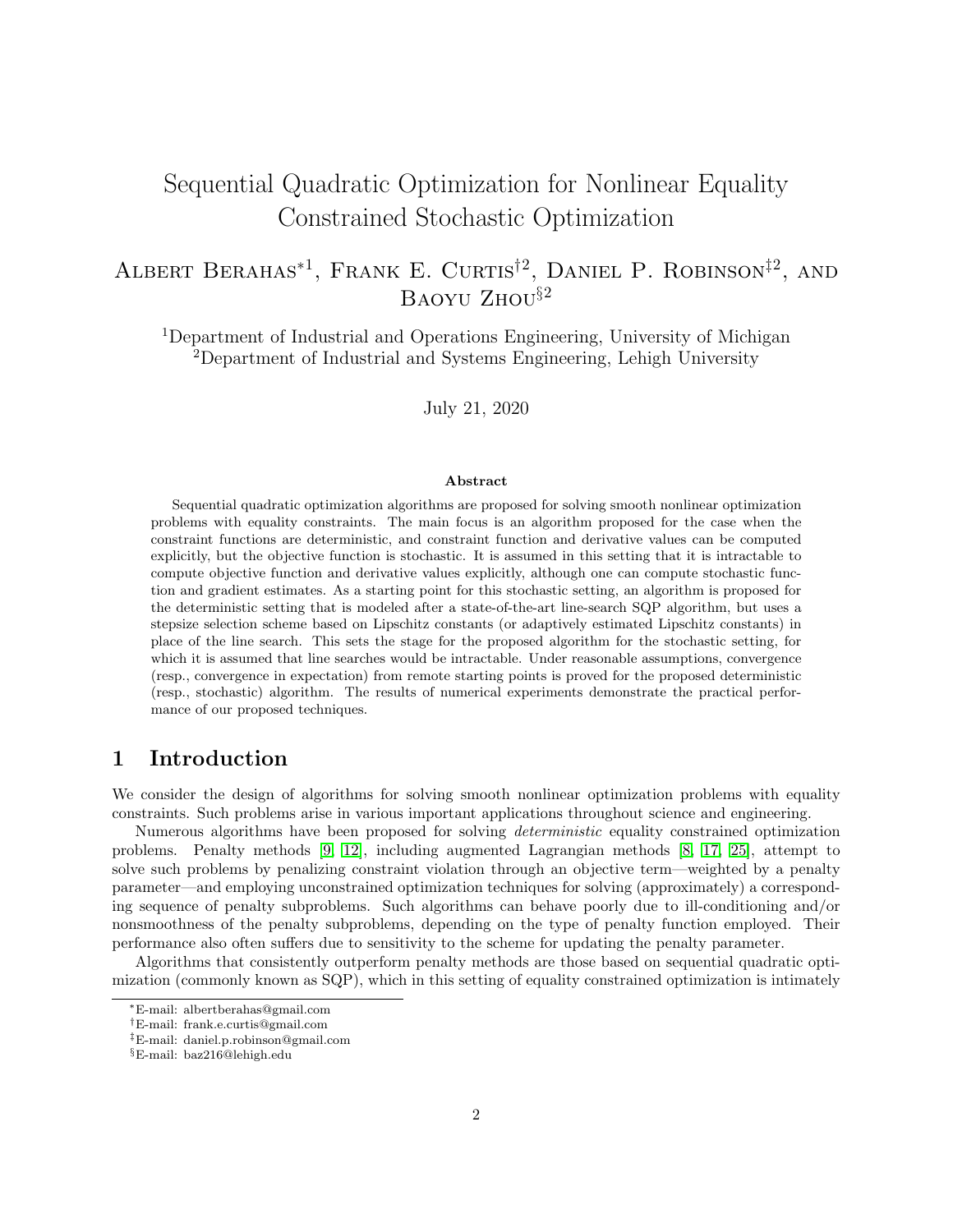connected to the idea of applying Newton's method to stationarity conditions of the problem [\[32\]](#page-29-1). In particular, it is commonly accepted that one of the state-of-the-art algorithms for solving equality constrained optimization problems is such an SQP method that chooses stepsizes based on a line search applied to an exact penalty function [\[14,](#page-28-4) [15,](#page-28-5) [26\]](#page-29-2). In such a method, the penalty function acts as a merit function only. It does not influence the computed search direction; it only influences the computed stepsize.

Significantly fewer algorithms have been proposed for solving stochastic equality constrained optimization problems. In particular, in this paper, we focus on such problems with constraint functions that are deterministic, but objective functions that are stochastic, in the sense that the objective is an expectation of a function defined with respect to a random variable with unknown distribution. (Various modeling paradigms have been proposed for solving problems involving stochastic constraints. These are out of our scope; we refer the reader to [\[29\]](#page-29-3).) We assume that it is intractable to compute objective function and gradient values, although one is able to compute (unbiased) stochastic gradient estimates. A few algorithms have been proposed that may be employed in this setting [\[7,](#page-28-6) [18,](#page-28-7) [21,](#page-28-8) [27\]](#page-29-4), although these are based on penalty methodologies, so do not benefit from advantages of SQP techniques. Let us also mention various proposed stochastic Frank-Wolfe algorithms [\[13,](#page-28-9) [16,](#page-28-10) [19,](#page-28-11) [20,](#page-28-12) [22,](#page-29-5) [28,](#page-29-6) [33\]](#page-29-7) for (non)convex stochastic optimization with convex constraints, although these are not applicable for our setting of having general nonlinear equality constraints.

## 1.1 Contributions

In this paper, we propose two algorithms modeled after the aforementioned line-search SQP methodology. Our primary focus is an algorithm for the aforementioned setting of a problem with deterministic constraint functions, but a stochastic objective function. However, as a first step for considering this setting, we begin by proposing an algorithm for the deterministic setting that employs an adaptive stepsize selection scheme that makes use of Lipschitz constants (or adaptively updated Lipschitz constant estimates) rather than a line search. Based on this algorithm for the deterministic setting, we propose our algorithm for the stochastic setting that also uses Lipschitz constants (or, in practice, estimates of them) for stepsize selection.

We prove under common assumptions that our deterministic algorithm has convergence guarantees that match those of a state-of-the-art line-search SQP method. In addition, we prove under loose assumptions that our stochastic algorithm offers convergence guarantees that can match those of our deterministic algorithm in expectation. In particular, the results that we prove for our stochastic algorithm are of the type offered by stochastic gradient schemes for unconstrained optimization [\[2\]](#page-27-0). An additional challenge for constrained stochastic optimization is potentially poor behavior of an adaptive merit function parameter that balances emphasis between minimizing constraint violation and reducing the objective function. To address this, in addition to our aforementioned convergence analysis, which considers the behavior of the algorithm under good behavior of this adaptive parameter, we prove under pragmatic assumptions that certain poor behavior either cannot occur or only occurs in extreme circumstances, and other poor behavior occurs with probability zero.

The results of numerical experiments show that our deterministic algorithm is as reliable as a state-of-theart line-search SQP method, although, as should be expected, it is sometimes less efficient than such a method that performs line searches. Our experiments with our stochastic algorithm show that it consistently and significantly outperforms an approach that attempts to solve constrained problems by applying a stochastic (sub)gradient scheme to minimize an exact penalty function.

#### 1.2 Notation

Let R denote the set of real numbers (i.e., scalars), let  $\mathbb{R}_{\geq r}$  (resp.,  $\mathbb{R}_{>r}$ ) denote the set of real numbers greater than or equal to (resp., greater than)  $r \in \mathbb{R}$ , let  $\mathbb{R}^n$  denote the set of *n*-dimensional real vectors, let  $\mathbb{R}^{m \times n}$  denote the set of m-by-n-dimensional real matrices, and let  $\mathbb{S}^n$  denote the set of n-by-n-dimensional symmetric matrices. The set of natural numbers is denoted as  $\mathbb{N} := \{0, 1, 2, \dots\}$ . For any  $m \in \mathbb{N}$ , let  $[m]$ denote the set of integers  $\{1, \ldots, m\}$ .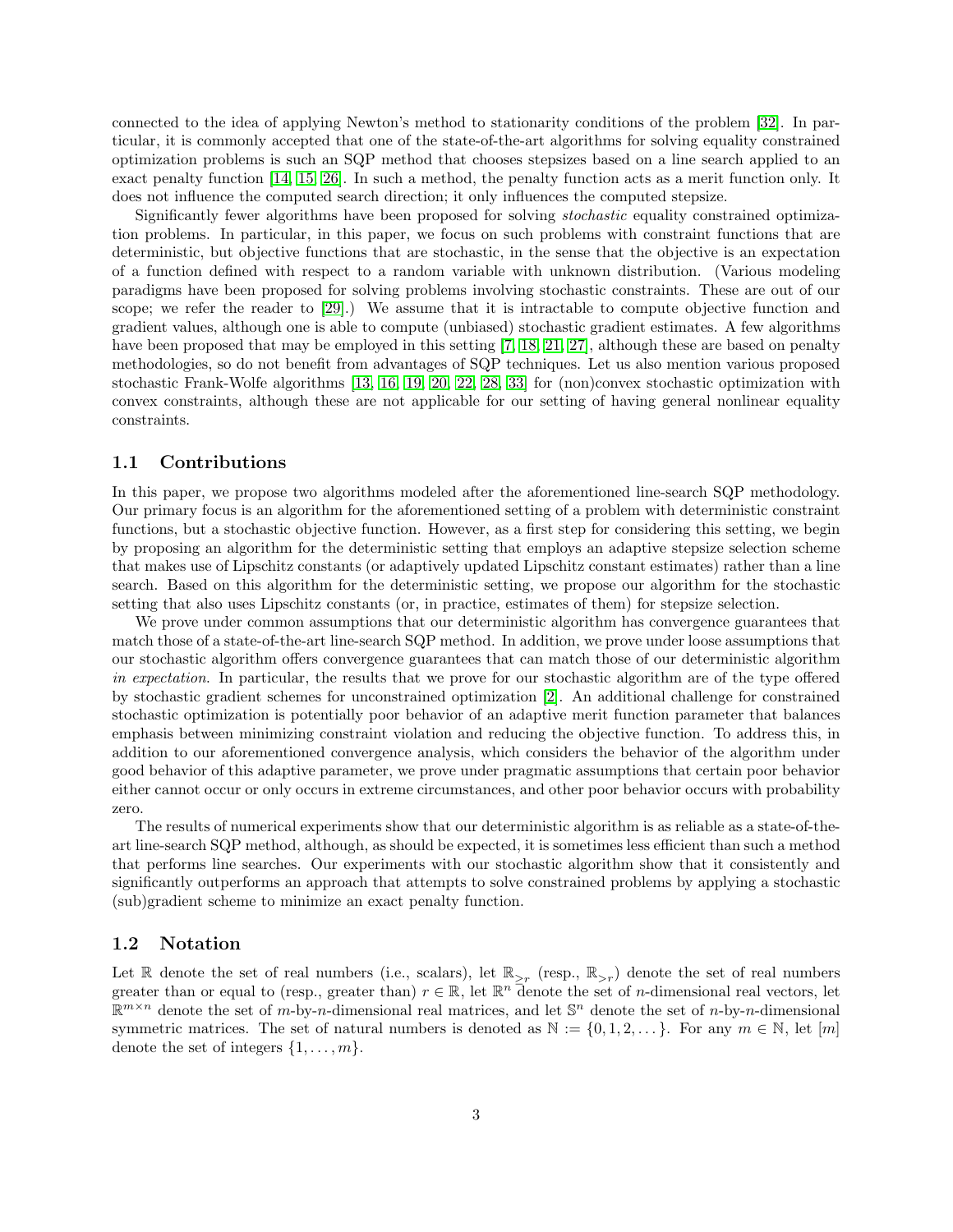Each of our algorithms is iterative, generating a sequence of iterates  $\{x_k\}$  with  $x_k \in \mathbb{R}^n$  for all  $k \in \mathbb{N}$ . The iteration number is also appended as a subscript to other quantities corresponding to each iteration; e.g.,  $f_k := f(x_k)$  for all  $k \in \mathbb{N}$ .

## 1.3 Organization

Our algorithm for the deterministic setting is proposed and analyzed in §[2.](#page-3-0) We present our analysis alongside that of a line-search SQP method for ease of comparison with this state-of-the-art strategy. Our algorithm for the stochastic setting is proposed and analyzed in §[3.](#page-12-0) The results of numerical experiments are provided in §[4](#page-25-0) and concluding remarks are offered in §[5.](#page-26-0)

## <span id="page-3-0"></span>2 Deterministic Setting

Given an objective function  $f : \mathbb{R}^n \to \mathbb{R}$  and a constraint function  $c : \mathbb{R}^n \to \mathbb{R}^m$ , consider the optimization problem

<span id="page-3-1"></span>
$$
\min_{x \in \mathbb{R}^n} f(x) \text{ s.t. } c(x) = 0. \tag{1}
$$

We make the following assumption about the optimization problem [\(1\)](#page-3-1) and the algorithms that we propose, each of which generates an iterate sequence  $\{x_k\} \subset \mathbb{R}^n$ , search direction sequence  $\{d_k\} \subset \mathbb{R}^n$ , and trial stepsize sequence  $\{\alpha_{k,j}\}\subset \mathbb{R}_{>0}$ .

<span id="page-3-2"></span>**Assumption 1.** Let  $\mathcal{X} \subseteq \mathbb{R}^n$  be an open convex set containing the iterates  $\{x_k\}$  and trial points  $\{x_k+\alpha_{k,j}d_k\}$ . The objective function  $f : \mathbb{R}^n \to \mathbb{R}$  is continuously differentiable and bounded below over X, and its gradient  $\nabla f : \mathbb{R}^n \to \mathbb{R}^n$  is Lipschitz continuous with constant L and bounded over X. The constraint function  $c: \mathbb{R}^n \to \mathbb{R}^m$  and its Jacobian  $\nabla c^T: \mathbb{R}^n \to \mathbb{R}^{m \times n}$  are bounded over X, each gradient  $\nabla c_i: \mathbb{R}^n \to \mathbb{R}^n$ is Lipschitz continuous with constant  $\gamma_i$  over X for all  $i \in \{1, \ldots, m\}$ , and the singular values of  $\nabla c^T$  are bounded away from zero over  $\mathcal{X}$ .

Most of the statements in Assumption [1](#page-3-2) are standard smoothness assumptions for the objective and constraint functions. We remark that we do not assume that the set  $\mathcal X$  is bounded. The assumption that the singular values of  $\nabla c^T$  are bounded away from zero is equivalent to the linear independence constraint qualification (LICQ). The LICQ is a relatively strong assumption in the modern literature on algorithms for solving constrained optimization problems, but it is a reasonable one in our context due to the significant challenges that arise in the stochastic setting in §[3.](#page-12-0)

Defining the Lagrangian  $\ell : \mathbb{R}^n \times \mathbb{R}^m \to \mathbb{R}$  corresponding to [\(1\)](#page-3-1) by  $\ell(x, y) = f(x) + c(x)^T y$ , first-order stationarity conditions for [\(1\)](#page-3-1)—which are necessary due to the inclusion of the LICQ in Assumption [1—](#page-3-2)are given by

<span id="page-3-3"></span>
$$
0 = \begin{bmatrix} \nabla_x \ell(x, y) \\ \nabla_y \ell(x, y) \end{bmatrix} = \begin{bmatrix} \nabla f(x) + \nabla c(x) y \\ c(x) \end{bmatrix}.
$$
 (2)

.

A consequence of Lipschitz continuity of the constraint functions is the following. Since this fact is well known and easily proved, we present it without proof.

<span id="page-3-4"></span>**Lemma 2.** Under Assumption [1,](#page-3-2) it follows for any  $x \in \mathbb{R}^n$ ,  $\alpha \in \mathbb{R}_{>0}$ , and  $d \in \mathbb{R}^n$  such that  $(x, x + \alpha d) \in$  $\mathcal{X} \times \mathcal{X}$  that  $\alpha$ 

$$
|c_i(x + \alpha d)| \le |c_i(x) + \alpha \nabla c_i(x)^T d| + \frac{1}{2} \gamma_i \alpha^2 ||d||_2^2 \text{ for all } i \in [m]
$$
  
and  $||c(x + \alpha d)||_1 \le ||c(x) + \alpha \nabla c(x)^T d||_1 + \frac{1}{2} \Gamma \alpha^2 ||d||_2^2$  with  $\Gamma := \sum_{i \in [m]} \gamma_i$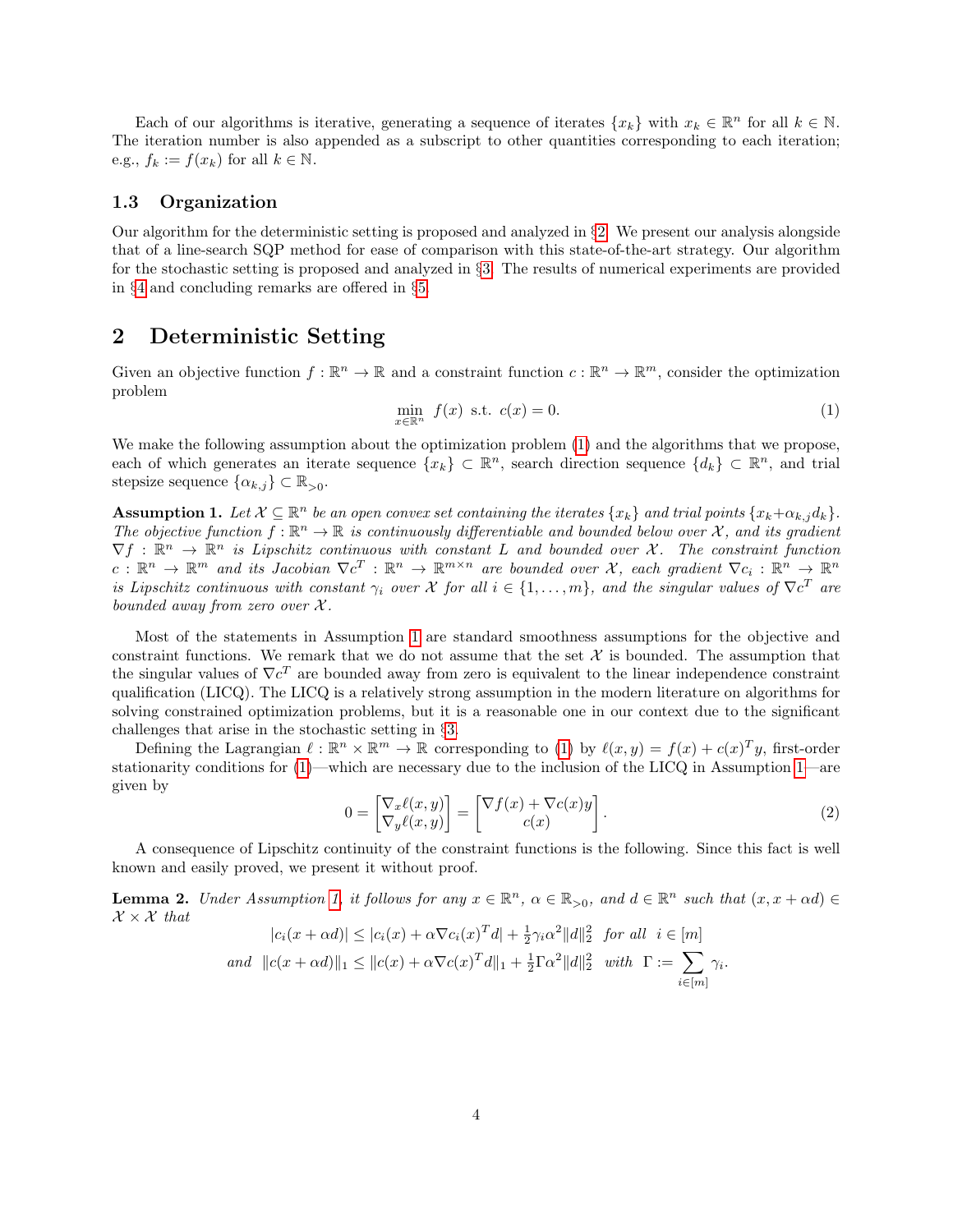### 2.1 Merit Function

As is common in SQP techniques, our algorithms use as a merit function the  $\ell_1$ -norm penalty function  $\phi: \mathbb{R}^n \times \mathbb{R}_{>0} \to \mathbb{R}$  defined by

<span id="page-4-5"></span>
$$
\phi(x,\tau) = \tau f(x) + ||c(x)||_1. \tag{3}
$$

Here,  $\tau \in \mathbb{R}_{>0}$  is a merit parameter, the value of which is chosen in the algorithm according to a positive sequence  $\{\tau_k\}$  that is set adaptively. We make use of a local model of the merit function  $q: \mathbb{R}^n \times \mathbb{R}_{>0} \times$  $\mathbb{R}^n \times \mathbb{S}^n \times \mathbb{R}^n \to \mathbb{R}$  defined by

$$
q(x, \tau, \nabla f(x), H, d) = \tau(f(x) + \nabla f(x)^T d + \frac{1}{2} \max\{d^T H d, 0\}) + ||c(x) + \nabla c(x)^T d||_1.
$$

A critical quantity in our algorithms is the reduction in this model for a given  $d \in \mathbb{R}^n$  with  $c(x) + \nabla c(x)^T d = 0$ , i.e.,  $\Delta q : \mathbb{R}^n \times \mathbb{R}_{>0} \times \mathbb{R}^n \times \mathbb{S}^n \times \mathbb{R}^n \to \mathbb{R}$  defined by

<span id="page-4-1"></span>
$$
\Delta q(x, \tau, \nabla f(x), H, d) := q(x, \tau, \nabla f(x), H, 0) - q(x, \tau, \nabla f(x), H, d)
$$
  
= 
$$
-\tau(\nabla f(x)^T d + \frac{1}{2} \max\{d^T H d, 0\}) + ||c(x)||_1.
$$
 (4)

The following lemma shows an important relationship between the directional derivative of the merit function and this model reduction function.

<span id="page-4-4"></span>**Lemma 3.** Given  $(x, \tau, H, d) \in \mathbb{R}^n \times \mathbb{R}_{>0} \times \mathbb{S}^n \times \mathbb{R}^n$  with  $c(x) + \nabla c(x)^T d = 0$ ,

<span id="page-4-0"></span>
$$
\phi'(x,\tau,d) = \tau \nabla f(x)^T d - \|c(x)\|_1 \leq -\Delta q(x,\tau, \nabla f(x), H, d). \tag{5}
$$

where  $\phi': \mathbb{R}^n \times \mathbb{R}_{>0} \times \mathbb{R}^n \to \mathbb{R}$  is the directional derivative of  $\phi$  at  $(x, \tau)$  for d.

Proof. The first equation in [\(5\)](#page-4-0) is well known; see, e.g., [\[24,](#page-29-8) Theorem 18.2]. On the other hand, from the definition [\(4\)](#page-4-1) one finds that

$$
\Delta q(x, \tau, \nabla f(x), H, d) = -\phi'(x, \tau, d) - \frac{1}{2}\tau \max\{d^T Hd, 0\} \le -\phi'(x, \tau, d),
$$

which shows the inequality in [\(5\)](#page-4-0).

### 2.2 Algorithm Preliminaries

The algorithms that we discuss for solving [\(1\)](#page-3-1) are based on an SQP paradigm. Specifically, at  $x_k$  for all  $k \in \mathbb{N}$ , a search direction  $d_k \in \mathbb{R}^n$  is computed by solving a quadratic optimization subproblem based on a local quadratic model of f and a local affine model of c about  $x_k$ . Letting  $f_k := f(x_k)$ ,  $g_k := \nabla f(x_k)$ ,  $c_k := c(x_k)$ , and  $J_k := \nabla c(x_k)^T$  for all  $k \in \mathbb{N}$  and given a sequence  $\{H_k\}$  satisfying Assumption [4](#page-4-2) below (a standard type of sufficiency condition for equality constrained optimization), this subproblem is given by

$$
\min_{d \in \mathbb{R}^n} f_k + g_k^T d + \frac{1}{2} d^T H_k d \text{ s.t. } c_k + J_k d = 0.
$$

The optimal solution  $d_k$  of this subproblem, and an associated Langrange multiplier  $y_k \in \mathbb{R}^m$ , can be obtained by solving the linear system of equations

<span id="page-4-3"></span>
$$
\begin{bmatrix} H_k & J_k^T \\ J_k & 0 \end{bmatrix} \begin{bmatrix} d_k \\ y_k \end{bmatrix} = - \begin{bmatrix} g_k \\ c_k \end{bmatrix} . \tag{6}
$$

<span id="page-4-2"></span>**Assumption 4.** The sequence  ${H_k}$  is bounded in norm by  $\kappa_H \in \mathbb{R}_{>0}$ . In addition, there exists a constant  $\zeta \in \mathbb{R}_{>0}$  such that, for all  $k \in \mathbb{N}$ , the matrix  $H_k$  has the property that  $u^T H_k u \geq \zeta ||u||_2^2$  for all  $u \in \mathbb{R}^n$  such that  $J_k u = 0$ .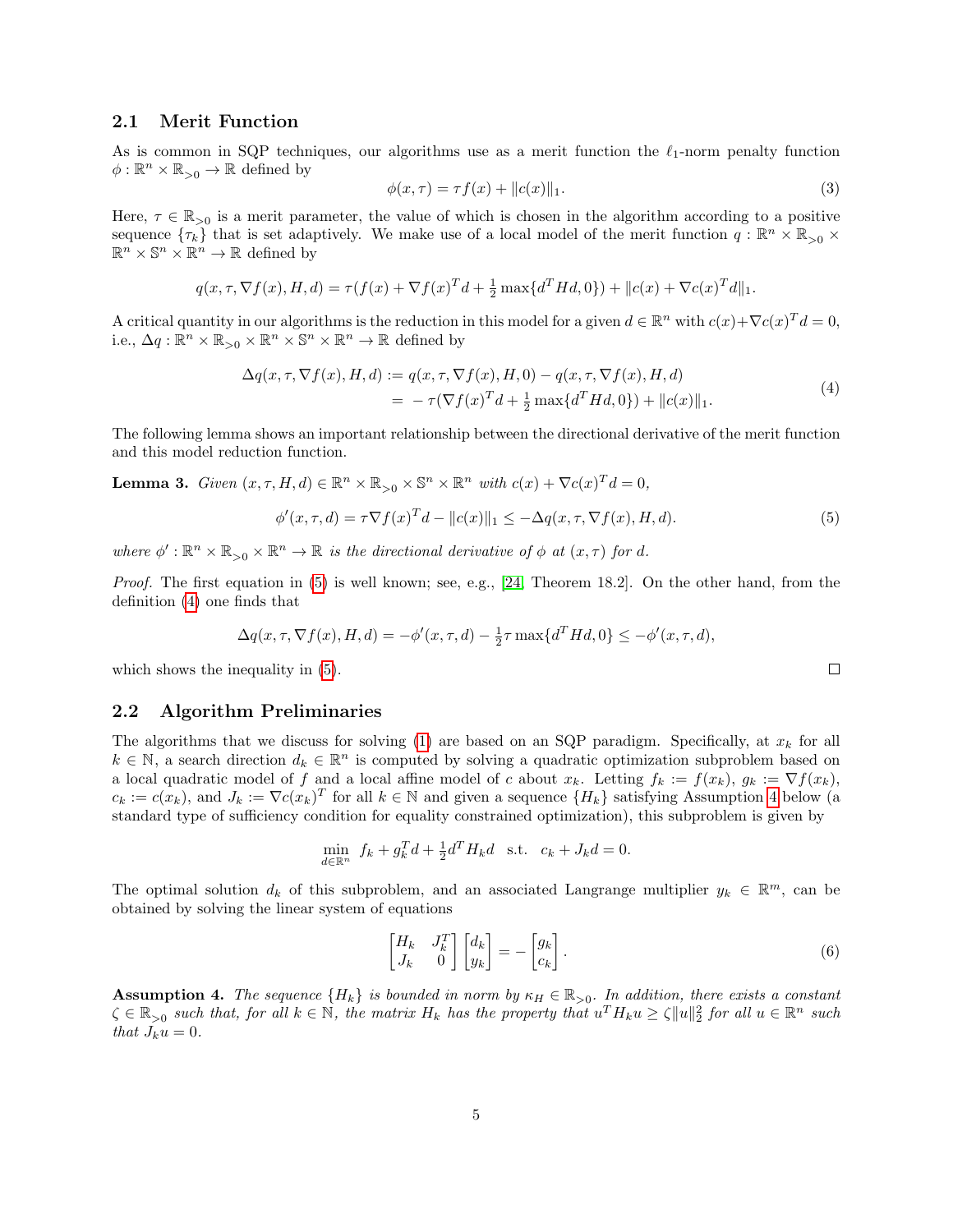We stress that our algorithms and analysis do *not* assume that  $H_k$  is equal to the Hessian of the Lagrangian at  $x_k$  for some multiplier  $y_k$ , although choosing  $\{H_k\}$  in this manner would be appropriate in order to ensure fast local convergence guarantees. Since our focus is only on achieving convergence to stationarity from remote starting points, we merely assume that  ${H_k}$  satisfies Assumption [4.](#page-4-2)

Under Assumptions [1](#page-3-2) and [4,](#page-4-2) the following results are well known in the literature.

<span id="page-5-7"></span>**Lemma 5.** For all  $k \in \mathbb{N}$ , the linear system [\(6\)](#page-4-3) has a unique solution.

<span id="page-5-5"></span>**Lemma 6.** For any  $k \in \mathbb{N}$ , the solution  $(d_k, y_k)$  obtained by solving [\(6\)](#page-4-3) has  $d_k = 0$  if and only if the pair  $(x_k, y_k)$  satisfies [\(2\)](#page-3-3).

## 2.3 Algorithms

In this section, we present two algorithms for solving problem [\(1\)](#page-3-1). The first algorithm chooses stepsizes based on a rule using Lipschitz constant estimates, which can be set adaptively. This algorithm is new to the literature and establishes a foundation upon which our method for the stochastic setting will be built. The second algorithm, by contrast, employs a standard type of backtracking line search. This algorithm is standard in the literature. We prove a convergence theory for it alongside that for our newly proposed algorithm for illustrative purposes.

In both algorithms, after  $d_k$  is computed, the merit parameter  $\tau_k$  is set. This is done by first setting, for some  $\sigma \in (0, 1)$ , a trial value  $\tau_k^{trial} \in \mathbb{R}_{>0} \cup \{\infty\}$  by

<span id="page-5-1"></span>
$$
\tau_k^{trial} \leftarrow \begin{cases} \infty & \text{if } g_k^T d_k + \max\{d_k^T H_k d_k, 0\} \le 0\\ \frac{(1-\sigma)\|c_k\|_1}{g_k^T d_k + \max\{d_k^T H_k d_k, 0\}} & \text{otherwise.} \end{cases} \tag{7}
$$

(If  $c_k = 0$ , then it follows from [\(6\)](#page-4-3) and Assumption [4](#page-4-2) that  $d_k^T H_k d_k \geq 0$  and  $g_k^T d_k + d_k^T H_k d_k = 0$ , meaning  $\tau_k^{trial} \leftarrow \infty$ . Hence,  $\tau_k^{trial} < \infty$  requires  $||c_k||_1 > 0$ , in which case  $\tau_k^{trial} > 0$ .) Then, the merit parameter  $\tau_k$ is set, for some  $\epsilon \in (0,1)$ , by

<span id="page-5-0"></span>
$$
\tau_k \leftarrow \begin{cases} \tau_{k-1} & \text{if } \tau_{k-1} \le \tau_k^{trial} \\ (1-\epsilon)\tau_k^{trial} & \text{otherwise.} \end{cases} \tag{8}
$$

This ensures that  $\tau_k \leq \tau_k^{trial}$ . Regardless of the case in [\(8\)](#page-5-0), it follows that

<span id="page-5-6"></span>
$$
\Delta q(x_k, \tau_k, g_k, H_k, d_k) \ge \frac{1}{2} \tau_k \max\{d_k^T H_k d_k, 0\} + \sigma \|c_k\|_1.
$$
\n(9)

This inequality will be central in our analysis of both algorithms. In particular, it will be useful when combined with the fact that each algorithm ensures that, for all  $k \in \mathbb{N}$ , the stepsize  $\alpha_k \in \mathbb{R}_{>0}$  is selected such that for  $\eta \in (0,1)$  one finds

<span id="page-5-3"></span>
$$
\phi(x_k + \alpha_k d_k, \tau_k) \le \phi(x_k, \tau_k) - \eta \alpha_k \Delta q(x_k, \tau_k, g_k, H_k, d_k). \tag{10}
$$

Remark 7. An alternative approach for setting the merit function parameter, which is commonly found in textbooks on nonlinear constrained optimization, is to set it based on the computed Lagrange multiplier estimate  $y_k$ . For example, in the context of our  $\ell_1$ -norm exact penalty function  $\phi(x_k, \cdot)$ , one can ensure that the computed search direction  $d_k$  is a direction of descent for  $\phi(\cdot, \tau_k)$  from  $x_k$  if  $\tau_k < ||y_k||_{\infty}^{-1}$ ; see, e.g., [\[24\]](#page-29-8). However, it has been recognized that it is often better in practice to set it based on ensuring sufficient reduction in a model of the merit function (see, e.g.,  $[6, 3]$  $[6, 3]$ ), which is our motivation for using the rule defined by  $(7)-(8)$  $(7)-(8)$  $(7)-(8)$ .

Our first algorithm is stated as Algorithm [1.](#page-7-0) A signifying feature of it is the manner in which it can adapt Lipschitz constant estimates, which are used in the stepsize selection scheme. For any  $(k, j) \in \mathbb{N} \times \mathbb{N}$ , if the estimates  $L_{k,j}$  and  $\{\gamma_{k,i,j}\}_{i=1}^m$  satisfy  $L_{k,j} \geq L$  and  $\gamma_{k,i,j} \geq \gamma_i$  for all  $i \in [m]$ , then it follows (see [\[23\]](#page-29-9) and Lemma [2\)](#page-3-4) that for  $\alpha_{k,j} \in \mathbb{R}_{>0}$  yielding  $x_k + \alpha_{k,j} d_k \in \mathcal{X}$  (recall Assumption [1\)](#page-3-2) one has

<span id="page-5-4"></span><span id="page-5-2"></span>
$$
f(x_k + \alpha_{k,j}d_k) \le f_k + \alpha_{k,j}g_k^T d_k + \frac{1}{2}L_{k,j}\alpha_{k,j}^2 \|d_k\|_2^2
$$
\n(11a)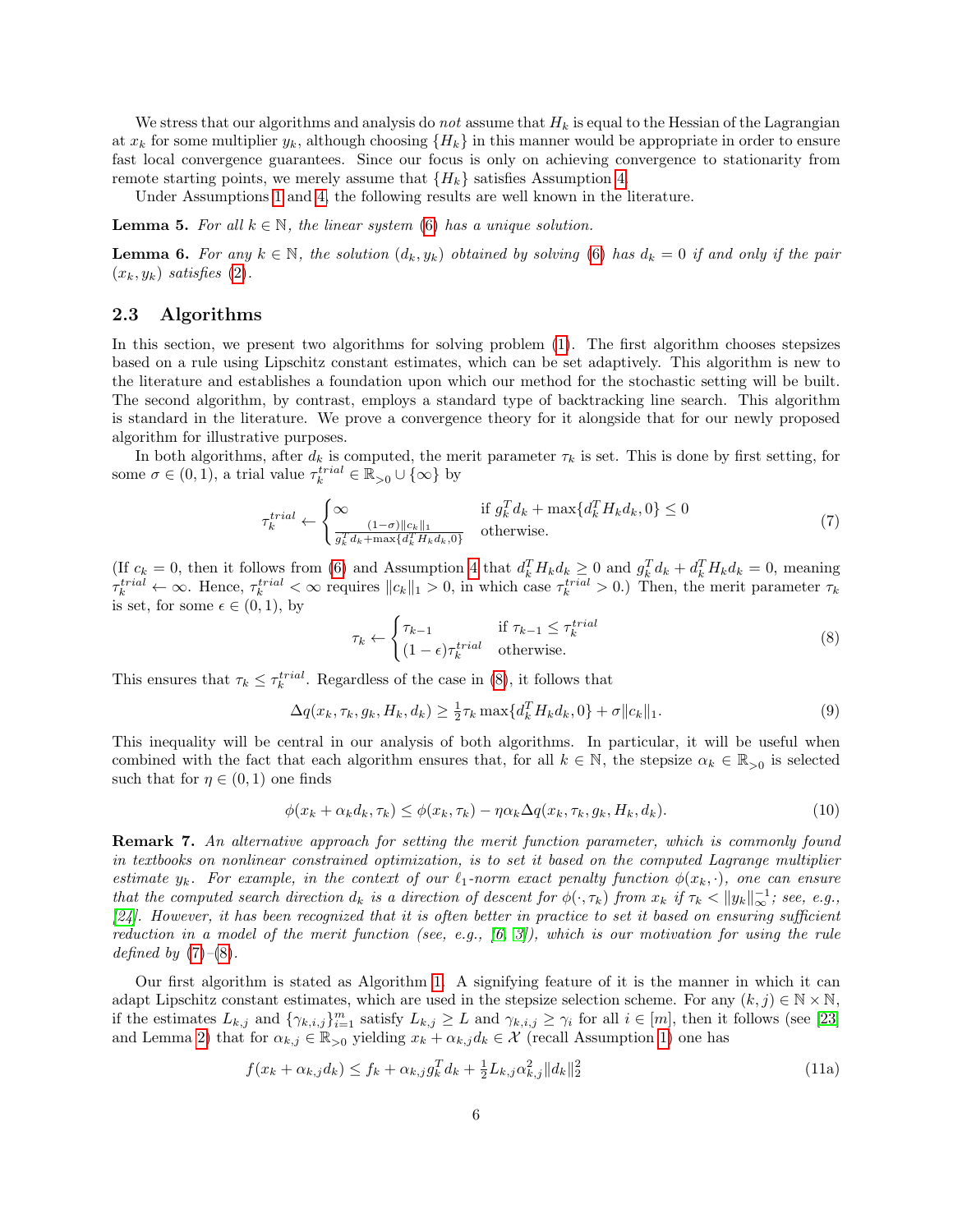and 
$$
|c_i(x_k + \alpha_{k,j}d_k)| \le |c_i(x_k) + \alpha_{k,j}\nabla c_i(x_k)^T d_k| + \frac{1}{2}\gamma_{k,i,j}\alpha_{k,j}^2 ||d_k||_2^2
$$
 (11b)

for all  $i \in [m]$ . If one knows Lipschitz constants for  $\nabla f$  and  $\{\nabla c_i\}_{i=1}^m$ , then one could simply set  $L_{k,0}$  and  $\gamma_{k,i,0}$  for all  $i \in [m]$  to these values for all  $k \in \mathbb{N}$ , in which case the inner for loop would terminate in iteration  $j = 0$  for all  $k \in \mathbb{N}$ . However, if such Lipschitz constants are unknown, as is often the case, then the adaptive procedure in Algorithm [1](#page-7-0) ensures that convergence can be guaranteed, as shown in the next subsection. For now, we simply prove the following lemma showing that the inner loop of the algorithm is well-posed. (One could choose a different increase factor  $\rho \in \mathbb{R}_{>1}$  for each Lipschitz constant estimate; we use a common value of  $\rho$  for simplicity.)

<span id="page-6-3"></span>**Lemma 8.** Under Assumption [1,](#page-3-2) the inner for loop in Algorithm [1](#page-7-0) is well-posed in that for any  $k \in \mathbb{N}$ , it terminates finitely. In addition, for all  $k \in \mathbb{N}$ ,

<span id="page-6-2"></span><span id="page-6-0"></span>
$$
L_k \le L_{\text{max}} := \max\{L_{-1}, \rho L\}
$$
  
and  $\gamma_{k,i} \le \gamma_{\text{max},i} := \max\{\gamma_{-1,i}, \rho \gamma_i\}$  for all  $i \in [m]$ . (12)

*Proof.* To derive a contradiction, suppose that for some  $k \in \mathbb{N}$  the inner for loop does not terminate. This means that for each iteration of the for loop at least one inequality in [\(11\)](#page-5-2) does not hold. In such a case, the for loop sets  $L_{k,j+1}$  (resp.,  $\gamma_{k,i,j+1}$  for some  $i \in [m]$ ) as  $\rho > 1$  times  $L_{k,j}$  (resp.,  $\gamma_{k,i,j}$  for some  $i \in [m]$ ). This leads to a contradiction to the fact that if  $L_{k,j} \geq L$  and  $\gamma_{k,i,j} \geq \gamma_i$  for all  $i \in [m]$ , then [\(11\)](#page-5-2) holds. Finally, [\(12\)](#page-6-0) follows from the initialization of the Lipschitz constant estimates; the fact that if any of these values is ever increased in the for loop, then this occurs by the value being multiplied by  $\rho > 1$ ; and the fact that for all  $k \in \mathbb{N}$  the algorithm initializes  $L_{k,0} \in (0, L_{k-1}]$  and  $\gamma_{k,i,0} \in (0, \gamma_{k-1,i}]$  for all  $i \in [m]$ .  $\Box$ 

The intuition behind the stepsize selection scheme in Algorithm [1](#page-7-0) is that the stepsize is chosen to minimize an upper bound on the change in the merit function. This upper bounding function is revealed in Lemma [13](#page-9-0) later on. Due to the nonsmoothness of the merit function, which creates a kink at a unit stepsize, there are three cases for the minimizer: It can occur before, at, or after the kink. An illustration of these cases is shown in Figure [1.](#page-6-1) Certain situations that lead to each of the three cases is as follows. (There are additional situations that one may consider since the upper bounding function involves a combination of many terms, but the following are a few example situations to provide some intuition.) If the Lipschitz constant estimates are large enough, indicating high nonlinearity of the problem functions, then the minimizer may be at a stepsize less than 1. On the other hand, if the Lipschitz constant estimates are not too large and derivative information of the objective function suggests that the merit function improves beyond a unit stepsize, then the minimizer is at a stepsize greater than 1. Otherwise, the minimizer occurs at a unit stepsize since at least this corresponds to a step toward linearized feasibility.

<span id="page-6-1"></span>

Figure 1: Illustration of three cases for an upper bounding function of the merit function (see Lemma [13\)](#page-9-0) motivating the three cases in the stepsize selection scheme in Algorithm [1.](#page-7-0) Each graph shows the value of the upper bound on the change in the merit function as a function of  $\alpha_k$ .

The second algorithm is stated as Algorithm [2.](#page-8-0) In each iteration, it employs a traditional backtracking line search scheme until the reduction in the merit function is sufficiently large compared to the reduction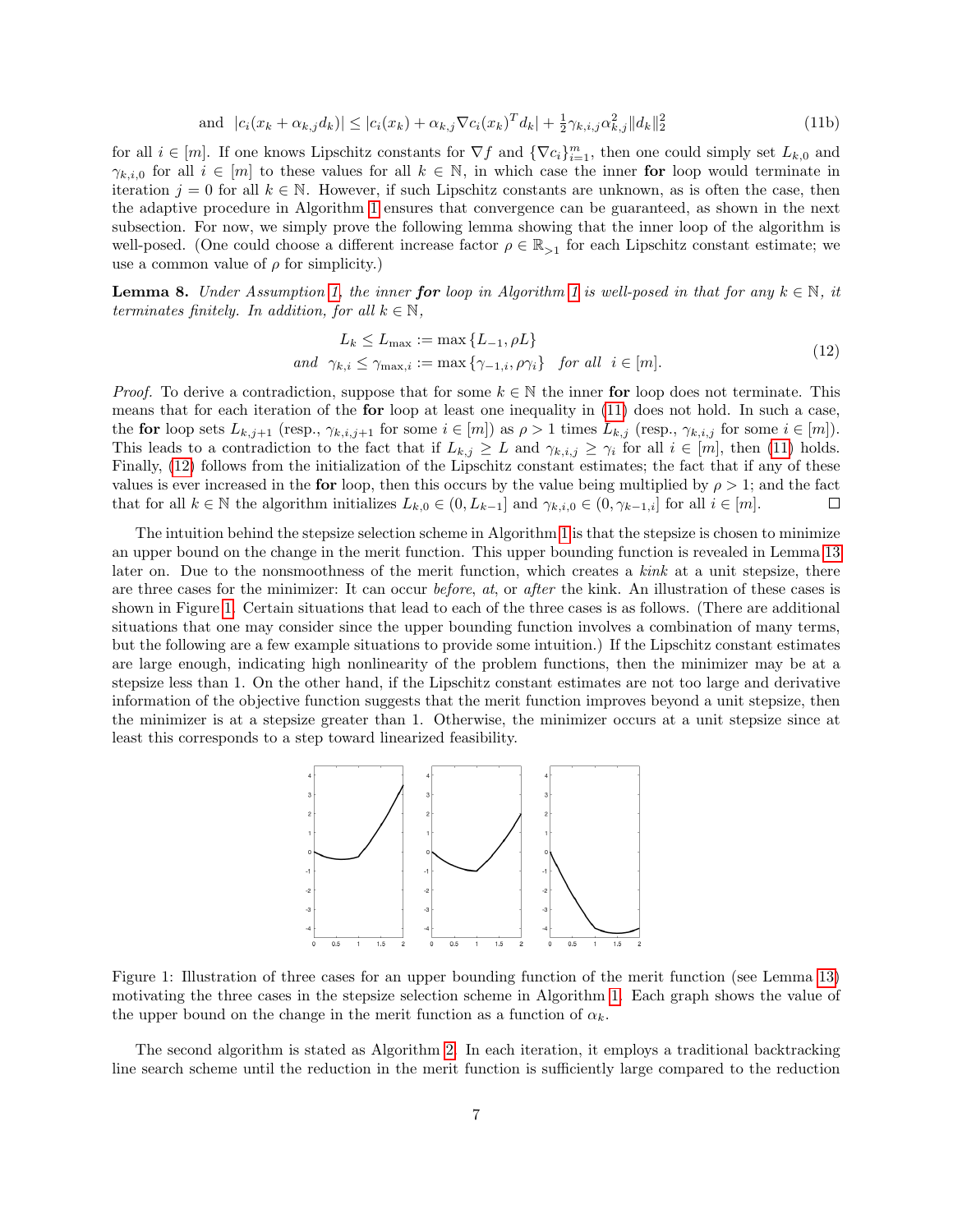Algorithm 1 SQP Algorithm with Adaptive Lipschitz Constant Estimates

<span id="page-7-0"></span>Require:  $x_0 \in \mathbb{R}^n$ ;  $\tau_{-1} \in \mathbb{R}_{>0}$ ;  $\epsilon \in (0,1)$ ;  $\sigma \in (0,1)$ ;  $\eta \in (0,1)$ ;  $\rho \in \mathbb{R}_{>1}$ ;  $L_{-1} \in \mathbb{R}_{>0}$ ;  $\gamma_{-1,i} \in \mathbb{R}_{>0}$  for all  $i \in [m]$ 1: for all  $k \in \mathbb{N}$  do 2: Compute  $(d_k, y_k)$  as the solution of [\(6\)](#page-4-3) 3: if  $(x_k, y_k)$  satisfies [\(2\)](#page-3-3) then return  $(x_k, y_k)$ 4: Set  $\tau_k^{trial}$  by [\(7\)](#page-5-1) and  $\tau_k$  by [\(8\)](#page-5-0) 5: Initialize  $L_{k,0} \in (0, L_{k-1}]$  and  $\gamma_{k,i,0} \leftarrow (0, \gamma_{k-1,i}]$  for all  $i \in [m]$ 6: for all  $j \in \mathbb{N}$  do 7: Set  $\hat{\alpha}_{k,j} \leftarrow \frac{2(1-\eta)\Delta q(x_k, \tau_k, g_k, H_k, d_k)}{(\tau_k L_{k,j} + \sum_{i \in [m]} \gamma_{k,i,j}) ||d_k||_2^2}$  and  $\widetilde{\alpha}_{k,j} \leftarrow \widehat{\alpha}_{k,j} - \frac{4\|c_k\|_1}{(\tau_k L_{k,j} + \sum_{i \in [m]} \gamma_i)}$  $(\tau_k L_{k,j} + \sum_{i \in [m]} \gamma_{k,i,j}) ||d_k||_2^2$ 8: Set  $\alpha_{k,j} \leftarrow$  $\sqrt{ }$  $\int$  $\overline{\mathcal{L}}$  $\widehat{\alpha}_{k,j}$  if  $\widehat{\alpha}_{k,j} < 1$ 1 if  $\widetilde{\alpha}_{k,j} \leq 1 \leq \widehat{\alpha}_{k,j}$  $\widetilde{\alpha}_{k,j}$  if  $\widetilde{\alpha}_{k,j} > 1$ 9: **if**  $(10)$  or  $(11)$  holds then 10: Set  $L_k \leftarrow L_{k,j}$  and  $\gamma_{k,i} \leftarrow \gamma_{k,i,j}$  for all  $i \in [m]$ 11: Set  $\alpha_k \leftarrow \alpha_{k,j}$  and  $x_{k+1} \leftarrow x_k + \alpha_k d_k$  and **break** (loop over  $j \in \mathbb{N}$ ) 12: else 13: **if** [\(11a\)](#page-5-4) (resp., [\(11b\)](#page-6-2) for some  $i \in [m]$ ) is not satisfied 14: Set  $L_{k,j+1} \leftarrow \rho L_{k,j}$  (resp.,  $\gamma_{k,i,j+1} \leftarrow \rho \gamma_{k,i,j}$ ) 15: else 16: Set  $L_{k,i+1} \leftarrow L_{k,i}$  (resp.,  $\gamma_{k,i,i+1} \leftarrow \gamma_{k,i,j}$ ) 17: end for 18: end for

in the model of the merit function. This is sufficient for showing a convergence result, as shown in the next subsection.

## 2.4 Convergence Analysis

We prove in this section that, from any initial iterate, each of Algorithm [1](#page-7-0) and Algorithm [2](#page-8-0) generates a sequence of iterates over which a first-order measure of primal-dual stationarity for [\(1\)](#page-3-1) (recall [\(2\)](#page-3-3)) vanishes. We assume throughout this section that both Assumptions [1](#page-3-2) and [4](#page-4-2) hold; for brevity, we do not remind the reader of this fact within the statement of each result. We also remark that if an algorithm terminates finitely, then it does so with  $(x_k, y_k)$  satisfying [\(2\)](#page-3-3), meaning primal-dual stationarity has been achieved. Hence, we may assume without loss of generality in this section that neither algorithm terminates finitely, meaning that  $\{x_k\}$  is infinite and  $d_k \neq 0$  for all  $k \in \mathbb{N}$  (recall Lemma [6\)](#page-5-5).

In all of the results of this section, the statements are proved to hold with respect to both Algorithms [1](#page-7-0) and [2.](#page-8-0) There are only a few differences in the results for the two algorithms; when a result differs, we say so explicitly. Much of our analysis, at least prior to Lemma [14,](#page-9-1) follows standard analysis for line-search SQP methods; see, e.g., [\[4,](#page-28-14) [5\]](#page-28-15). Nonetheless, we provide proofs of the results for completeness.

Our analysis uses the orthogonal decomposition of the search directions given by

 $d_k = u_k + v_k$  where  $u_k \in Null(J_k)$  and  $v_k \in Range(J_k^T)$  for all  $k \in \mathbb{N}$ .

We emphasize that the components  $u_k$  and  $v_k$  do not need to be computed explicitly for any  $k \in \mathbb{N}$ . They are merely tools for our analysis. As is common in the literature, we refer to  $u_k$  as the tangential component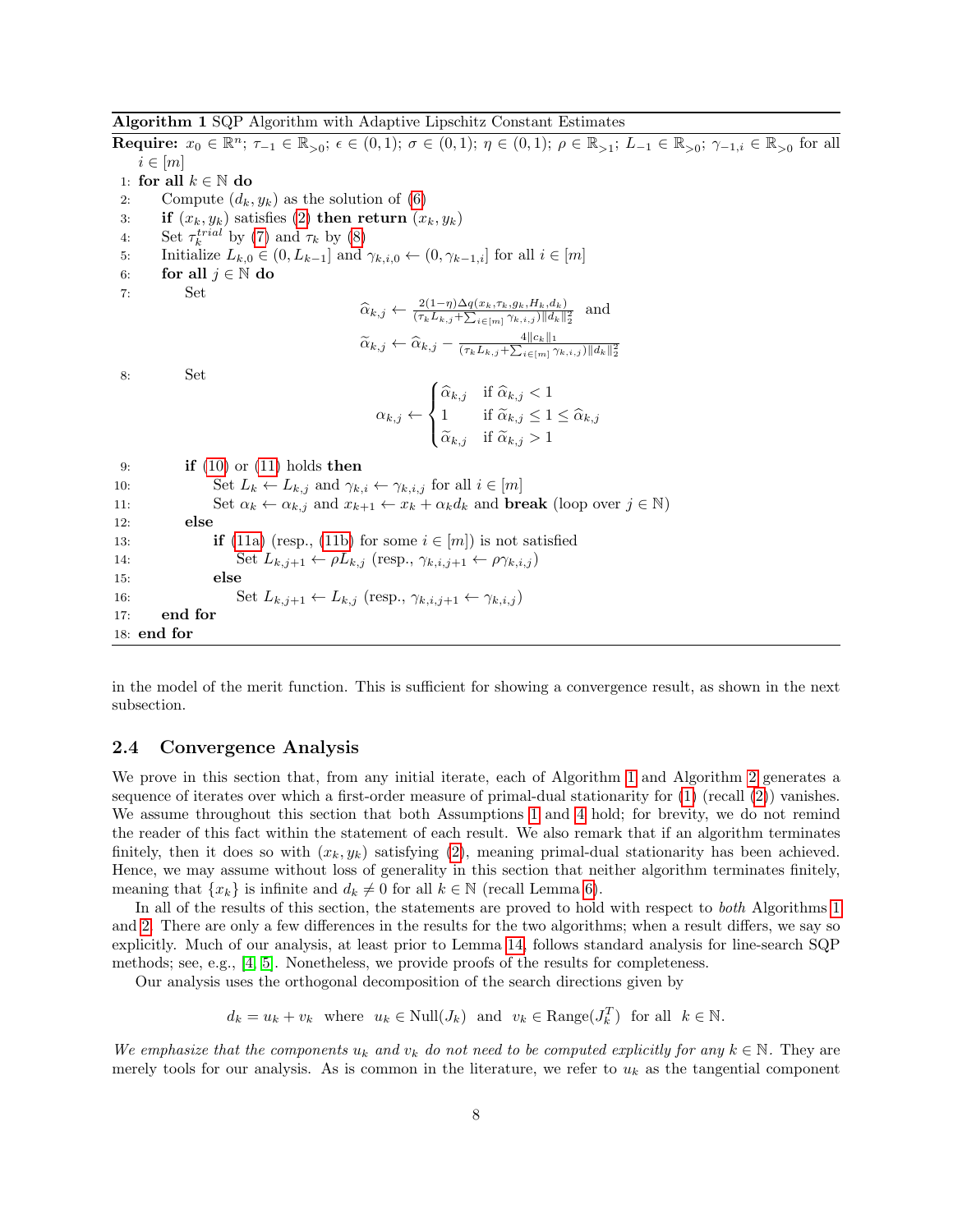Algorithm 2 SQP Algorithm with Backtracking Line Search

<span id="page-8-0"></span> $\textbf{Required: } x_0 \in \mathbb{R}^n; \, \tau_{-1} \in \mathbb{R}_{>0}; \, \epsilon \in (0,1); \, \sigma \in (0,1); \, \eta \in (0,1); \, \nu \in (0,1); \, \alpha \in \mathbb{R}_{>0}$ 1: for all  $k \in \mathbb{N}$  do 2: Compute  $(d_k, y_k)$  as the solution of [\(6\)](#page-4-3) 3: if  $(x_k, y_k)$  satisfies [\(2\)](#page-3-3) then return  $(x_k, y_k)$ 4: Set  $\tau_k^{trial}$  by [\(7\)](#page-5-1) and  $\tau_k$  by [\(8\)](#page-5-0) 5: for all  $j \in \mathbb{N}$  do 6: Set  $\alpha_{k,j} \leftarrow \nu^j \alpha$ 7: **if**  $(10)$  holds then 8: Set  $\alpha_k \leftarrow \alpha_{k,j}$  and  $x_{k+1} \leftarrow x_k + \alpha_k d_k$  and **break** (loop over  $j \in \mathbb{N}$ ) 9: end if 10: end for 11: end for

and  $v_k$  as the normal component of  $d_k$ .

We first show an upper bound on the normal components of the search directions.

<span id="page-8-2"></span>**Lemma 9.** There exists  $\kappa_v \in \mathbb{R}_{>0}$  such that, for all  $k \in \mathbb{N}$ , the normal component  $v_k$  satisfies  $\max\{\Vert v_k \Vert_2, \Vert v_k \Vert_2^2\} \leq$  $\kappa_v ||c_k||_2.$ 

*Proof.* Let  $k \in \mathbb{N}$  be arbitrary. From  $J_k d_k = J_k(u_k + v_k) = -c_k$ ,  $u_k \in \text{Null}(J_k)$ , and  $v_k \in \text{Range}(J_k^T)$ , one has  $v_k = -J_k^T (J_k J_k^T)^{-1} c_k$ ; hence, by Cauchy-Schwarz,

$$
||v_k||_2 \le ||J_k^T (J_k J_k^T)^{-1}||_2 ||c_k||_2
$$
  

$$
\iff ||v_k||_2^2 \le (||J_k^T (J_k J_k^T)^{-1}||_2 ||c_k||_2)^2 = (||J_k^T (J_k J_k^T)^{-1}||_2^2 ||c_k||_2)||c_k||_2.
$$

Hence, the desired conclusion follows under Assumption [1.](#page-3-2)

Our next result reveals that there exists a critical threshold between the norms of the tangential and normal components of the search directions, and in any iteration  $k \in \mathbb{N}$  in which the search direction  $d_k$  is dominated by the tangential component  $u_k$ , the curvature of  $H_k$  along  $d_k$  has a useful lower bound defined with  $u_k$ .

<span id="page-8-1"></span>**Lemma 10.** There exists  $\kappa_{uv} \in \mathbb{R}_{>0}$  such that, for any  $k \in \mathbb{N}$ , if  $||u_k||_2^2 \ge \kappa_{uv} ||v_k||_2^2$ , then  $\frac{1}{2} d_k^T H_k d_k \ge$  $\frac{1}{4}\zeta||u_k||_2^2$ , where  $\zeta \in \mathbb{R}_{>0}$  is defined in Assumption [4.](#page-4-2)

*Proof.* Assumption [4](#page-4-2) implies for any  $\kappa_{uv} \in \mathbb{R}_{>0}$  that  $||u_k||_2^2 \ge \kappa_{uv} ||v_k||_2^2$  means

$$
\frac{1}{2}d_k^T H_k d_k = \frac{1}{2}u_k^T H_k u_k + u_k^T H_k v_k + \frac{1}{2}v_k^T H_k v_k
$$
  
\n
$$
\geq \frac{1}{2}\zeta \|u_k\|_2^2 - \|u_k\|_2 \|H_k\|_2 \|v_k\|_2 - \frac{1}{2} \|H_k\|_2 \|v_k\|_2^2
$$
  
\n
$$
\geq \left(\frac{\zeta}{2} - \frac{\kappa_H}{\sqrt{\kappa_{uv}}} - \frac{\kappa_H}{2\kappa_{uv}}\right) \|u_k\|_2^2.
$$

Thus, under Assumption [4,](#page-4-2) the results holds for  $\kappa_{uv} \in \mathbb{R}_{>0}$  with  $\frac{\kappa_H}{\sqrt{\kappa_{uv}}} + \frac{\kappa_H}{2\kappa_{uv}} \leq \frac{\zeta}{4}$ .

For the constant  $\kappa_{uv} \in \mathbb{R}_{>0}$  defined in Lemma [10,](#page-8-1) let us define

$$
\Psi_k := \begin{cases} \|u_k\|_2^2 + \|c_k\|_2 & \text{if } \|u_k\|_2^2 \ge \kappa_{uv} \|v_k\|_2^2 \\ \|c_k\|_2 & \text{otherwise,} \end{cases}
$$

along with the related index sets (that partition N)

 $\mathcal{K}_u := \{ k \in \mathbb{N} : ||u_k||_2^2 \ge \kappa_{uv} ||v_k||_2^2 \}$  and  $\mathcal{K}_v := \{ k \in \mathbb{N} : ||u_k||_2^2 < \kappa_{uv} ||v_k||_2^2 \}.$ 

<span id="page-8-3"></span>Our next result shows that the squared norms of the search directions and the constraint violations are bounded above by this critical quantity in all iterations.

 $\Box$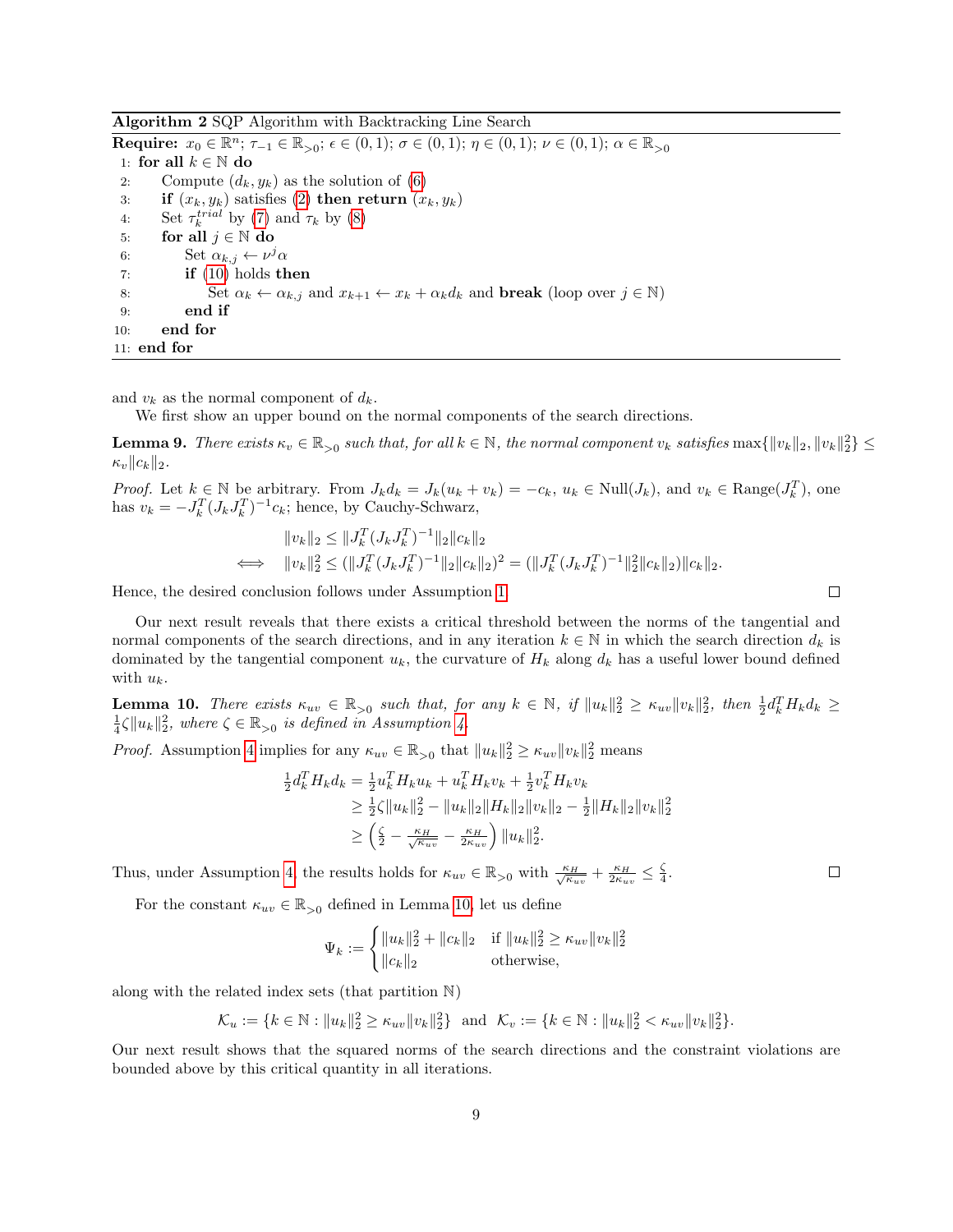**Lemma 11.** There exists a constant  $\kappa_{\Psi} \in \mathbb{R}_{>0}$  such that, for all  $k \in \mathbb{N}$ ,

 $||d_k||_2^2 \leq \kappa_{\Psi} \Psi_k$  and  $||d_k||_2^2 + ||c_k||_2 \leq (\kappa_{\Psi} + 1)\Psi_k$ .

*Proof.* For all  $k \in \mathcal{K}_u$ , it follows that

 $||d_k||_2^2 = ||u_k||_2^2 + ||v_k||_2^2 \leq (1 + \kappa_{uv}^{-1}) ||u_k||_2^2 \leq (1 + \kappa_{uv}^{-1}) (||u_k||_2^2 + ||c_k||_2).$ 

For all  $k \in \mathcal{K}_v$ , one finds from Lemma [9](#page-8-2) that

$$
||d_k||_2^2 = ||u_k||_2^2 + ||v_k||_2^2 < (\kappa_{uv} + 1)||v_k||_2^2 \leq (\kappa_{uv} + 1)\kappa_v ||c_k||_2.
$$

Combining the results from the two cases implies the first desired result. To establish the second result, note that the definition of  $\Psi_k$  yields  $||c_k||_2 \leq \Psi_k$  for all  $k \in \mathbb{N}$ .  $\Box$ 

As revealed by our next lemma, the reduction in the model of the merit function is bounded below with respect to the same critical quantity.

<span id="page-9-2"></span>**Lemma 12.** There exists a constant  $\kappa_q \in \mathbb{R}_{>0}$  such that, for all  $k \in \mathbb{N}$ ,

$$
\Delta q(x_k, \tau_k, g_k, H_k, d_k) \ge \kappa_q \tau_k \Psi_k.
$$

*Proof.* Combining [\(9\)](#page-5-6) and Lemma [10,](#page-8-1) it follows that  $\Delta q(x_k, \tau_k, g_k, H_k, d_k) \geq \frac{1}{4} \tau_k \zeta \|u_k\|_2^2 + \sigma \|c_k\|_1$  for  $k \in \mathcal{K}_u$ . Similarly, [\(9\)](#page-5-6) implies that  $\Delta q(x_k, \tau_k, g_k, H_k, d_k) \ge \sigma ||c_k||_1$  for all  $k \in \mathcal{K}_v$ . Combining the two cases,  $|| \cdot ||_1 \ge$  $\|\cdot\|_2$ , and the fact that  $\{\tau_k\}$  is monotonically nonincreasing, the result holds for  $\kappa_q := \min\{\frac{1}{4}\zeta, \sigma/\tau_{-1}\}\in$  $\mathbb{R}_{>0}$  .

Our next lemma shows an upper bound on the change in the merit function when the inner for loop of Algorithm [1](#page-7-0) terminates with large Lipschitz constant estimates.

<span id="page-9-0"></span>**Lemma [1](#page-7-0)3.** For all  $k \in \mathbb{N}$ , if the inner **for** loop of Algorithm 1 terminates since [\(11\)](#page-5-2) holds, then with  $\Gamma_k := \sum_{i \in [m]} \gamma_{k,i} \in \mathbb{R}_{>0}$  it follows that

$$
\phi(x_k + \alpha_k d_k, \tau_k) - \phi(x_k, \tau_k) \leq \alpha_k \tau_k g_k^T d_k + |1 - \alpha_k| \|c_k\|_1 - \|c_k\|_1 + \frac{1}{2} (\tau_k L_k + \Gamma_k) \alpha_k^2 \|d_k\|_2^2.
$$

*Proof.* For such  $k \in \mathbb{N}$ , it follows from [\(11\)](#page-5-2) and Lemma [2](#page-3-4) that

$$
\phi(x_k + \alpha_k d_k, \tau_k) - \phi(x_k, \tau_k)
$$
  
=  $\tau_k f(x_k + \alpha_k d_k) - \tau_k f(x_k) + ||c(x_k + \alpha_k d_k)||_1 - ||c_k||_1$   
 $\leq \alpha_k \tau_k g_k^T d_k + ||c_k + \alpha_k J_k d_k||_1 - ||c_k||_1 + \frac{1}{2} (\tau_k L_k + \Gamma_k) \alpha_k^2 ||d_k||_2^2$   
=  $\alpha_k \tau_k g_k^T d_k + |1 - \alpha_k||c_k||_1 - ||c_k||_1 + \frac{1}{2} (\tau_k L_k + \Gamma_k) \alpha_k^2 ||d_k||_2^2$ ,

as desired.

Next, we show lower bounds for the reduction in the merit function in each iteration of each algorithm. For concision, let us define for all  $k \in \mathbb{N}$  the values

$$
\widehat{\mu}_k := \frac{2(1-\eta)\Delta q(x_k, \tau_k, g_k, H_k, d_k)}{(\tau_k L + \sum_{i \in [m]} \gamma_i) \|d_k\|_2^2} \text{ and } \widetilde{\mu}_k := \widehat{\mu}_k - \frac{4\|c_k\|_1}{(\tau_k L + \sum_{i \in [m]} \gamma_i) \|d_k\|_2^2}.
$$

For a given  $k \in \mathbb{N}$ , one should notice the similarity between these values and the pair  $(\hat{\alpha}_{k,j}, \tilde{\alpha}_{k,j})$  defined for all  $j \in \mathbb{N}$  in Algorithm [1,](#page-7-0) except that the pair  $(\widehat{\mu}_k, \widetilde{\mu}_k)$  are defined with respect to L and  $\gamma_i$  for all  $i \in [m]$ defined in Assumption [1.](#page-3-2)

<span id="page-9-1"></span>**Lemma 14.** For all  $k \in \mathbb{N}$ , the inequality [\(10\)](#page-5-3) holds, where in the case of Algorithm [2](#page-8-0) this occurs with the stepsize satisfying  $\alpha_k > \nu \min\{\widehat{\mu}_k, \max\{1, \widetilde{\mu}_k\}\} > 0.$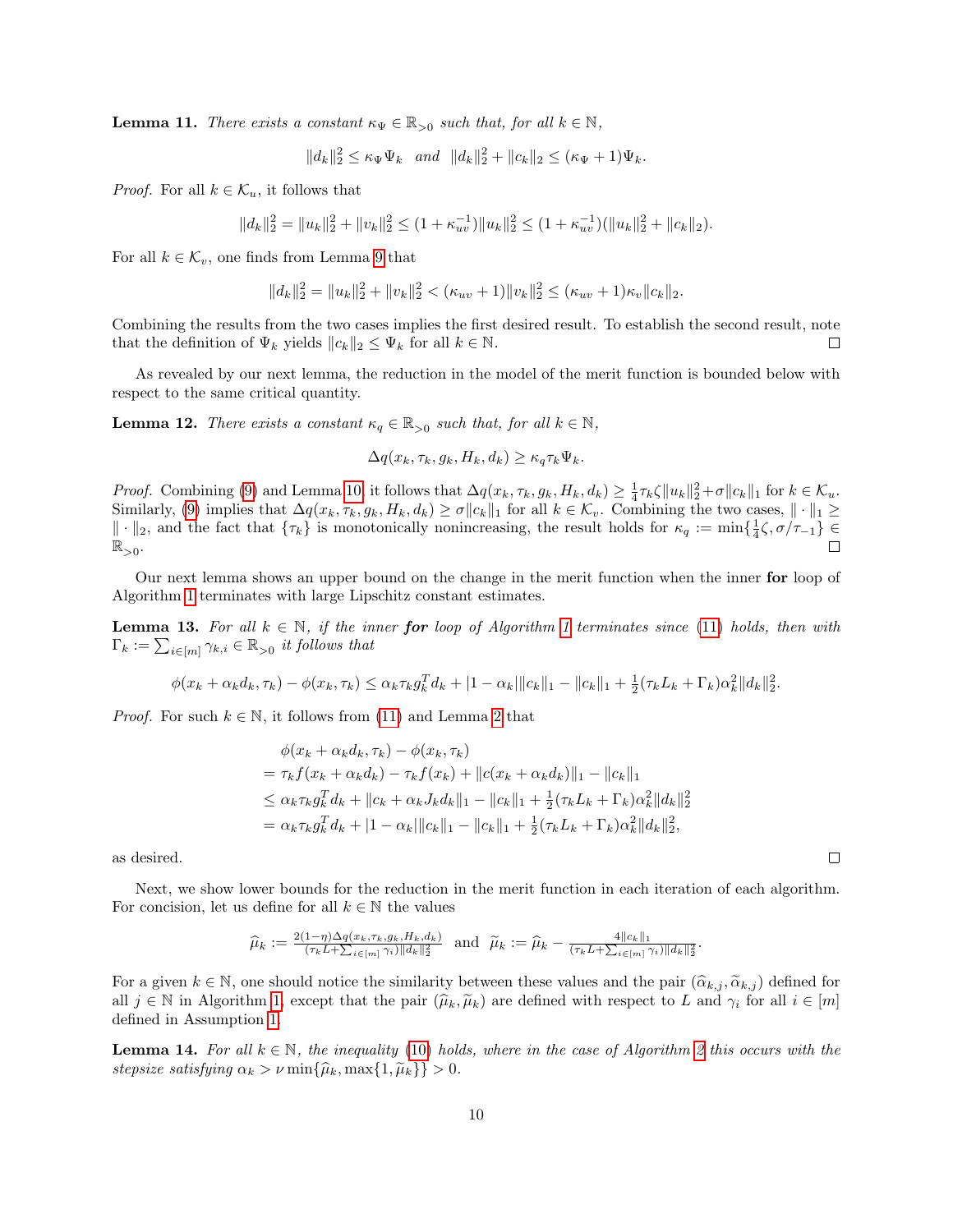*Proof.* Let  $k \in \mathbb{N}$  be given. First, consider Algorithm [1.](#page-7-0) If the inner for loop terminates since the stepsize yields [\(10\)](#page-5-3), then there is nothing left to prove. Hence, we may proceed by supposing that the loop terminates since [\(11\)](#page-5-2) holds, which we shall now proceed to show means that [\(10\)](#page-5-3) holds as well. Consider three cases, where as in Lemma [13](#page-9-0) let us define  $\Gamma_k := \sum_{i \in [m]} \gamma_{k,i} \in \mathbb{R}_{>0}$ .

**Case 1:** Suppose that in the last iteration of the inner for loop one finds  $\hat{\alpha}_{k,j} < 1$ , in which case the algorithm yields  $\alpha_k = \frac{2(1-\eta)\Delta q(x_k,\tau_k,g_k,H_k,d_k)}{(\tau_L,L_L+\Gamma_L)||d_L||^2}$  $\frac{\eta}{2}(\tau_k L_k + \Gamma_k) \|d_k\|_2^2$  < 1. Combining this fact with Lemmas [3](#page-4-4) and [13,](#page-9-0) it follows that

$$
\phi(x_k + \alpha_k d_k, \tau_k) - \phi(x_k, \tau_k) \n\leq \alpha_k (\tau_k g_k^T d_k - \|c_k\|_1) + \frac{1}{2} (\tau_k L_k + \Gamma_k) \alpha_k^2 \|d_k\|_2^2 \n\leq -\alpha_k \Delta q(x_k, \tau_k, g_k, H_k, d_k) + \frac{1}{2} (\tau_k L_k + \Gamma_k) \alpha_k^2 \|d_k\|_2^2 \n= -\alpha_k \Delta q(x_k, \tau_k, g_k, H_k, d_k) \n+ \frac{1}{2} \alpha_k (\tau_k L_k + \Gamma_k) \left( \frac{2(1-\eta) \Delta q(x_k, \tau_k, g_k, H_k, d_k)}{(\tau_k L_k + \Gamma_k) \|d_k\|_2^2} \right) \|d_k\|_2^2 \n= -\eta \alpha_k \Delta q(x_k, \tau_k, g_k, H_k, d_k).
$$

**Case 2:** Suppose that in the last iteration of the inner for loop one finds  $\hat{\alpha}_{k,j} \geq 1$  and  $\tilde{\alpha}_{k,j} \leq 1$ , in which case the algorithm yields  $\alpha_k = 1$ . Combining this fact, the fact that  $\hat{\alpha}_{k,j} \geq 1$  in the last iteration of the loop, Lemma [3,](#page-4-4) and Lemma [13](#page-9-0) yields the same string of relationships as in Case 1, except that since  $\hat{\alpha}_{k,j} \geq 1$  the first equation holds not as an equation, but as an " $\leq$ " inequality.

**Case 3:** Suppose that in the last iteration of the inner **for** loop one finds  $\tilde{\alpha}_{k,j} > 1$ , in which case the algorithm yields  $\alpha_k = \frac{2(1-\eta)\Delta q(x_k,\tau_k,g_k,H_k,d_k)-4||c_k||_1}{(\tau_kL_k+\Gamma_k)||d_k||_2^2} > 1$ . Combining this fact with Lemmas  $\frac{I(x_k, \tau_k, g_k, H_k, a_k) - 4||c_k||_1}{(\tau_k L_k + \Gamma_k) ||d_k||_2^2} > 1$ . Combining this fact with Lemmas [3](#page-4-4) and [13,](#page-9-0) it follows that

$$
\phi(x_k + \alpha_k d_k, \tau_k) - \phi(x_k, \tau_k)
$$
\n
$$
\leq \alpha_k \tau_k g_k^T d_k + (\alpha_k - 1) ||c_k||_1 - ||c_k||_1 + \frac{1}{2} (\tau_k L_k + \Gamma_k) \alpha_k^2 ||d_k||_2^2
$$
\n
$$
= \alpha_k (\tau_k g_k^T d_k - ||c_k||_1) + 2(\alpha_k - 1) ||c_k||_1 + \frac{1}{2} (\tau_k L_k + \Gamma_k) \alpha_k^2 ||d_k||_2^2
$$
\n
$$
\leq -\alpha_k \Delta q(x_k, \tau_k, g_k, H_k, d_k) + 2\alpha_k ||c_k||_1 + \frac{1}{2} (\tau_k L_k + \Gamma_k) \alpha_k^2 ||d_k||_2^2
$$
\n
$$
= -\alpha_k \Delta q(x_k, \tau_k, g_k, H_k, d_k) + 2\alpha_k ||c_k||_1
$$
\n
$$
+ \frac{1}{2} \alpha_k (\tau_k L_k + \Gamma_k) \left( \frac{2(1 - \eta) \Delta q(x_k, \tau_k, g_k, H_k, d_k) - 4 ||c_k||_1}{(\tau_k L_k + \Gamma_k) ||d_k||_2^2} \right) ||d_k||_2^2
$$
\n
$$
= -\eta \alpha_k \Delta q(x_k, \tau_k, g_k, H_k, d_k).
$$

Combining the three cases shows the desired result for Algorithm [1.](#page-7-0)

Now consider Algorithm [2.](#page-8-0) One finds that one of three cases occurs, which mimic those for Algorithm [1.](#page-7-0) In particular, if  $\hat{\mu}_k < 1$ , then an analysis similar to that for Case 1 above shows that for  $j \in \mathbb{N}$  with  $\alpha_{k,j}/\nu > \hat{\mu}_k$  and  $\alpha_{k,j} \leq \hat{\mu}_k$ , the backtracking line search will terminate by iteration  $j \in \mathbb{N}$ , from which it follows that  $\alpha_k > \nu \hat{\mu}_k$ . If  $\hat{\mu}_k \ge 1$  and  $\tilde{\mu}_k \le 1$ , or if  $\tilde{\mu}_k > 1$ , then a similar argument combined with Case 2 or Case 3, respectively, completes the proof. or Case 3, respectively, completes the proof.

Next, we show that the tangential components of the directions are bounded.

<span id="page-10-0"></span>**Lemma 15.** The tangential component sequence  $\{u_k\}$  is bounded.

*Proof.* The first block of [\(6\)](#page-4-3), premultiplied by  $u_k^T$ , yields  $u_k^T H_k(u_k+v_k) = -u_k^T g_k$ . Hence, under Assumption [4,](#page-4-2) one finds that

$$
\zeta \|u_k\|_2^2 \le u_k^T H_k u_k = -g_k^T u_k - v_k^T H_k u_k \le (\|g_k\|_2 + \kappa_H \|v_k\|_2) \|u_k\|_2.
$$

Therefore, the result follows from Assumption [1](#page-3-2) and Lemma [9.](#page-8-2)

<span id="page-10-1"></span>We now show that the merit parameter sequence is bounded, and that it remains fixed at a value for all sufficiently large  $k \in \mathbb{N}$ .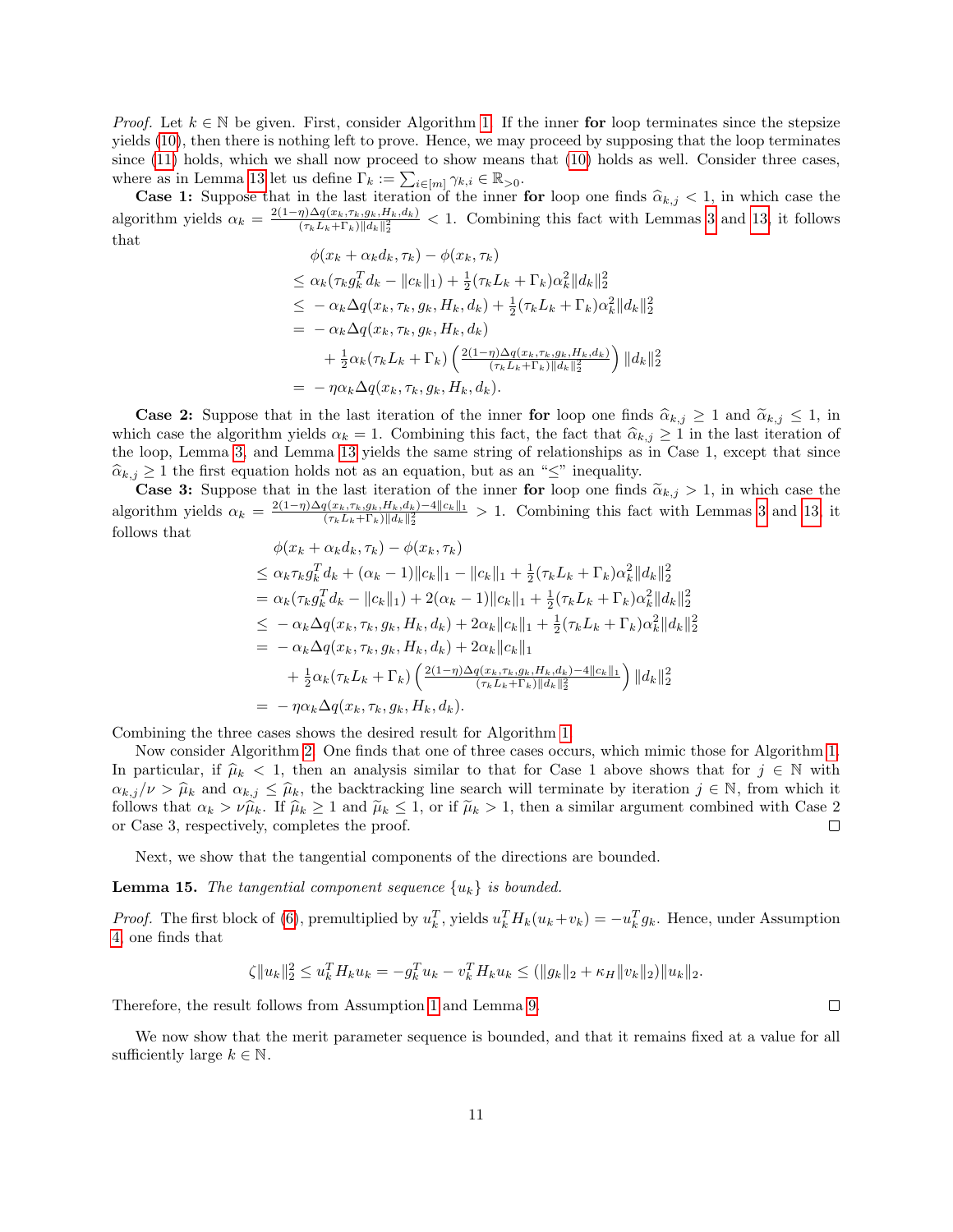**Lemma 16.** There exists  $k_{\tau} \in \mathbb{N}$  and  $\tau_{\min} \in \mathbb{R}_{>0}$  such that  $\tau_k = \tau_{\min}$  for  $k \geq k_{\tau}$ .

*Proof.* Recall that  $\tau_k < \tau_{k-1}$  if and only if both  $g_k^T d_k + \max\{d_k^T H_k d_k, 0\} > 0$  and

<span id="page-11-0"></span>
$$
\tau_{k-1}(g_k^T d_k + \max\{d_k^T H_k d_k, 0\}) > (1 - \sigma) \|c_k\|_1. \tag{13}
$$

According to the first block equation of [\(6\)](#page-4-3) (premultiplied by  $u_k^T$ ), one has

$$
g_k^T d_k + \max\{d_k^T H_k d_k, 0\} = \begin{cases} g_k^T v_k + v_k^T H_k u_k + v_k^T H_k v_k & \text{if } d_k^T H_k d_k \ge 0\\ g_k^T v_k - v_k^T H_k u_k - u_k^T H_k u_k & \text{otherwise.} \end{cases}
$$

The result follows from our ability to bound the left-hand side of this expression with respect to the constraint reduction. We consider two cases. First, if  $d_k^T H_k d_k \geq 0$ , then under Assumptions [1](#page-3-2) and [4](#page-4-2) it follows with Lemmas [9](#page-8-2) and [15](#page-10-0) and  $\|\cdot\|_1 \ge \|\cdot\|_2$  that there exists a constant  $\kappa_{\tau,1} \in \mathbb{R}_{>0}$  such that

$$
g_k^T v_k + v_k^T H_k u_k + v_k^T H_k v_k \le (\|g_k\|_2 + \kappa_H \|u_k\|_2) \|v_k\|_2 + \kappa_H \|v_k\|_2^2 \le \kappa_{\tau,1} \|c_k\|_1.
$$

Second, if  $d_k^TH_kd_k < 0$ , then under Assumptions [1](#page-3-2) and [4](#page-4-2) it follows from Lemmas [9](#page-8-2) and [15](#page-10-0) and  $\|\cdot\|_1 \ge \|\cdot\|_2$ that there exists a constant  $\kappa_{\tau,2} \in \mathbb{R}_{>0}$  such that

$$
g_k^T v_k - v_k^T H_k u_k - u_k^T H_k u_k \leq (||g_k||_2 + \kappa_H ||u_k||_2) ||v_k||_2 \leq \kappa_{\tau,2} ||c_k||_1.
$$

Together, these imply  $g_k^T \underline{d}_k + \max\{d_k^T H_k d_k, 0\} \leq \max\{\kappa_{\tau,1}, \kappa_{\tau,2}\}\|c_k\|_1$ , from which it follows that in order to have both  $g_k^T d_k + \max\{d_k^T H_k d_k, 0\} > 0$  and [\(13\)](#page-11-0), one must have  $\tau_{k-1} > (1 - \sigma) / \max\{\kappa_{\tau,1}, \kappa_{\tau,2}\}.$  Therefore, if this inequality is not satisfied for  $k = k_{\tau}$  for some  $k_{\tau} \in \mathbb{R}$ , then it remains unsatisfied for all  $k \geq k_{\tau}$ . This, along with the fact that whenever Algorithm [1](#page-7-0) or [2](#page-8-0) decreases the merit parameter it does so by at least a constant factor, proves the result.  $\Box$ 

We now prove that there is a positive lower bound for the stepsizes.

<span id="page-11-1"></span>**Lemma 17.** There exists  $\alpha_{\min} \in \mathbb{R}_{>0}$  such that  $\alpha_k \geq \alpha_{\min}$  for all  $k \in \mathbb{N}$ .

*Proof.* Let  $k \in \mathbb{N}$  be given. With respect to Algorithm [1,](#page-7-0) one has that  $\alpha_k \geq 1$  unless the inner for loop terminates in iteration  $j \in \mathbb{N}$  with  $\hat{\alpha}_{k,j} < 1$ . In such cases, it follows from monotonicity of  $\{\tau_k\}$  and Lemmas [8,](#page-6-3) [16,](#page-10-1) [11,](#page-8-3) and [12](#page-9-2) that

$$
\alpha_k = \frac{2(1-\eta)\Delta q(x_k, \tau_k, g_k, H_k, d_k)}{(\tau_k L_{k,j} + \sum_{i \in [m]} \gamma_{k,i,j}) \|d_k\|_2^2} \ge \frac{2(1-\eta)\kappa_q \tau_{\min}}{(\tau_{-1} L_{\max} + \sum_{i \in [m]} \gamma_{\max,i}) \kappa_\Psi} > 0.
$$

Similarly, for Algorithm [2,](#page-8-0) Lemma [14](#page-9-1) implies  $\alpha_k \geq 1$  unless  $\hat{\mu}_k < 1$ . In such cases, it follows from monotonicity of  $\{\tau_k\}$  and Lemmas [8,](#page-6-3) [16,](#page-10-1) [11,](#page-8-3) and [12](#page-9-2) that

$$
\alpha_k > \tfrac{2\nu(1-\eta)\Delta q(x_k,\tau_k,g_k,H_k,d_k)}{(\tau_kL+\sum_{i\in[m]}\gamma_i)\|d_k\|_2^2} \geq \tfrac{2\nu(1-\eta)\kappa_q\tau_{\min}}{(\tau-1L+\sum_{i\in[m]}\gamma_i)\kappa_\Psi} > 0.
$$

Overall, a positive lower bound has been proved for both algorithms.

We now present our main convergence theorem for Algorithms [1](#page-7-0) and [2.](#page-8-0)

Theorem 18. Algorithms [1](#page-7-0) and [2](#page-8-0) yield

$$
\lim_{k \to \infty} ||d_k||_2 = 0, \quad \lim_{k \to \infty} ||c_k||_2 = 0, \quad \text{and} \quad \lim_{k \to \infty} ||g_k + J_k^T y_k||_2 = 0.
$$

*Proof.* For all  $k \in \mathbb{N}$ , it follows from Lemmas [12,](#page-9-2) [14,](#page-9-1) and [17](#page-11-1) that

$$
\phi(x_k, \tau_k) - \phi(x_{k+1}, \tau_k) \geq \eta \alpha_k \Delta q(x_k, \tau_k, g_k, H_k, d_k) \geq \eta \alpha_{\min} \kappa_q \tau_{\min} \Psi_k.
$$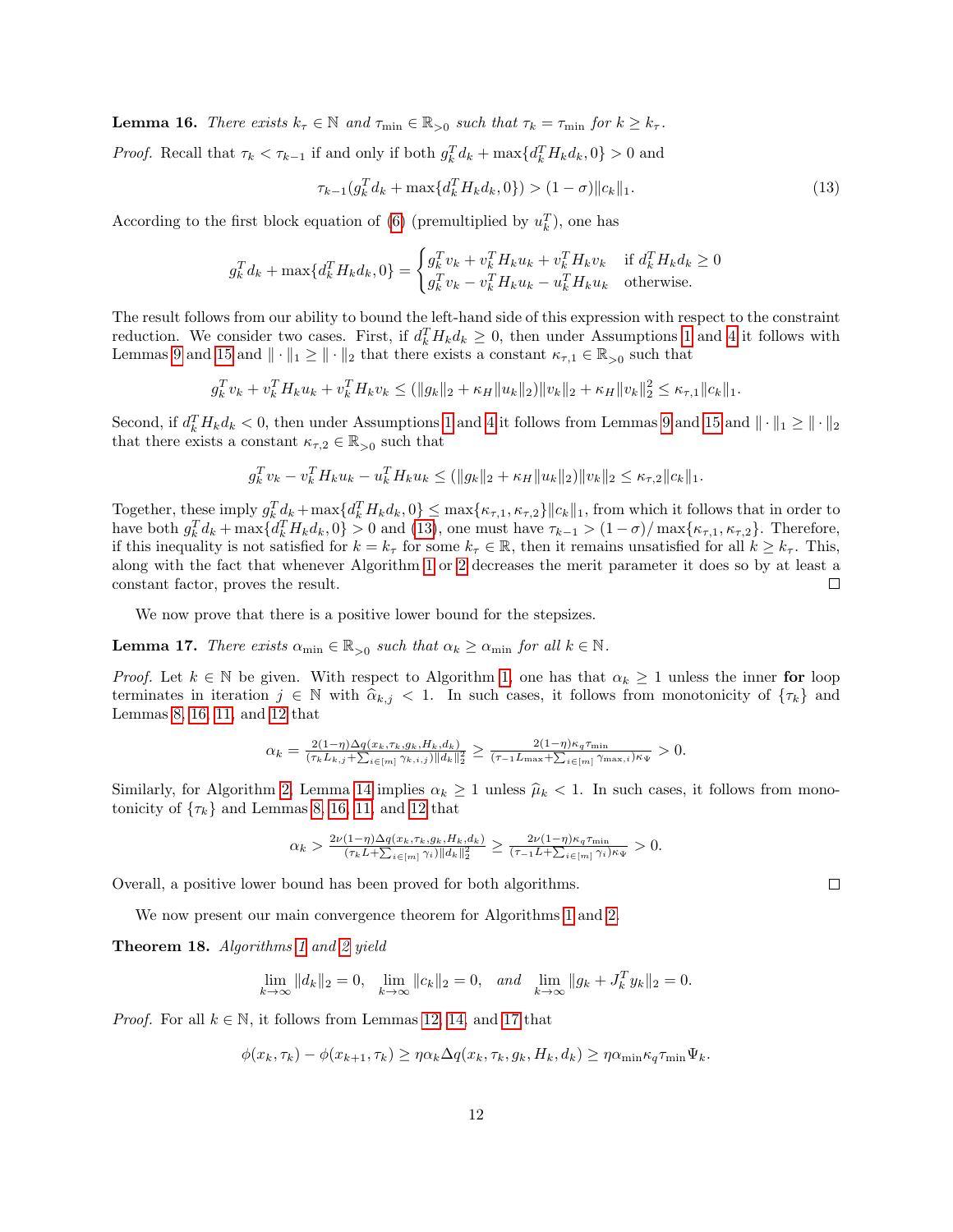Combining this with Lemmas [11](#page-8-3) and [16](#page-10-1) shows for  $k \in \mathbb{N}$  with  $k > k<sub>\tau</sub>$  that

$$
\phi(x_{k_{\tau}}, \tau_{\min}) - \phi(x_k, \tau_{\min})
$$
\n
$$
= \sum_{j=k_{\tau}}^{k-1} (\phi(x_j, \tau_{\min}) - \phi(x_{j+1}, \tau_{\min}))
$$
\n
$$
\geq \eta \alpha_{\min} \kappa_q \tau_{\min} \sum_{j=k_{\tau}}^{k-1} \Psi_j \geq \frac{\eta \alpha_{\min} \kappa_q \tau_{\min}}{\kappa_{\Psi} + 1} \sum_{j=k_{\tau}}^{k-1} (\|d_j\|_2^2 + \|c_j\|_2).
$$

Since, under Assumption [1,](#page-3-2)  $\phi(\cdot, \tau_{\min})$  is bounded below over the iterates, the above implies the first two desired limits. Note now that [\(6\)](#page-4-3) implies

<span id="page-12-5"></span>
$$
||g_k + J_k^T y_k||_2 = ||H_k d_k||_2 \le ||H_k||_2 ||d_k||_2 \le \kappa_H ||d_k||_2.
$$
\n(14)

 $\Box$ 

Hence, by Assumption [4](#page-4-2) and  $\{d_k\} \rightarrow 0$ , the result follows.

## <span id="page-12-0"></span>3 Stochastic Setting

Now consider the optimization problem

<span id="page-12-1"></span>
$$
\min_{x \in \mathbb{R}^n} f(x) \text{ s.t. } c(x) = 0, \text{ with } f(x) = \mathbb{E}[F(x, \omega)],\tag{15}
$$

where  $f : \mathbb{R}^n \to \mathbb{R}, c : \mathbb{R}^n \to \mathbb{R}^m, \omega$  is a random variable with associated probability space  $(\Omega, \mathcal{F}, P)$ ,  $F: \mathbb{R}^n \times \Omega \to \mathbb{R}$ , and  $\mathbb{E}[\cdot]$  represents expectation taken with respect to P. We presume that one has access to values of the constraint function and its derivatives, but that it is intractable to evaluate the objective and/or its derivatives. That said, we presume that at a given iterate  $x_k$ , one can evaluate a stochastic gradient estimate  $\bar{g}_k \in \mathbb{R}^n$  satisfying the following assumption.

<span id="page-12-3"></span>**Assumption 19.** For all  $k \in \mathbb{N}$ , the stochastic gradient estimate  $\bar{g}_k \in \mathbb{R}^n$  is an unbiased estimator of the gradient of f at  $x_k$ , i.e.,

$$
\mathbb{E}_k[\overline{g}_k] = g_k,
$$

where  $\mathbb{E}_k[\cdot]$  denotes expectation taken with respect to the distribution of  $\omega$  conditioned on the event that the algorithm has reached  $x_k \in \mathbb{R}^n$  in iteration  $k \in \mathbb{N}$ . In addition, there exists a constant  $M \in \mathbb{R}_{>0}$  such that, for all  $k \in \mathbb{N}$ , one has

$$
\mathbb{E}_k[\|\overline{g}_k - g_k\|_2^2] \leq M.
$$

## 3.1 Algorithm

Similar to the deterministic setting, in order to solve [\(15\)](#page-12-1), we consider a stochastic algorithm that computes a search direction  $\bar{d}_k \in \mathbb{R}^n$  and Lagrange multiplier vector  $\bar{y}_k \in \mathbb{R}^m$  in iteration  $k \in \mathbb{N}$  by solving the linear system

<span id="page-12-2"></span>
$$
\begin{bmatrix} H_k & J_k^T \\ J_k & 0 \end{bmatrix} \begin{bmatrix} \bar{d}_k \\ \bar{y}_k \end{bmatrix} = - \begin{bmatrix} \bar{g}_k \\ c_k \end{bmatrix},
$$
\n(16)

where  $\{H_k\}$  satisfies Assumption [4.](#page-4-2) Generally, we use a "bar" over a quantity whose value in iteration  $k \in \mathbb{N}$ depends on  $\bar{g}_k$ . Hence, as they are independent of  $\bar{g}_k$  conditioned on the event that the algorithm reaches  $x_k$  as its kth iterate, we write the constraint value, constraint Jacobian, and  $(1,1)$ -block matrix as  $c_k$ ,  $J_k$ , and  $H_k$ , respectively, but we write the solution of [\(16\)](#page-12-2) as  $(d_k, \bar{y}_k)$  due to its dependence on  $\bar{g}_k$ .

The algorithm that we propose is stated as Algorithm [3.](#page-14-0) Paralleling Algorithm [1,](#page-7-0) the merit parameter is set based on the computation of a trial value

<span id="page-12-4"></span>
$$
\bar{\tau}_k^{trial} \leftarrow \begin{cases} \infty & \text{if } \bar{g}_k^T \bar{d}_k + \max\{\bar{d}_k^T H_k \bar{d}_k, 0\} \le 0\\ \frac{(1-\sigma)\|c_k\|_1}{\bar{g}_k^T \bar{d}_k + \max\{\bar{d}_k^T H_k \bar{d}_k, 0\}} & \text{otherwise,} \end{cases}
$$
(17)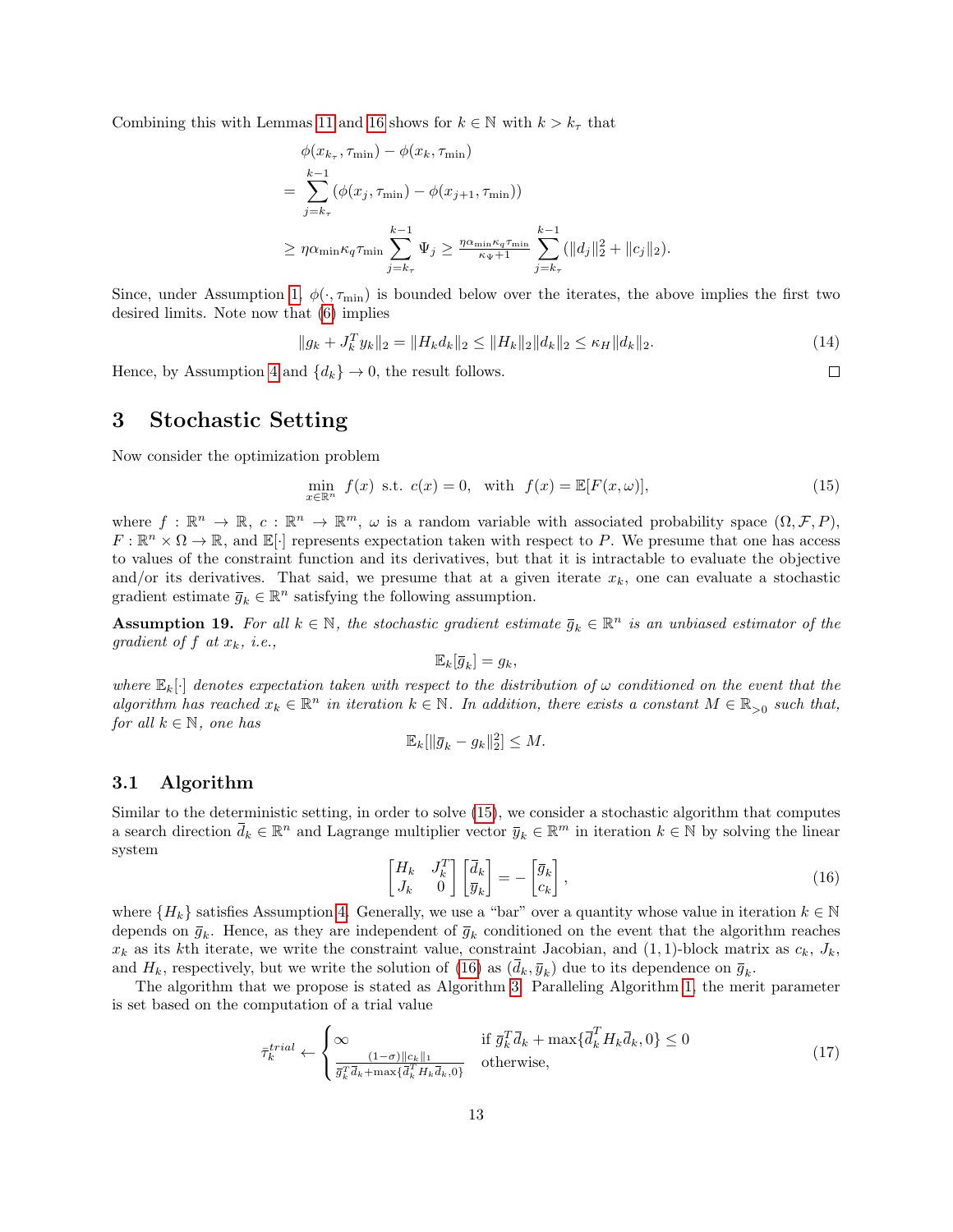followed by the rule

<span id="page-13-0"></span>
$$
\bar{\tau}_k \leftarrow \begin{cases} \bar{\tau}_{k-1} & \text{if } \bar{\tau}_{k-1} \le \bar{\tau}_k^{trial} \\ (1 - \epsilon)\bar{\tau}_k^{trial} & \text{otherwise,} \end{cases} \tag{18}
$$

which ensures  $\bar{\tau}_k \leq \bar{\tau}_k^{trial}$  and, similarly as for our deterministic algorithm (see [\(9\)](#page-5-6)),

$$
\Delta q(x_k, \bar{\tau}_k, \bar{g}_k, H_k, \bar{d}_k) \ge \frac{1}{2} \bar{\tau}_k \max\{\bar{d}_k^T H_k \bar{d}_k, 0\} + \sigma \|c_k\|_1. \tag{19}
$$

A unique feature of our algorithm for this stochastic setting is that it adaptively estimates a lower bound for the ratio between the reduction in the model of the merit function and the merit parameter times the squared norm of a search direction. This is used to determine an interval into which the stepsize will be projected; control of this parameter is paramount to ensure convergence in expectation. We set

<span id="page-13-1"></span>
$$
\bar{\xi}_k^{trial} \leftarrow \frac{\Delta q(x_k, \bar{\tau}_k, \bar{g}_k, H_k, \bar{d}_k)}{\bar{\tau}_k \|\bar{d}_k\|_2^2},\tag{20}
$$

then apply the rule (which ensures  $\bar{\xi}_k \leq \bar{\xi}_k^{trial}$  for all  $k \in \mathbb{N}$ )

<span id="page-13-2"></span>
$$
\bar{\xi}_k \leftarrow \begin{cases} \bar{\xi}_{k-1} & \text{if } \bar{\xi}_{k-1} \le \bar{\xi}_k^{trial} \\ (1-\epsilon)\bar{\xi}_k^{trial} & \text{otherwise.} \end{cases} \tag{21}
$$

It will be shown in our analysis that  $\{\bar{\xi}_k\}$  is bounded away from zero *deterministically*.

For generality, Algorithm [3](#page-14-0) is stated with Lipschitz constant estimates  $\{L_k\}$  and  $\{\Gamma_k\}$  given as inputs (with the idea that  $\Gamma_k := \sum_{i \in [m]} \gamma_{k,i}$  for all  $k \in \mathbb{N}$ ). Our analysis in the next subsection presumes that Lipschitz constants are known, although in practice these can be estimated using standard techniques (see, e.g., [\[10\]](#page-28-16)) in an attempt to ensure that the same convergence results hold as for the case when the constants are known. The sequence  $\{\beta_k\}$  is introduced to control the stepsizes. As in standard analysis for stochastic (sub)gradient-type methods, our analysis in the next subsection considers the case when  $\{\beta_k\}$  is constant asymptotically, and when it diminishes at an appropriate rate to ensure convergence in expectation.

## 3.2 Convergence Analysis

In this section, we prove that Algorithm [3](#page-14-0) has convergence properties that match those from the deterministic setting in expectation, with some caveats that we explain and justify. Our algorithm uses only the stochastic gradient estimates  $\{\bar{g}_k\}$ , computes  $\{(\bar{d}_k, \bar{y}_k)\}$  by [\(16\)](#page-12-2), sets merit parameter-related sequences  $\{\bar{\tau}_k\}$ and  $\{\bar{\tau}_k^{trial}\}$ , and also sets steplength-related sequences  $\{\bar{\xi}_k\}$  and  $\{\bar{\xi}_k^{trial}\}$ , but our analysis also references the gradients  ${g_k}$  corresponding to  ${x_k}$  as well as the corresponding sequence of solutions of [\(6\)](#page-4-3), namely,  $\{(d_k, y_k)\}\$ , and trial merit parameter values  $\{\tau_k^{trial}\}\$ . In other words, for all  $k \in \mathbb{N}$ , conditioned on the event that the algorithm reaches  $x_k$ , we define  $(d_k, y_k)$  and  $\tau_k^{trial}$  as they would be computed if the algorithm reached  $x_k$  as the kth iterate in Algorithm [1.](#page-7-0) Throughout this section, we assume that Assumptions [1,](#page-3-2) [4,](#page-4-2) and [19](#page-12-3) hold—where  $\{H_k\}$  is a deterministic sequence chosen independently from  $\{\bar{g}_k\}$ —and for the sake of brevity we do not state this fact within each result. In this section, we assume that Lipschitz constants for the objective and constraints, in particular, L and  $\Gamma := \sum_{i \in [m]} \gamma_i$ , are known.

Remark 20. Our analysis makes Assumption [1,](#page-3-2) which means that it assumes that the iterates remain in an open convex set over which the objective and constraint function and derivative values are bounded. This is admittedly not ideal in a stochastic setting. For example, in the case of applying a stochastic gradient method  $(SG)$  in an unconstrained stochastic setting, it is not ideal to assume that the gradients at the iterates remain bounded in norm, since—as  $SG$  is not a descent method—it is unreasonable to assume that the iterates remain in a sublevel set of the objective function. However, we believe this assumption is more reasonable in a constrained setting, since the iterates are being driven to the deterministic feasible region. Further, we claim that Assumption [1](#page-3-2) could be loosened if our algorithm were to choose a predetermined stepsize sequence, rather than one that mimicks the stepsize scheme from Algorithm [1.](#page-7-0) We discuss this issue further in  $\S5$ .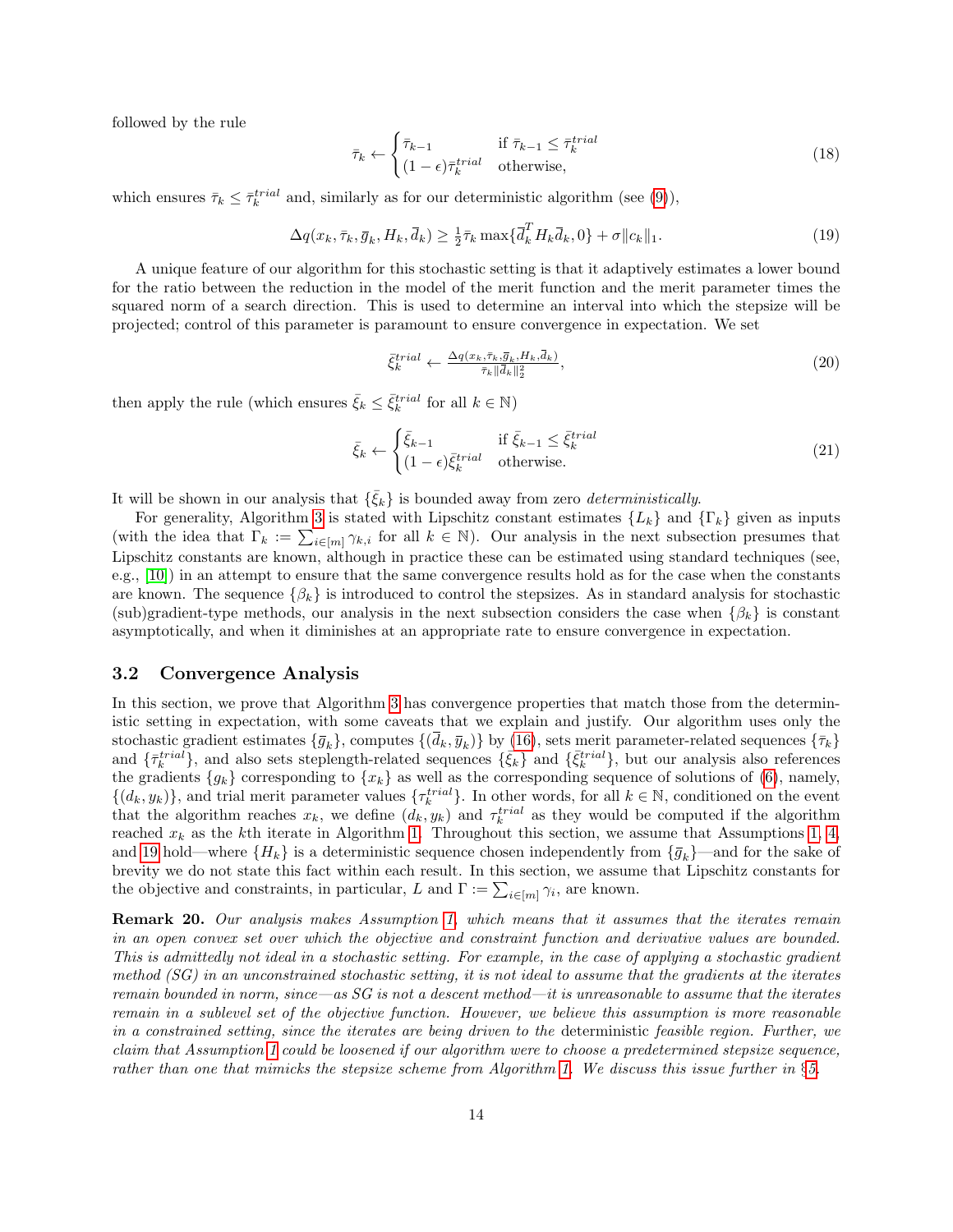<span id="page-14-0"></span> $\textbf{Required: } x_0 \in \mathbb{R}^n; \; \bar{\tau}_{-1} \in \mathbb{R}_{>0}; \; \epsilon \in (0,1); \; \sigma \in (0,1); \; \bar{\xi}_{-1} \in \mathbb{R}_{>0}; \; \{\beta_k\} \subset (0,1]; \; \theta \in \mathbb{R}_{\geq 0}; \; \{L_k\} \subset \mathbb{R}_{>0};$  $\{\Gamma_k\} \subset \mathbb{R}_{>0}$ 1: for all  $k \in \mathbb{N}$  do 2: Compute  $(d_k, \bar{y}_k)$  as the solution of [\(16\)](#page-12-2) 3: if  $\bar{d}_k = 0$  then continue (to iteration  $k + 1$ ) 4: Set  $\bar{\tau}_k^{trial}$  by [\(17\)](#page-12-4) and  $\bar{\tau}_k$  by [\(18\)](#page-13-0) 5: Set  $\vec{\xi}_k^{trial}$  by [\(20\)](#page-13-1) and  $\bar{\xi}_k$  by [\(21\)](#page-13-2)  $6:$  $\bar{\hat{\alpha}}_{k,\text{init}} \leftarrow \frac{\beta_k \Delta q(x_k, \bar{\tau}_k, \bar{g}_k, H_k, \bar{d}_k)}{(\bar{\tau}_k L_k + \Gamma_k) \|\bar{d}_k\|_2^2}$  and  $\bar{\tilde{\alpha}}_{k,\text{init}} \leftarrow \bar{\hat{\alpha}}_{k,\text{init}} - \frac{4||c_k||_1}{(\bar{\tau}_k L_k + \Gamma_k)}$  $(\bar{\tau}_k L_k + \Gamma_k) \|\bar{d}_k\|_2^2$ 7: Set  $\bar{\hat{\alpha}}_k \leftarrow \text{Proj}_k(\bar{\hat{\alpha}}_{k,\text{init}})$  and  $\bar{\hat{\alpha}}_k \leftarrow \text{Proj}_k(\bar{\hat{\alpha}}_{k,\text{init}})$  where  $\text{Proj}_k(\cdot) \equiv \text{Proj}\left(\cdot \mid \right)$  $\left[\frac{\beta_k\bar{\xi}_k\bar{\tau}_k}{\bar{\tau}_kL_k+\Gamma_k}, \frac{\beta_k\bar{\xi}_k\bar{\tau}_k}{\bar{\tau}_kL_k+\Gamma_k}+\theta\beta_k^2\right]$ 8: Set  $\bar{\alpha}_k \leftarrow$  $\sqrt{ }$  $\int$  $\overline{\mathcal{L}}$  $\bar{\hat{\alpha}}_k$  if  $\bar{\hat{\alpha}}_k < 1$ 1 if  $\bar{\tilde{\alpha}}_k \leq 1 \leq \bar{\hat{\alpha}}_k$ <br> $\bar{\tilde{\alpha}}_k \leq 1$  $\bar{\tilde{\alpha}}_k$  if  $\bar{\tilde{\alpha}}_k > 1$ 9: Set  $x_{k+1} \leftarrow x_k + \bar{\alpha}_k \bar{d}_k$ 10: end for

Since if  $\bar{d}_k = 0$ , then the algorithm simply skips to iteration  $k + 1$ , we may assume without loss of generality in our analysis that  $\bar{d}_k \neq 0$  for all  $k \in \mathbb{N}$ .

As in the deterministic setting, our analysis makes use of the orthogonal decomposition of the (stochastic) search directions given by

$$
\overline{d}_k = \overline{u}_k + v_k \quad \text{where} \quad \overline{u}_k \in \text{Null}(J_k) \quad \text{and} \quad v_k \in \text{Range}(J_k^T) \quad \text{for all} \quad k \in \mathbb{N}.
$$

Let us emphasize that, conditioned on the event that the algorithm reaches  $x_k$  as its kth iterate, the normal component is *deterministic*, depending only on the constraint value  $c_k$  and Jacobian  $J_k$ ; hence, we write  $v_k$ rather than  $\bar{v}_k$  in the expression above. For all  $k \in \mathbb{N}$ , let  $Z_k$  be an orthogonal basis for the null space of  $J_k$ , which under Assumption [1](#page-3-2) is a matrix in  $\mathbb{R}^{n \times (n-m)}$ . It follows that, for all  $k \in \mathbb{N}$ ,

$$
\overline{u}_k = Z_k \overline{w}_k
$$
 and  $u_k = Z_k w_k$  for some  $(\overline{w}_k, w_k) \in \mathbb{R}^{n-m} \times \mathbb{R}^{n-m}$ .

Under Assumption [4,](#page-4-2) the reduced Hessian satisfies  $Z_k^T H_k Z_k \succeq \zeta I$ .

For our first lemma, we carry over properties of algorithmic quantities that hold in the same manner as in the deterministic case, conditioned on the event that the algorithm has reached  $x_k$  as the kth iterate. As in our analysis in the deterministic setting, for the constant  $\kappa_{uv} \in \mathbb{R}_{>0}$  defined in the lemma, we define

$$
\overline{\Psi}_k := \begin{cases}\n\|\overline{u}_k\|_2^2 + \|c_k\|_2 & \text{if } \|\overline{u}_k\|_2^2 \ge \kappa_{uv} \|v_k\|_2^2 \\
\|c_k\|_2 & \text{otherwise.} \n\end{cases}
$$

<span id="page-14-1"></span>**Lemma 21.** For all  $k \in \mathbb{N}$ , [\(16\)](#page-12-2) has a unique solution. In addition, for the same constants  $(\kappa_v, \kappa_{uv}, \kappa_{\Psi}, \kappa_q) \in$  $\mathbb{R}_{>0}\times\mathbb{R}_{>0}\times\mathbb{R}_{>0}\times\mathbb{R}_{>0}$  that appear in Lemmas [9,](#page-8-2) [10,](#page-8-1) [11,](#page-8-3) and [12,](#page-9-2) the following statements hold true for all  $k \in \mathbb{N}$ .

(a) The normal component satisfies  $\max\{\Vert v_k \Vert_2, \Vert v_k \Vert_2^2\} \leq \kappa_v \Vert c_k \Vert_2$ .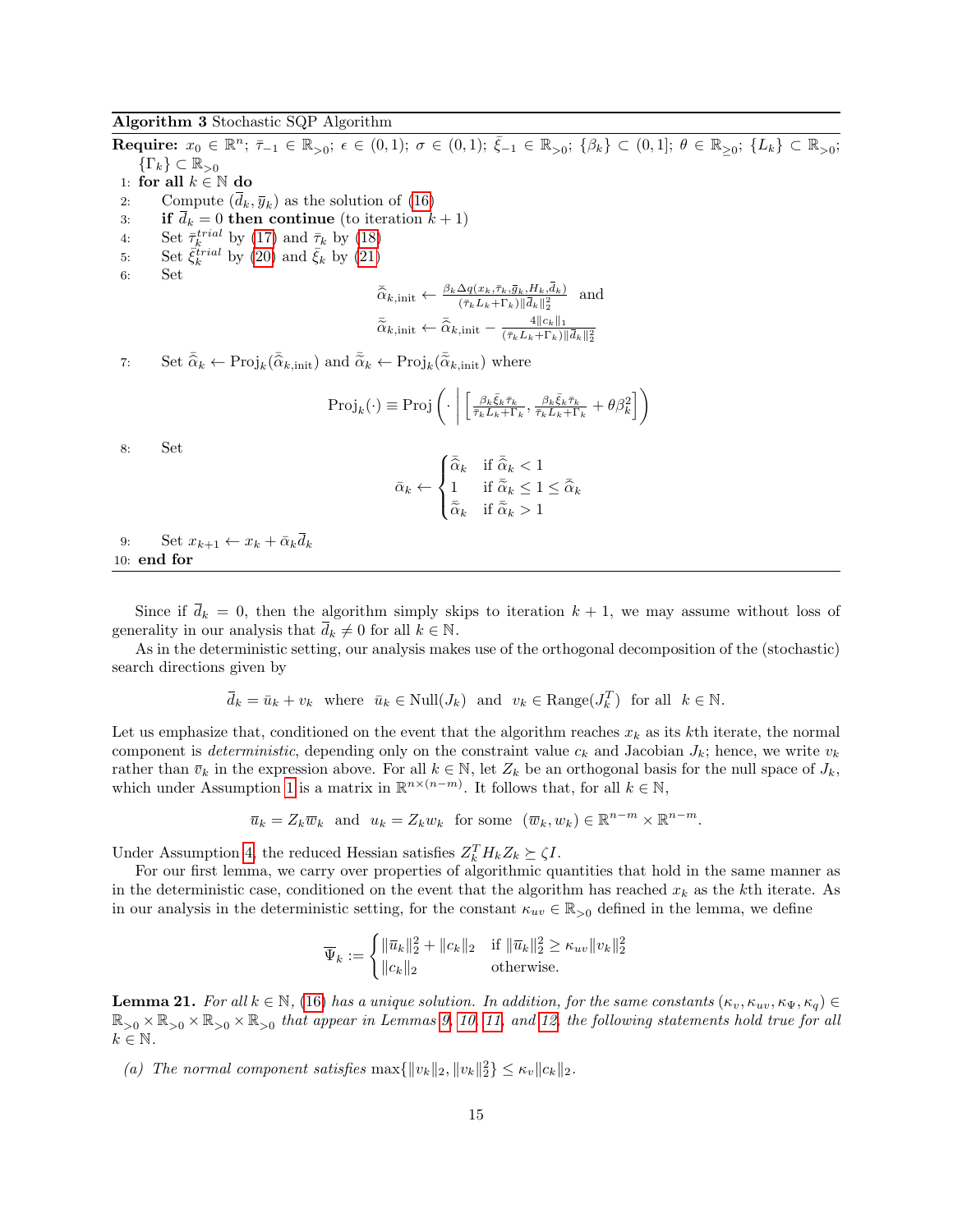- (b) If  $\|\bar{u}_k\|_2^2 \ge \kappa_{uv} \|v_k\|_2^2$ , then  $\frac{1}{2} \bar{d}_k^T H_k \bar{d}_k \ge \frac{1}{4} \zeta \|\bar{u}_k\|_2^2$ .
- (c) The search direction satisfies  $\|\bar{d}_k\|_2^2 \leq \kappa_{\Psi} \bar{\Psi}_k$  and  $\|\bar{d}_k\|_2^2 + \|c_k\|_2 \leq (\kappa_{\Psi} + 1)\bar{\Psi}_k$ .
- (d) The model reduction satisfies  $\Delta q(x_k, \bar{\tau}_k, \bar{g}_k, H_k, \bar{d}_k) \geq \kappa_q \bar{\tau}_k \overline{\Psi}_k$ .

Finally, for all  $k \in \mathbb{N}$ , it follows that

 $\phi(x_k + \bar{\alpha}_k \bar{d}_k, \bar{\tau}_k) - \phi(x_k, \bar{\tau}_k) \leq \bar{\alpha}_k \bar{\tau}_k g_k^T \bar{d}_k + |1 - \bar{\alpha}_k| \|c_k\|_1 - \|c_k\|_1 + \frac{1}{2} (\bar{\tau}_k L + \Gamma) \bar{\alpha}_k^2 \|\bar{d}_k\|_2^2.$ 

*Proof.* That [\(16\)](#page-12-2) has a unique solution for all  $k \in \mathbb{N}$  follows for the same reason that Lemma [5](#page-5-7) holds. The proofs of parts  $(a)$ –(d) follow in the same manner as the proofs of Lemmas [9,](#page-8-2) [10,](#page-8-1) [11,](#page-8-3) and [12,](#page-9-2) respectively, with the stochastic quantities  $\{\bar{g}_k, \bar{d}_k, \bar{u}_k, \bar{\tau}_k\}$  in place of the deterministic quantities  $\{g_k, d_k, u_k, \tau_k\}$ , where it is important to recognize that the conclusions follow with the same constants, namely,  $(\kappa_v, \kappa_{uv}, \kappa_{\Psi}, \kappa_q)$ , as in the deterministic setting. The proof of the last conclusion follows in the same manner as that of Lemma [13.](#page-9-0)  $\Box$ 

In the next lemma, we prove that the sequence  $\{\bar{\xi}_k\}$  is bounded deterministically.

<span id="page-15-0"></span>**Lemma 22.** In any run of the algorithm, there exists  $\bar{k}_{\xi} \in \mathbb{N}$  and  $\bar{\xi}_{\min} \in \mathbb{R}_{>0}$  such that  $\bar{\xi}_k = \bar{\xi}_{\min}$  for all  $k \geq \bar{k}_{\xi}$ , where  $\bar{\xi}_{\min} \in [\xi_{\min}, \bar{\xi}_{-1}]$  with  $\xi_{\min} := \epsilon \kappa_q / \kappa_{\Psi}$ .

*Proof.* If Line [5](#page-14-0) of the algorithm ever sets  $\bar{\xi}_k < \bar{\xi}_{k-1}$ , then it ensures that  $\bar{\xi}_k \leq \epsilon \bar{\xi}_{k-1}$ . This means that  $\{\bar{\xi}_k\}$ is constant for sufficiently large k or it vanishes. On the other hand, by Lemma  $21(c)$  and (d), it follows that

$$
\tfrac{\Delta q(x_k,\bar\tau_k,\bar g_k,H_k,\bar d_k)}{\bar\tau_k\|\bar d_k\|_2^2}\geq \tfrac{\kappa_q\bar\tau_k\overline\Psi_k}{\kappa_\Psi\bar\tau_k\overline\Psi_k}=\tfrac{\kappa_q}{\kappa_\Psi},
$$

meaning that Line [5](#page-14-0) will never set  $\bar{\xi}_k$  less than  $\epsilon \kappa_q/\kappa_\Psi$  for any  $k \in \mathbb{N}$ . Therefore,  $\{\bar{\xi}_k\}$  is constant for sufficiently large  $k$  in the manner stated.  $\Box$ 

Next, we present the following obvious, but important consequence of our stepsize selection scheme. In particular, the result shows that, even though the algorithm sets the stepsize adaptively, the difference between the largest and smallest possible stepsizes in a given iteration is  $\mathcal{O}(\beta_k^2)$ , so this difference is controlled by the algorithm.

<span id="page-15-2"></span>**Lemma 23.** For any  $k \in \mathbb{N}$ , the stepsize satisfies

$$
\bar{\alpha}_k \in [\bar{\alpha}_{k,\min}, \bar{\alpha}_{k,\max}] := \left[\frac{\beta_k \bar{\xi}_k \bar{\tau}_k}{\bar{\tau}_k L + \Gamma}, \frac{\beta_k \bar{\xi}_k \bar{\tau}_k}{\bar{\tau}_k L + \Gamma} + \theta \beta_k^2\right],
$$

which is an interval with length  $\bar{\alpha}_{k,\max} - \bar{\alpha}_{k,\min} = \theta \beta_k^2$ .

*Proof.* The proof follows directly from the projections of  $\overline{\hat{\alpha}}_k$  and  $\overline{\tilde{\alpha}}_k$  in Line [7](#page-14-0) and the formula for the stepsize  $\overline{\alpha}_k$  in Line 8.  $\bar{\alpha}_k$  in Line [8.](#page-14-0)

Our next result is a cornerstone of our analysis. It builds on the last conclusion in Lemma [21](#page-14-1) to specify a useful upper bound for the merit function value after a step. Central to the proof is our specific stepsize selection strategy.

<span id="page-15-1"></span>**Lemma 24.** Suppose that  $\{\beta_k\}$  is chosen such that  $\beta_k \bar{\zeta}_k \bar{\tau}_k / (\bar{\tau}_k L + \Gamma) \in (0,1]$  for all  $k \in \mathbb{N}$ . Then, for all  $k \in \mathbb{N}$ , it follows that

$$
\phi(x_k + \bar{\alpha}_k \bar{d}_k, \bar{\tau}_k) - \phi(x_k, \bar{\tau}_k)
$$
\n
$$
\leq -\bar{\alpha}_k \Delta q(x_k, \bar{\tau}_k, g_k, H_k, d_k) + \frac{1}{2} \bar{\alpha}_k \beta_k \Delta q(x_k, \bar{\tau}_k, \bar{g}_k, H_k, \bar{d}_k) + \bar{\alpha}_k \bar{\tau}_k g_k^T (\bar{d}_k - d_k).
$$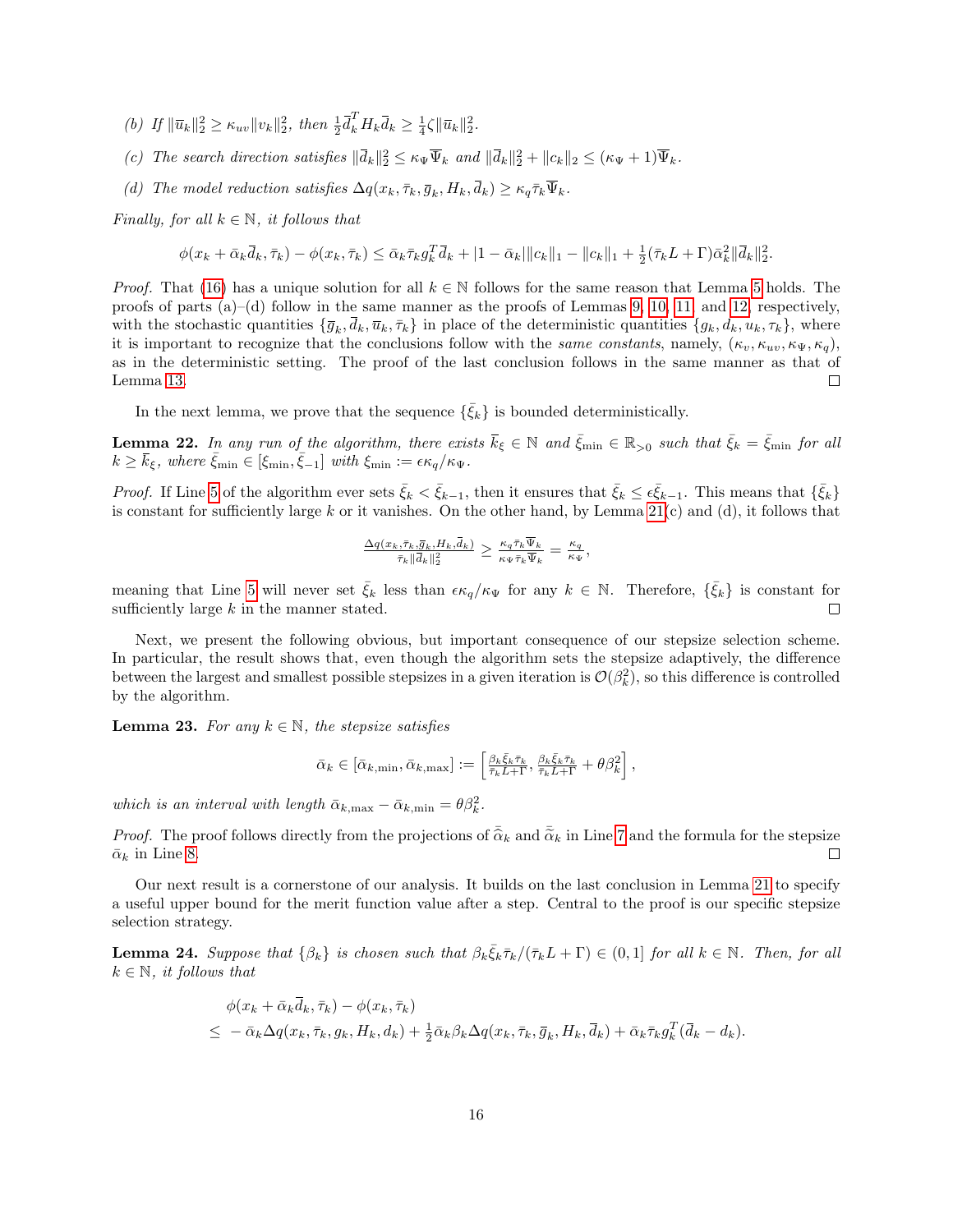*Proof.* Let  $k \in \mathbb{N}$  be arbitrary. We consider three cases, with a few subcases, depending on how the stepsize is set in Lines [7](#page-14-0) and [8](#page-14-0) of the algorithm.

**Case 1:** Suppose in Line [8](#page-14-0) that  $\bar{\alpha}_k < 1$ , meaning that  $\bar{\alpha}_k \leftarrow \bar{\hat{\alpha}}_k$ . From Lemma [21](#page-14-1) and Lemma [3,](#page-4-4) it follows that  $\phi(x_k + \bar{\alpha}_k \bar{d}_k, \bar{\tau}_k) - \phi(x_k, \bar{\tau}_k)$ 

$$
\varphi(x_k + \alpha_k a_k, \tau_k) - \varphi(x_k, \tau_k) \n\leq \bar{\alpha}_k (\bar{\tau}_k g_k^T \bar{d}_k - \|c_k\|_1) + \frac{1}{2} (\bar{\tau}_k L + \Gamma) \bar{\alpha}_k^2 \|\bar{d}_k\|_2^2 \n= \bar{\alpha}_k (\bar{\tau}_k g_k^T d_k - \|c_k\|_1) + \frac{1}{2} (\bar{\tau}_k L + \Gamma) \bar{\alpha}_k^2 \|\bar{d}_k\|_2^2 + \bar{\alpha}_k \bar{\tau}_k g_k^T (\bar{d}_k - d_k) \n\leq -\bar{\alpha}_k \Delta q(x_k, \bar{\tau}_k, g_k, H_k, d_k) + \frac{1}{2} (\bar{\tau}_k L + \Gamma) \bar{\alpha}_k^2 \|\bar{d}_k\|_2^2 + \bar{\alpha}_k \bar{\tau}_k g_k^T (\bar{d}_k - d_k).
$$

Using this inequality, let us now consider two subcases. (For all  $k \in \mathbb{N}$ , since [\(21\)](#page-13-2) ensures  $\bar{\xi}_k \leq \bar{\xi}_k^{trial} =$  $\Delta q(x_k,\bar{\tau}_k,\bar{g}_k,H_k,d_k)$  $\frac{1}{\tau_k\|\vec{d}_k\|_2^2}$ , it follows that  $\frac{\beta_k\Delta q(x_k,\bar{\nu}_k,\bar{g}_k,H_k,\bar{d}_k)}{(\tau_kL+\Gamma)\|\vec{d}_k\|_2^2} \geq \frac{\beta_k\bar{\xi}_k\bar{\tau}_k}{\bar{\tau}_kL+\Gamma}$ .)

**Case 1a:** If  $\bar{\alpha}_k = \frac{\beta_k \Delta q(x_k, \bar{\tau}_k, \bar{g}_k, H_k, d_k)}{(\bar{\tau}_k, L_k + \Gamma) ||\bar{d}_k||^2}$  $\frac{d(x_k, \tau_k, g_k, H_k, a_k)}{(\bar{\tau}_k L + \Gamma) \|\bar{d}_k\|_2^2}$ , then

$$
\phi(x_k + \bar{\alpha}_k d_k, \bar{\tau}_k) - \phi(x_k, \bar{\tau}_k)
$$
\n
$$
\leq -\bar{\alpha}_k \Delta q(x_k, \bar{\tau}_k, g_k, H_k, d_k)
$$
\n
$$
+ \frac{1}{2} \bar{\alpha}_k (\bar{\tau}_k L + \Gamma) \left( \frac{\beta_k \Delta q(x_k, \bar{\tau}_k, \bar{g}_k, H_k, \bar{d}_k)}{(\bar{\tau}_k L + \Gamma) \|\bar{d}_k\|_2^2} \right) \|\bar{d}_k\|_2^2 + \bar{\alpha}_k \bar{\tau}_k g_k^T (\bar{d}_k - d_k)
$$
\n
$$
= -\bar{\alpha}_k \Delta q(x_k, \bar{\tau}_k, g_k, H_k, d_k) + \frac{1}{2} \bar{\alpha}_k \beta_k \Delta q(x_k, \bar{\tau}_k, \bar{g}_k, H_k, \bar{d}_k) + \bar{\alpha}_k \bar{\tau}_k g_k^T (\bar{d}_k - d_k).
$$

**Case 1b:** If  $\bar{\alpha}_k = \frac{\beta_k \bar{\xi}_k \bar{\tau}_k}{\bar{\tau}_k L + \Gamma} + \theta \beta_k^2 \leq \frac{\beta_k \Delta q(x_k, \bar{\tau}_k, \bar{g}_k, H_k, \bar{d}_k)}{(\bar{\tau}_k L + \Gamma) \|\bar{d}_k\|_2^2}$  $\frac{q(x_k,\tau_k,g_k,H_k,a_k)}{(\bar\tau_kL+\Gamma)\|\bar{d}_k\|_2^2}$ , then

$$
\phi(x_k + \bar{\alpha}_k \bar{d}_k, \bar{\tau}_k) - \phi(x_k, \bar{\tau}_k)
$$
\n
$$
\leq -\bar{\alpha}_k \Delta q(x_k, \bar{\tau}_k, g_k, H_k, d_k)
$$
\n
$$
+ \frac{1}{2} \bar{\alpha}_k (\bar{\tau}_k L + \Gamma) \left( \frac{\beta_k \bar{\xi}_k \bar{\tau}_k}{\bar{\tau}_k L + \Gamma} + \theta \beta_k^2 \right) ||\bar{d}_k||_2^2 + \bar{\alpha}_k \bar{\tau}_k g_k^T (\bar{d}_k - d_k)
$$
\n
$$
\leq -\bar{\alpha}_k \Delta q(x_k, \bar{\tau}_k, g_k, H_k, d_k) + \frac{1}{2} \bar{\alpha}_k \beta_k \Delta q(x_k, \bar{\tau}_k, \bar{g}_k, H_k, \bar{d}_k) + \bar{\alpha}_k \bar{\tau}_k g_k^T (\bar{d}_k - d_k).
$$

**Case 2:** Suppose in Line [8](#page-14-0) that  $\overline{\tilde{\alpha}}_k \leq 1 \leq \overline{\tilde{\alpha}}_k$ , meaning that  $\overline{\alpha}_k \leftarrow 1$ . From Lemma [21,](#page-14-1) Lemma [3,](#page-4-4) and since  $\frac{\beta_k \Delta q(x_k, \overline{\tau}_k, \overline{g}_k, H_k, \overline{d}_k)}{(\overline{\tau}_k L + \Gamma) \|\overline{d}_k\|_2^2} \geq 1 = \overline{\alpha}_k$ , it follo

$$
\phi(x_k + \bar{\alpha}_k \bar{d}_k, \bar{\tau}_k) - \phi(x_k, \bar{\tau}_k) \n\leq \bar{\alpha}_k (\bar{\tau}_k g_k^T \bar{d}_k - \|c_k\|_1) + \frac{1}{2} (\bar{\tau}_k L + \Gamma) \bar{\alpha}_k^2 \|\bar{d}_k\|_2^2 \n= \bar{\alpha}_k (\bar{\tau}_k g_k^T d_k - \|c_k\|_1) + \frac{1}{2} (\bar{\tau}_k L + \Gamma) \bar{\alpha}_k^2 \|\bar{d}_k\|_2^2 + \bar{\alpha}_k \bar{\tau}_k g_k^T (\bar{d}_k - d_k) \n\leq -\bar{\alpha}_k \Delta q(x_k, \bar{\tau}_k, g_k, H_k, d_k) + \frac{1}{2} (\bar{\tau}_k L + \Gamma) \bar{\alpha}_k^2 \|\bar{d}_k\|_2^2 + \bar{\alpha}_k \bar{\tau}_k g_k^T (\bar{d}_k - d_k) \n\leq -\bar{\alpha}_k \Delta q(x_k, \bar{\tau}_k, g_k, H_k, d_k) + \frac{1}{2} \bar{\alpha}_k \beta_k \Delta q(x_k, \bar{\tau}_k, \bar{g}_k, H_k, \bar{d}_k) + \bar{\alpha}_k \bar{\tau}_k g_k^T (\bar{d}_k - d_k).
$$

**Case 3:** Suppose in Line [8](#page-14-0) that  $\bar{\tilde{\alpha}}_k > 1$ , meaning that  $\bar{\alpha}_k \leftarrow \bar{\tilde{\alpha}}_k$ . From Lemma [21](#page-14-1) and Lemma [3,](#page-4-4) it follows that

$$
\phi(x_k + \bar{\alpha}_k \bar{d}_k, \bar{\tau}_k) - \phi(x_k, \bar{\tau}_k) \n\leq \bar{\alpha}_k \bar{\tau}_k g_k^T \bar{d}_k + (\bar{\alpha}_k - 1) ||c_k||_1 - ||c_k||_1 + \frac{1}{2} (\bar{\tau}_k L + \Gamma) \bar{\alpha}_k^2 ||\bar{d}_k||_2^2 \n= \bar{\alpha}_k (\bar{\tau}_k g_k^T \bar{d}_k - ||c_k||_1) + 2(\bar{\alpha}_k - 1) ||c_k||_1 + \frac{1}{2} (\bar{\tau}_k L + \Gamma) \bar{\alpha}_k^2 ||\bar{d}_k||_2^2 \n\leq \bar{\alpha}_k (\bar{\tau}_k g_k^T d_k - ||c_k||_1) + 2\bar{\alpha}_k ||c_k||_1 + \frac{1}{2} (\bar{\tau}_k L + \Gamma) \bar{\alpha}_k^2 ||\bar{d}_k||_2^2 + \bar{\alpha}_k \bar{\tau}_k g_k^T (\bar{d}_k - d_k) \n\leq -\bar{\alpha}_k \Delta q(x_k, \bar{\tau}_k, g_k, H_k, d_k) + 2\bar{\alpha}_k ||c_k||_1 + \frac{1}{2} (\bar{\tau}_k L + \Gamma) \bar{\alpha}_k^2 ||\bar{d}_k||_2^2 + \bar{\alpha}_k \bar{\tau}_k g_k^T (\bar{d}_k - d_k).
$$

Using this inequality, let us now consider two subcases. (Since the lemma requires  $1 \geq \frac{\beta_k \bar{\xi}_k \bar{\tau}_k}{\bar{\tau}_k L + \Gamma}$  for all  $k \in \mathbb{N}$ , it is not possible that  $\bar{\alpha}_k = \frac{\beta_k \bar{\xi}_k \bar{\tau}_k}{\bar{\tau}_k L + \Gamma}$  in this case.)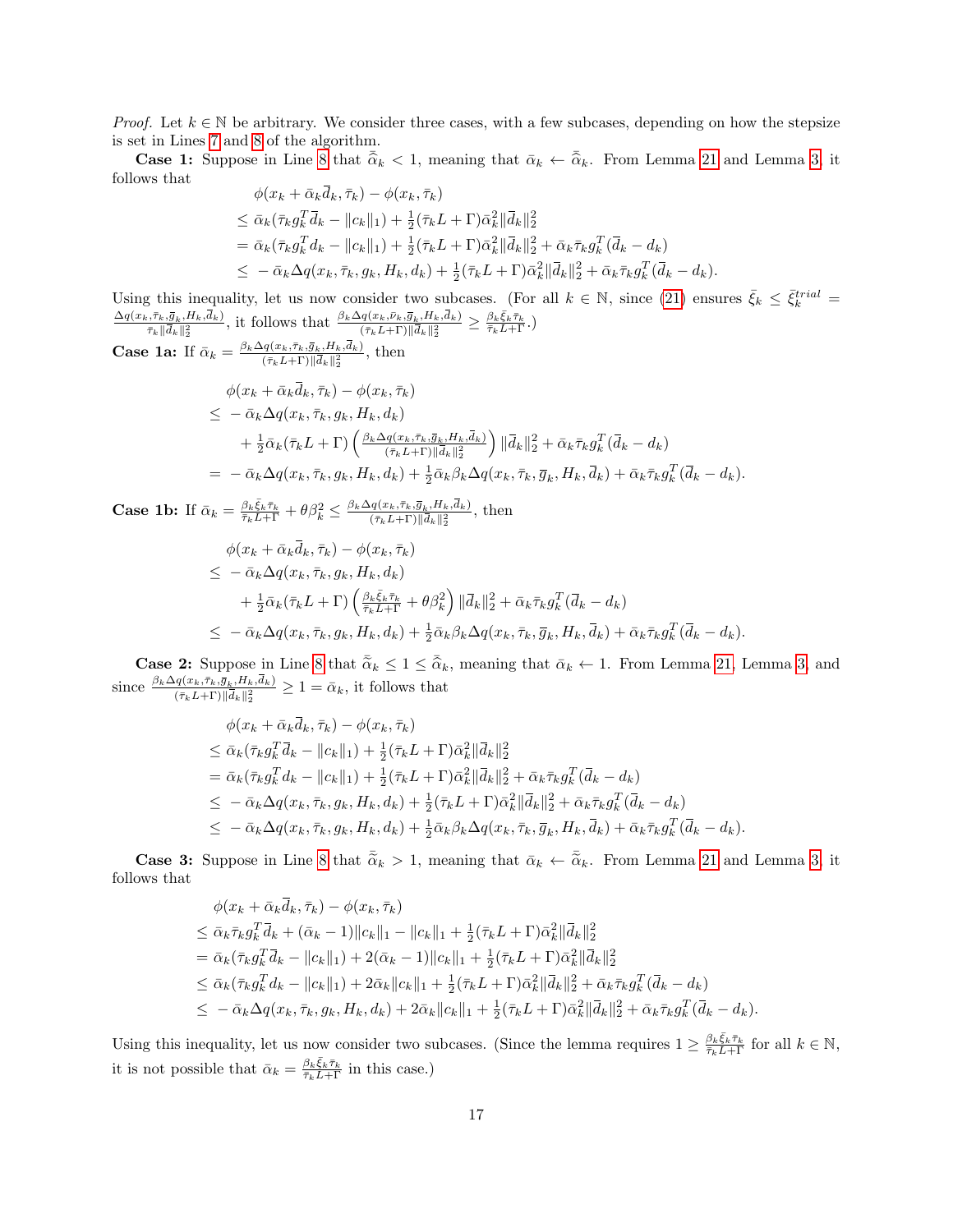**Case 3a:** If  $\bar{\alpha}_k = \frac{\beta_k \Delta q(x_k, \bar{\tau}_k, \bar{g}_k, H_k, d_k) - 4||c_k||_1}{(\bar{\tau}, L + \Gamma)||\bar{d}, ||^2}$  $\frac{\partial F_k, \tau_k, g_k, H_k, a_k}{(\bar{\tau}_k L + \Gamma) \|\bar{d}_k\|_2^2}$ , then

$$
\phi(x_k + \bar{\alpha}_k \bar{d}_k, \bar{\tau}_k) - \phi(x_k, \bar{\tau}_k)
$$
\n
$$
\leq -\bar{\alpha}_k \Delta q(x_k, \bar{\tau}_k, g_k, H_k, d_k) + 2\bar{\alpha}_k ||c_k||_1
$$
\n
$$
+ \frac{1}{2} \bar{\alpha}_k (\bar{\tau}_k L + \Gamma) \left( \frac{\beta_k \Delta q(x_k, \bar{\tau}_k, \bar{g}_k, H_k, \bar{d}_k) - 4||c_k||_1}{(\bar{\tau}_k L + \Gamma) ||\bar{d}_k||_2^2} \right) ||\bar{d}_k||_2^2 + \bar{\alpha}_k \bar{\tau}_k g_k^T (\bar{d}_k - d_k)
$$
\n
$$
= -\bar{\alpha}_k \Delta q(x_k, \bar{\tau}_k, g_k, H_k, d_k) + \frac{1}{2} \bar{\alpha}_k \beta_k \Delta q(x_k, \bar{\tau}_k, \bar{g}_k, H_k, \bar{d}_k) + \bar{\alpha}_k \bar{\tau}_k g_k^T (\bar{d}_k - d_k).
$$

**Case 3b:** If  $\bar{\alpha}_k = \frac{\beta_k \bar{\xi}_k \bar{\tau}_k}{\bar{\tau}_k L + \Gamma} + \theta \beta_k^2 \leq \frac{\beta_k \Delta q(x_k, \bar{\tau}_k, \bar{g}_k, H_k, \bar{d}_k) - 4 \|c_k\|_1}{(\bar{\tau}_k L + \Gamma) \|\bar{d}_k\|_2^2}$  $\frac{\partial F_{k,\tau}(\bar{\tau}_{k},\bar{g}_{k},H_{k},a_{k})-4||\bar{c}_{k}||_{1}}{(\bar{\tau}_{k}L+\Gamma)||\bar{d}_{k}||_{2}^{2}},\$  then

$$
\phi(x_k + \bar{\alpha}_k d_k, \bar{\tau}_k) - \phi(x_k, \bar{\tau}_k)
$$
\n
$$
\leq -\bar{\alpha}_k \Delta q(x_k, \bar{\tau}_k, g_k, H_k, d_k) + 2\bar{\alpha}_k ||c_k||_1
$$
\n
$$
+ \frac{1}{2} \bar{\alpha}_k (\bar{\tau}_k L + \Gamma) \left( \frac{\beta_k \bar{\xi}_k \bar{\tau}_k}{\bar{\tau}_k L + \Gamma} + \theta \beta_k^2 \right) ||\bar{d}_k||_2^2 + \bar{\alpha}_k \bar{\tau}_k g_k^T (\bar{d}_k - d_k)
$$
\n
$$
\leq -\bar{\alpha}_k \Delta q(x_k, \bar{\tau}_k, g_k, H_k, d_k) + 2\bar{\alpha}_k ||c_k||_1
$$
\n
$$
+ \frac{1}{2} \bar{\alpha}_k \beta_k (\Delta q(x_k, \bar{\tau}_k, \bar{g}_k, H_k, \bar{d}_k) - 4 ||c_k||_1 / \beta_k) + \bar{\alpha}_k \bar{\tau}_k g_k^T (\bar{d}_k - d_k)
$$
\n
$$
\leq -\bar{\alpha}_k \Delta q(x_k, \bar{\tau}_k, g_k, H_k, d_k) + \frac{1}{2} \bar{\alpha}_k \beta_k \Delta q(x_k, \bar{\tau}_k, \bar{g}_k, H_k, \bar{d}_k) + \bar{\alpha}_k \bar{\tau}_k g_k^T (\bar{d}_k - d_k).
$$

The result follows by combining the conclusions of all cases and subcases.

Our next two lemmas provide useful relationships between deterministic (i.e., dependent on  $g_k$ ) and stochastic (i.e., dependent on  $\bar{g}_k$ ) quantities conditioned on the event that the algorithm has reached  $x_k$  as the kth iterate.

<span id="page-17-0"></span>**Lemma 25.** For all  $k \in \mathbb{N}$ ,  $\mathbb{E}_k[\bar{d}_k] = d_k$ ,  $\mathbb{E}_k[\bar{u}_k] = u_k$ , and  $\mathbb{E}_k[\bar{y}_k] = y_k$ . Moreover, there exists  $\kappa_d \in \mathbb{R}_{>0}$ , independent of k and any run of the algorithm, with

$$
\mathbb{E}_k[\|\bar{d}_k - d_k\|_2] \le \kappa_d \sqrt{M}.
$$

*Proof.* The first statement follows from the fact that, conditioned on the kth iterate being  $x_k$ , the matrix on the left-hand side of [\(16\)](#page-12-2) is deterministic and, under Assumption [1,](#page-3-2) it is invertible, along with the fact that expectation is a linear operator. For the second statement, notice that for any realization of  $\bar{g}_k$ , it follows that

$$
\begin{bmatrix} \overline{d}_k - d_k \\ \overline{y}_k - y_k \end{bmatrix} = - \begin{bmatrix} H_k & J_k^T \\ J_k & 0 \end{bmatrix}^{-1} \begin{bmatrix} \overline{g}_k - g_k \\ 0 & \end{bmatrix} \implies ||\overline{d}_k - d_k||_2 \le \kappa_d ||\overline{g}_k - g_k||_2,
$$

where  $\kappa_d \in \mathbb{R}_{>0}$  is an upper bound on the norm of the matrix shown above, the existence of which, and independence from  $k$ , follows under Assumption [1.](#page-3-2) It also follows from Jensen's inequality, concavity of the square root, and Assumption [19](#page-12-3) that

$$
\mathbb{E}_k[\|\bar{g}_k - g_k\|_2] \le \sqrt{\mathbb{E}_k[\|\bar{g}_k - g_k\|_2^2]} \le \sqrt{M}.
$$

Combined with the displayed inequality above, the desired conclusion follows.

Relationships between inner products involving deterministic and stochastic quantities are the subject of the next lemma.

<span id="page-17-1"></span>**Lemma 26.** For all  $k \in \mathbb{N}$ , it follows that

$$
g_k^T d_k \ge \mathbb{E}_k[\bar{g}_k^T \bar{d}_k] \ge g_k^T d_k - \zeta^{-1} M \quad \text{and} \quad d_k^T H_k d_k \le \mathbb{E}_k[\bar{d}_k^T H_k \bar{d}_k].
$$

 $\Box$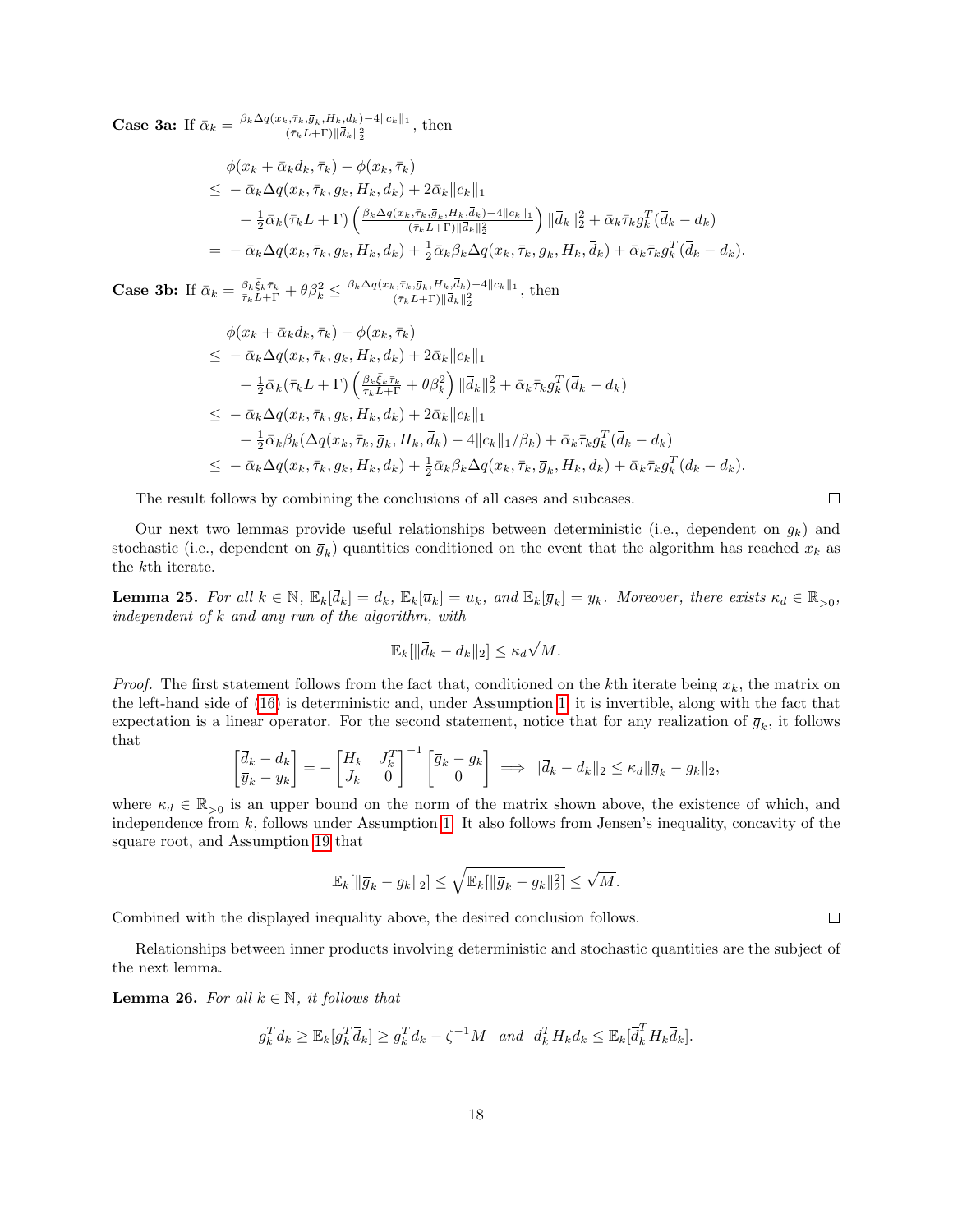Proof. From the first block equation in [\(16\)](#page-12-2), it follows that

$$
H_k(Z_k \overline{w}_k + v_k) + J_k^T \overline{y}_k = -\overline{g}_k
$$
  
\n
$$
\iff Z_k^T H_k Z_k \overline{w}_k = -Z_k^T (\overline{g}_k + H_k v_k)
$$
  
\n
$$
\iff Z_k \overline{w}_k = -Z_k (Z_k^T H_k Z_k)^{-1} Z_k^T (\overline{g}_k + H_k v_k),
$$

from which it follows that

<span id="page-18-0"></span>
$$
\overline{g}_k^T \overline{u}_k = \overline{g}_k^T Z_k \overline{w}_k = -\overline{g}_k^T Z_k (Z_k^T H_k Z_k)^{-1} Z_k^T (\overline{g}_k + H_k v_k). \tag{22}
$$

Following the same line of argument for [\(6\)](#page-4-3), it follows that

<span id="page-18-1"></span>
$$
g_k^T u_k = -g_k^T Z_k (Z_k^T H_k Z_k)^{-1} Z_k^T (g_k + H_k v_k).
$$
\n(23)

At the same time, under Assumptions [4](#page-4-2) and [19,](#page-12-3) one finds that

<span id="page-18-2"></span>
$$
\zeta^{-1}M \ge \mathbb{E}_k[\|Z_k^T(\bar{g}_k - g_k)\|_{(Z_k^TH_kZ_k)^{-1}}^2] \ge 0. \tag{24}
$$

One finds that the middle term in this expression can be written as

$$
\mathbb{E}_{k}[\|Z_{k}^{T}(\bar{g}_{k} - g_{k})\|_{(Z_{k}^{T} H_{k} Z_{k})^{-1}}^{2}]
$$
\n
$$
= \mathbb{E}_{k}[\|Z_{k}^{T}\bar{g}_{k}\|_{(Z_{k}^{T} H_{k} Z_{k})^{-1}}^{2}] - 2\mathbb{E}_{k}[\bar{g}_{k}^{T} Z_{k} (Z_{k}^{T} H_{k} Z_{k})^{-1} Z_{k}^{T} g_{k}] + \|Z_{k}^{T} g_{k}\|_{(Z_{k}^{T} H_{k} Z_{k})^{-1}}^{2}
$$
\n
$$
= \mathbb{E}_{k}[\|Z_{k}^{T}\bar{g}_{k}\|_{(Z_{k}^{T} H_{k} Z_{k})^{-1}}^{2}] - \|Z_{k}^{T} g_{k}\|_{(Z_{k}^{T} H_{k} Z_{k})^{-1}}^{2}.
$$

Hence, combining [\(22\)](#page-18-0), [\(23\)](#page-18-1), [\(24\)](#page-18-2), and the fact that  $\mathbb{E}_k[\bar{g}_k] = g_k$  one finds

$$
g_k^T u_k - \mathbb{E}_k[\bar{g}_k^T \bar{u}_k] = -g_k^T Z_k (Z_k^T H_k Z_k)^{-1} Z_k^T (g_k + H_k v_k)
$$
  
+ 
$$
\mathbb{E}_k[\bar{g}_k^T Z_k (Z_k^T H_k Z_k)^{-1} Z_k^T (\bar{g}_k + H_k v_k)]
$$
  
= 
$$
- \|Z_k^T g_k\|_{(Z_k^T H_k Z_k)^{-1}}^2 + \mathbb{E}_k[\|Z_k^T \bar{g}_k\|_{(Z_k^T H_k Z_k)^{-1}}^2] \in [0, \zeta^{-1} M].
$$

The first desired result follows from this fact,  $\mathbb{E}_k[\bar{g}_k^T v_k] = g_k^T v_k$ , and

$$
g_k^T d_k - \mathbb{E}_k[\overline{g}_k^T \overline{d}_k] = g_k^T u_k + g_k^T v_k - \mathbb{E}_k[\overline{g}_k^T \overline{u}_k + \overline{g}_k^T v_k] = g_k^T u_k - \mathbb{E}_k[\overline{g}_k^T \overline{u}_k].
$$

Now let us prove the second desired conclusion. From [\(16\)](#page-12-2), it follows that

$$
H_k(\overline{u}_k + v_k) = -\overline{g}_k - J_k^T \overline{y}_k
$$
  
\n
$$
\iff (\overline{u}_k + v_k)^T H_k(\overline{u}_k + v_k) = -\overline{g}_k^T (\overline{u}_k + v_k) - \overline{g}_k^T J_k \overline{d}_k
$$
  
\n
$$
= -\overline{g}_k^T (\overline{u}_k + v_k) + \overline{g}_k^T c_k.
$$

Following the same argument for [\(6\)](#page-4-3), it follows that

$$
(u_k + v_k)^T H_k(u_k + v_k) = -g_k^T (u_k + v_k) + y_k^T c_k.
$$

Combining these facts, it follows that

$$
\overline{u}_k^T H_k \overline{u}_k + 2 \overline{u}_k^T H_k v_k - u_k^T H_k u_k - 2 u_k^T H_k v_k
$$
  
= 
$$
- \overline{g}_k^T (\overline{u}_k + v_k) + g_k^T (u_k + v_k) + (\overline{y}_k - y_k)^T c_k,
$$

which after taking conditional expectation and using Lemma [25](#page-17-0) yields

$$
\mathbb{E}_k[\overline{u}_k^T H_k \overline{u}_k] - u_k^T H_k u_k = -\mathbb{E}_k[\overline{g}_k^T \overline{u}_k] + g_k^T u_k.
$$

The desired conclusion now follows since

$$
\mathbb{E}_k[\overline{d}_k^T H_k \overline{d}_k] - d_k^T H_k d_k = \mathbb{E}_k [(\overline{u}_k + v_k)^T H_k (\overline{u}_k + v_k)] - (u_k + v_k)^T H_k (u_k + v_k)
$$
  
=  $\mathbb{E}_k [\overline{u}_k^T H_k \overline{u}_k] - u_k^T H_k u_k$ ,

where again we have used the result of Lemma [25.](#page-17-0)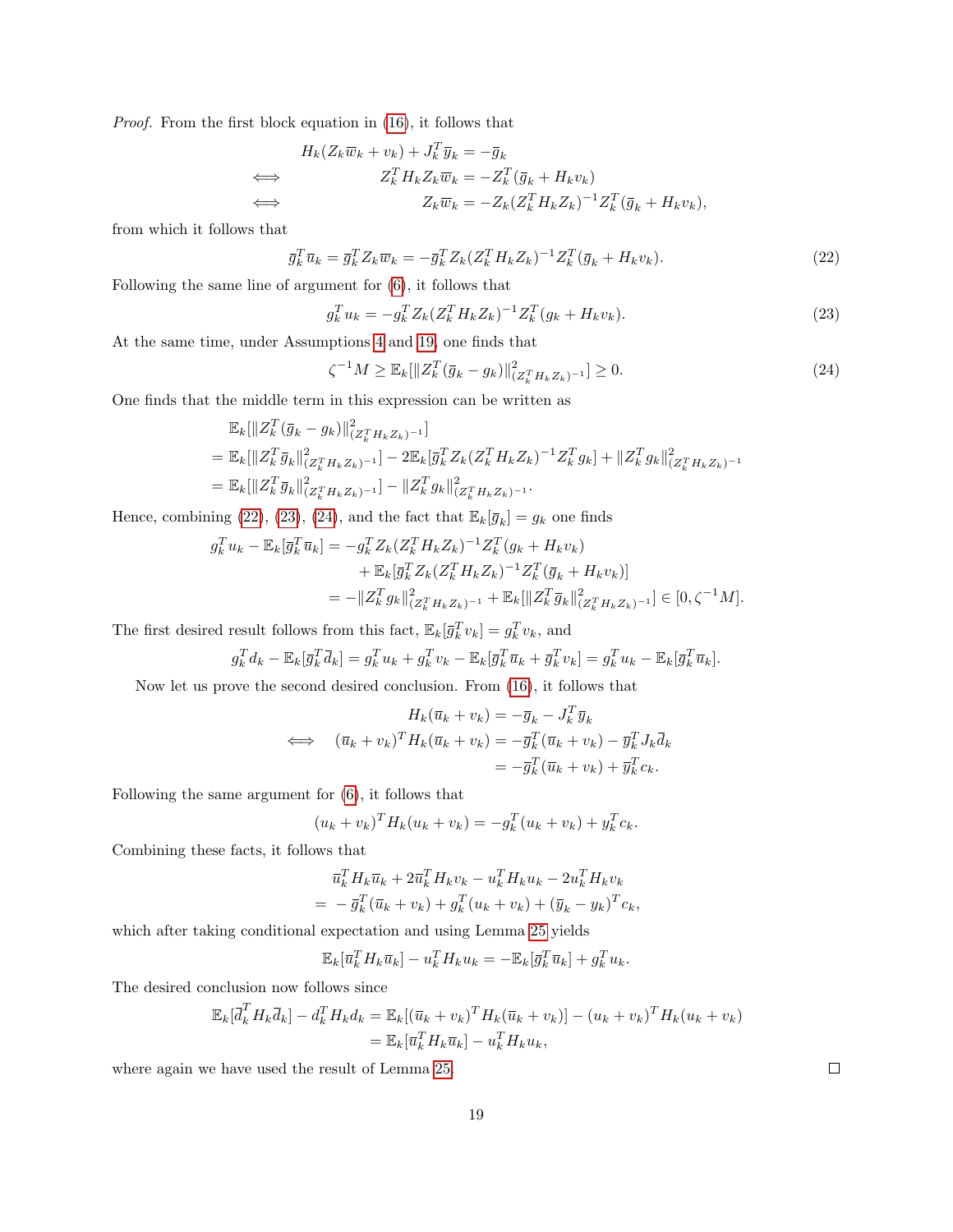In the remainder of our convergence analysis, we consider three cases depending on the behavior of the sequence  $\{\bar{\tau}_k\}$  in a run of the algorithm. In the deterministic setting, it was proved that the merit parameter sequence eventually remains constant at a value that is sufficiently small to ensure that a primaldual stationarity measure vanishes (see Lemma [16\)](#page-10-1). However, under only Assumption [19,](#page-12-3) it is not possible to prove that such behavior is guaranteed for any possible run of Algorithm [3.](#page-14-0) Our analysis considers three mutually exclusive and exhaustive events: event  $E_{\tau,small}$  that the merit parameter sequence eventually remains constant at a sufficiently small positive value; event  $E_{\tau,0}$  that the merit parameter sequence vanishes; and event  $E_{\tau,biq}$  that the merit parameter sequence eventually remains constant, but at a value that is not sufficiently small. Under modest assumptions, we prove that  $E_{\tau,big}$  occurs with probability zero, and under slightly stronger, but reasonably pragmatic assumptions, we prove that event  $E_{\tau,0}$  either does not occur or only occurs in extreme circumstances (e.g., divergence in norm of a subsequence of the stochastic gradient estimates). This leaves event  $E_{\tau,small}$ , which we consider first and show that, conditioned on this event, convergence comparable to the deterministic setting is achieved in expectation.

#### <span id="page-19-1"></span>3.2.1 Constant, Sufficiently Small Merit Parameter

Let us first consider the behavior of the algorithm conditioned on the event that the merit parameter sequence eventually remains constant at a sufficiently small value. In particular, recalling Lemma [22,](#page-15-0) let us now make the following assumption.

<span id="page-19-2"></span>**Assumption 27.** Event  $E_{\tau,small}$  occurs in the sense that there exists an iteration number  $\bar{k}_{\tau,\xi} \in \mathbb{N}$  and a merit parameter value  $\bar{\tau}_{\min} \in \mathbb{R}_{>0}$  such that

<span id="page-19-0"></span>
$$
\bar{\tau}_k = \bar{\tau}_{\min} \le \tau_k^{trial} \quad and \quad \bar{\xi}_k = \bar{\xi}_{\min} \quad \text{for all} \quad k \ge \bar{k}_{\tau,\xi}.\tag{25}
$$

In addition, the stochastic gradient sequence  ${\{\overline{g}_k\}}_{k\geq {\overline{k}}_{\tau, \xi}}$  satisfies

$$
\mathbb{E}_{k,\tau,small}[\overline{g}_k] = g_k \quad and \quad \mathbb{E}_{k,\tau,small}[\|\overline{g}_k - g_k\|_2^2] \le M,
$$

where  $\mathbb{E}_{k,\tau,small}$  denotes expectation with respect to the distribution of  $\omega$  conditioned on the event that  $E_{\tau,small}$ occurs and the algorithm has reached  $x_k$  in iteration  $k \in \mathbb{N}$ .

The inequality  $\bar{\tau}_k \leq \tau_k^{trial}$  in [\(25\)](#page-19-0) is critical since it ensures that the model reduction value  $\Delta q(x_k, \bar{\tau}_{\min}, g_k, H_k, d_k)$ satisfies the result of Lemma [12](#page-9-2) for all  $k \geq \bar{k}_{\tau,\xi}$  with  $\bar{\tau}_{\min}$  in place of  $\tau_k$ . In other words, it means that the merit parameter has become small enough such that, if one were to compute the deterministic search direction  $d_k$  using the *true* gradient  $g_k$  at  $x_k$ , then one would find that it is a direction of sufficient descent for the merit function  $\phi(\cdot, \bar{\tau}_{\min})$  at  $x_k$ . The importance of this becomes clear in our final results at the end of this part of our analysis. The latter part of the assumption reaffirms the properties of the stochastic gradient estimates stated in Assumption [19,](#page-12-3) now conditioned on the occurrence of  $E_{\tau,small}$ . With this assumption, the results of Lemma [25](#page-17-0) and [26](#page-17-1) continue to hold. For the sake of brevity, for the rest of this part of our analysis (§[3.2.1\)](#page-19-1), let us redefine  $\mathbb{E}_k[\cdot] \equiv \mathbb{E}_{k,\tau,small}[\cdot].$ 

To derive our main result for this case, our goal is to prove upper bounds in expectation for the positive terms on the right-hand side of the conclusion of Lemma [24.](#page-15-1) Let us first consider the last term, which is addressed in our next lemma.

<span id="page-19-3"></span>**Lemma 28.** Suppose that Assumption [27](#page-19-2) holds. Let  $\kappa_g \in \mathbb{R}_{>0}$  be an upper bound for  $\{\|g_k\|_2\}$ , the existence of which follows under Assumption [1.](#page-3-2) It follows, with  $\kappa_d \in \mathbb{R}_{>0}$  from Lemma [25](#page-17-0) and any  $k \geq \bar{k}_{\tau,\xi}$ , that

$$
\mathbb{E}_k[\bar{\alpha}_k \bar{\tau}_k g_k^T(\bar{d}_k - d_k)] \leq \beta_k^2 \theta \bar{\tau}_{\min} \kappa_g \kappa_d \sqrt{M}.
$$

*Proof.* For all  $k \ge \bar{k}_{\tau,\xi}$ , let  $E_k$  be the event that  $g_k^T(\bar{d}_k - d_k) \ge 0$  and let  $E_k^c$  be the event that  $g_k^T(\bar{d}_k - d_k) < 0$ . Let  $\mathbb{P}_k[\cdot]$  denote probability conditioned on the event that  $E_{\tau,small}$  occurs and the algorithm has reached  $x_k$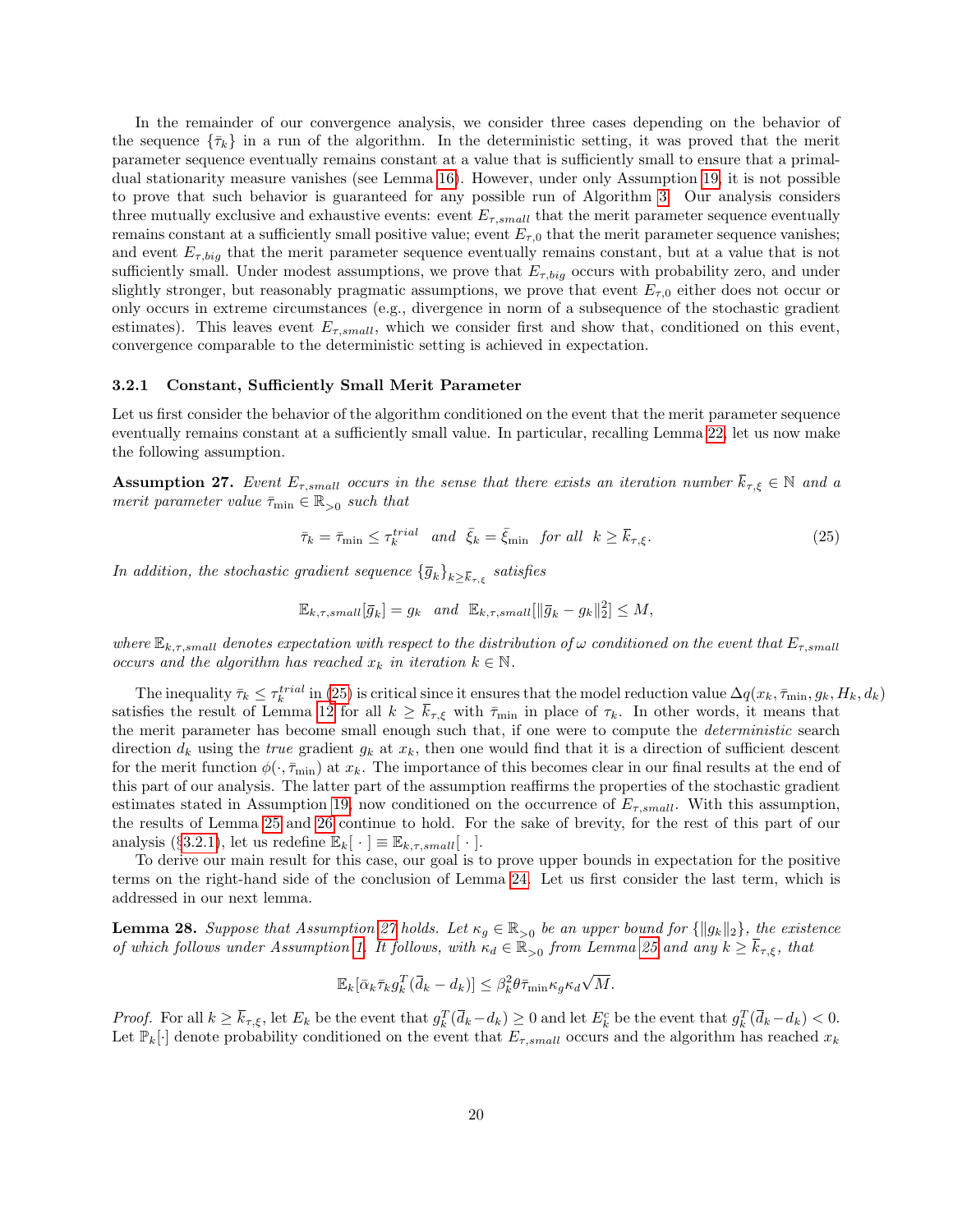in iteration k. By the Law of Total Expectation, [\(25\)](#page-19-0), and Lemma [23,](#page-15-2) it follows for  $k \ge \bar{k}_{\tau,\xi}$  that

$$
\mathbb{E}_{k}[\bar{\alpha}_{k}\bar{\tau}_{k}g_{k}^{T}(\bar{d}_{k}-d_{k})]
$$
\n
$$
= \mathbb{E}_{k}[\bar{\alpha}_{k}\bar{\tau}_{\min}g_{k}^{T}(\bar{d}_{k}-d_{k})|E_{k}]\mathbb{P}_{k}[E_{k}] + \mathbb{E}_{k}[\bar{\alpha}_{k}\bar{\tau}_{\min}g_{k}^{T}(\bar{d}_{k}-d_{k})|E_{k}^{c}]\mathbb{P}_{k}[E_{k}^{c}]
$$
\n
$$
\leq \bar{\alpha}_{k,\max}\bar{\tau}_{\min}\mathbb{E}_{k}[g_{k}^{T}(\bar{d}_{k}-d_{k})|E_{k}]\mathbb{P}_{k}[E_{k}] + \bar{\alpha}_{k,\min}\bar{\tau}_{\min}\mathbb{E}_{k}[g_{k}^{T}(\bar{d}_{k}-d_{k})|E_{k}^{c}]\mathbb{P}_{k}[E_{k}^{c}].
$$

By Lemma [25,](#page-17-0) this means on one hand that

$$
\mathbb{E}_{k}[\bar{\alpha}_{k}\bar{\tau}_{k}g_{k}^{T}(\bar{d}_{k}-d_{k})]
$$
\n
$$
\leq \bar{\alpha}_{k,\min}\bar{\tau}_{\min}\mathbb{E}_{k}[g_{k}^{T}(\bar{d}_{k}-d_{k})|E_{k}]\mathbb{P}_{k}[E_{k}] + \bar{\alpha}_{k,\min}\bar{\tau}_{\min}\mathbb{E}_{k}[g_{k}^{T}(\bar{d}_{k}-d_{k})|E_{k}^{c}]\mathbb{P}_{k}[E_{k}^{c}]
$$
\n
$$
+ (\bar{\alpha}_{k,\max}-\bar{\alpha}_{k,\min})\bar{\tau}_{\min}\mathbb{E}_{k}[g_{k}^{T}(\bar{d}_{k}-d_{k})|E_{k}]\mathbb{P}_{k}[E_{k}]
$$
\n
$$
= (\bar{\alpha}_{k,\max}-\bar{\alpha}_{k,\min})\bar{\tau}_{\min}\mathbb{E}_{k}[g_{k}^{T}(\bar{d}_{k}-d_{k})|E_{k}]\mathbb{P}_{k}[E_{k}],
$$

while on the other hand that

$$
\mathbb{E}_{k}[\bar{\alpha}_{k}\bar{\tau}_{k}g_{k}^{T}(\bar{d}_{k}-d_{k})]
$$
\n
$$
\leq \bar{\alpha}_{k,\max}\bar{\tau}_{\min}\mathbb{E}_{k}[g_{k}^{T}(\bar{d}_{k}-d_{k})|E_{k}]\mathbb{P}_{k}[E_{k}] + \bar{\alpha}_{k,\max}\bar{\tau}_{\min}\mathbb{E}_{k}[g_{k}^{T}(\bar{d}_{k}-d_{k})|E_{k}^{c}]\mathbb{P}_{k}[E_{k}^{c}]
$$
\n
$$
+ (\bar{\alpha}_{k,\min} - \bar{\alpha}_{k,\max})\bar{\tau}_{\min}\mathbb{E}_{k}[g_{k}^{T}(\bar{d}_{k}-d_{k})|E_{k}^{c}]\mathbb{P}_{k}[E_{k}^{c}]
$$
\n
$$
= (\bar{\alpha}_{k,\min} - \bar{\alpha}_{k,\max})\bar{\tau}_{\min}\mathbb{E}_{k}[g_{k}^{T}(\bar{d}_{k}-d_{k})|E_{k}^{c}]\mathbb{P}_{k}[E_{k}^{c}]
$$

Combining these facts, it follows that

$$
\mathbb{E}_k[\bar{\alpha}_k \bar{\tau}_k g_k^T(\bar{d}_k - d_k)]
$$
  
\n
$$
\leq \frac{1}{2}(\bar{\alpha}_{k,\max} - \bar{\alpha}_{k,\min}) \bar{\tau}_{\min}(\mathbb{E}_k[g_k^T(\bar{d}_k - d_k)|E_k]\mathbb{P}_k[E_k] - \mathbb{E}_k[g_k^T(\bar{d}_k - d_k)|E_k^c]\mathbb{P}_k[E_k^c]).
$$

Observe that, by the Law of Total Expectation, it follows that

$$
\mathbb{E}_{k}[g_{k}^{T}(\bar{d}_{k} - d_{k})|E_{k}]\mathbb{P}_{k}[E_{k}] \leq \mathbb{E}_{k}[\|g_{k}\|_{2}\|\bar{d}_{k} - d_{k}\|_{2}|E_{k}]\mathbb{P}_{k}[E_{k}]
$$
\n
$$
= \mathbb{E}_{k}[\|g_{k}\|_{2}\|\bar{d}_{k} - d_{k}\|_{2}] - \mathbb{E}_{k}[\|g_{k}\|_{2}\|\bar{d}_{k} - d_{k}\|_{2}]E_{k}^{c}]\mathbb{P}_{k}[E_{k}^{c}]
$$
\n
$$
\leq \|g_{k}\|_{2}\mathbb{E}_{k}[\|\bar{d}_{k} - d_{k}\|_{2}],
$$

and, in a similar manner,

$$
-\mathbb{E}_{k}[g_{k}^{T}(\bar{d}_{k} - d_{k})|E_{k}^{c}]\mathbb{P}_{k}[E_{k}^{c}] \leq \mathbb{E}_{k}[\|g_{k}\|_{2}\|\bar{d}_{k} - d_{k}\|_{2}|E_{k}^{c}]\mathbb{P}_{k}[E_{k}^{c}]
$$
  
\n
$$
= \mathbb{E}_{k}[\|g_{k}\|_{2}\|\bar{d}_{k} - d_{k}\|_{2}] - \mathbb{E}_{k}[\|g_{k}\|_{2}\|\bar{d}_{k} - d_{k}\|_{2}|E_{k}]\mathbb{P}_{k}[E_{k}]
$$
  
\n
$$
\leq \|g_{k}\|_{2}\mathbb{E}_{k}[\|\bar{d}_{k} - d_{k}\|_{2}].
$$

Combining these results with Lemma [23](#page-15-2) and Lemma [25](#page-17-0) yield the result.

Our next result addresses the middle term on the right-hand side of Lemma [24.](#page-15-1)

<span id="page-20-0"></span>**Lemma 29.** Suppose Assumption [27](#page-19-2) holds. Then, for all  $k \geq \bar{k}_{\tau,\xi}$ , it follows that

$$
\mathbb{E}_k[\Delta q(x_k,\bar{\tau}_k,\bar{g}_k,H_k,\bar{d}_k)] \leq \Delta q(x_k,\bar{\tau}_{\min},g_k,H_k,d_k) + \bar{\tau}_{\min}\zeta^{-1}M.
$$

*Proof.* Consider arbitrary  $k \ge \bar{k}_{\tau,\xi}$ . From [\(4\)](#page-4-1), [\(25\)](#page-19-0), Lemma [26,](#page-17-1) Jensen's inequality, and convexity of  $\max\{\cdot, 0\}$ , it follows that

$$
\mathbb{E}_{k}[\Delta q(x_{k}, \bar{\tau}_{k}, \bar{g}_{k}, H_{k}, \bar{d}_{k})] = \mathbb{E}_{k}[-\bar{\tau}_{\min}(\bar{g}_{k}^{T}\bar{d}_{k} + \frac{1}{2}\max\{\bar{d}_{k}^{T}H_{k}\bar{d}_{k}, 0\}) + \|c_{k}\|_{1}]
$$
  
\n
$$
\leq -\bar{\tau}_{\min}(g_{k}^{T}d_{k} + \frac{1}{2}\max\{d_{k}^{T}H_{k}d_{k}, 0\}) + \bar{\tau}_{\min}\zeta^{-1}M + \|c_{k}\|_{1}
$$
  
\n
$$
= \Delta q(x_{k}, \bar{\tau}_{\min}, g_{k}, H_{k}, d_{k}) + \bar{\tau}_{\min}\zeta^{-1}M,
$$

as desired.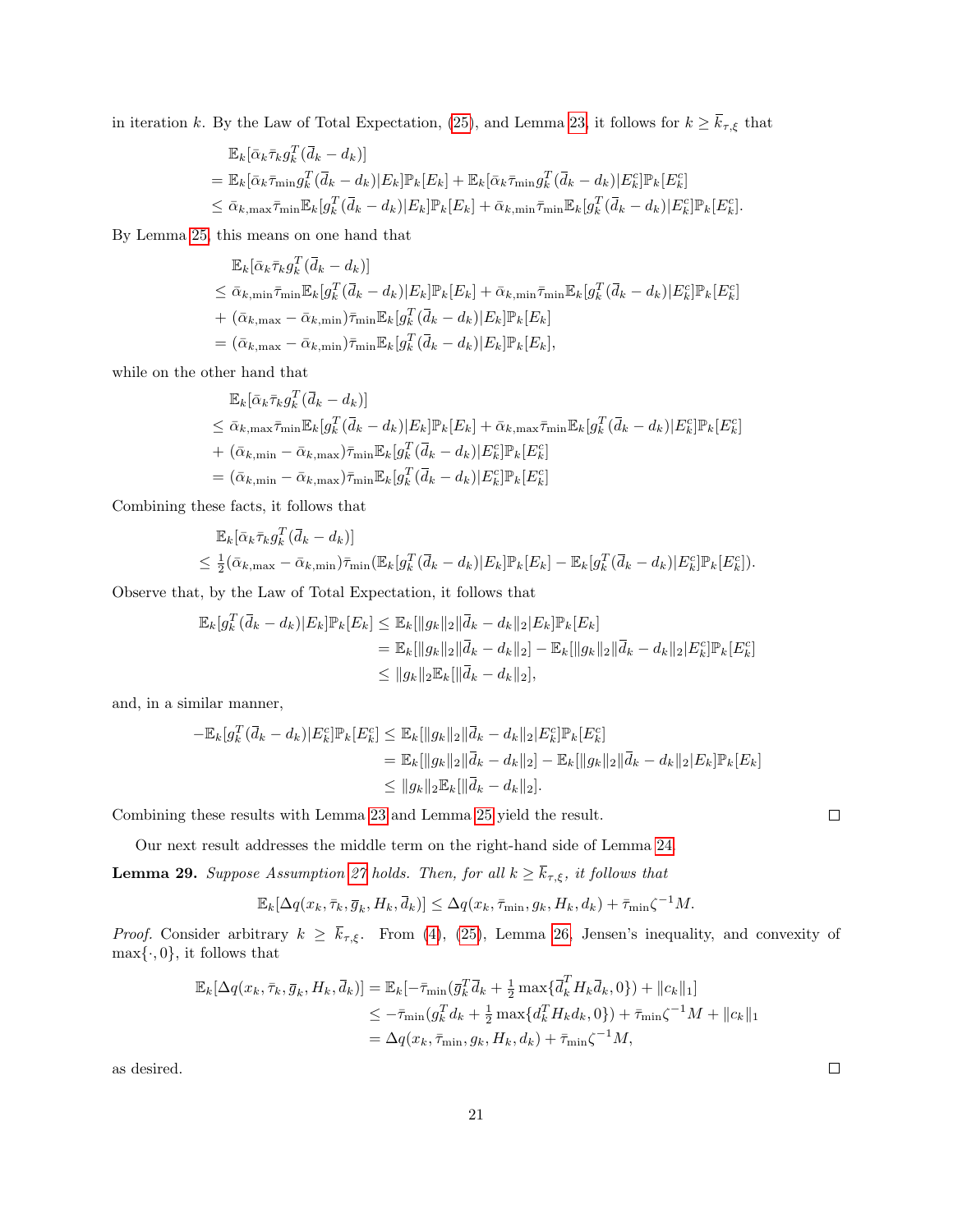We now prove our main theorem for this part of our analysis, where we define

$$
\mathbb{E}_{\tau,small}[\cdot] = \mathbb{E}[\cdot | \text{ Assumption 27 holds }].
$$

The theorem considers the behavior of a certain sequence of model reduction values, and the subsequent corollary translates the result of the theorem to the behavior of the sequences of constraint violations and stationarity measures.

<span id="page-21-2"></span>**Theorem 30.** Suppose that Assumption [27](#page-19-2) holds and the sequence  $\{\beta_k\}$  is chosen such that  $\beta_k \bar{\xi}_k \bar{\tau}_k/(\bar{\tau}_k L +$  $\Gamma$ )  $\in$  (0, 1] for all  $k \geq \bar{k}_{\tau,\xi}$ . Define

$$
\overline{A} := \frac{\overline{\xi}_{\min}\overline{\tau}_{\min}}{\overline{\tau}_{\min}L + \Gamma} \quad and \quad \overline{M} := \overline{\tau}_{\min}\left(\frac{1}{2}(\overline{A} + \theta)\zeta^{-1}M + \theta\kappa_{g}\kappa_{d}\sqrt{M}\right).
$$

If  $\beta_k = \beta \in (0, 2\overline{A}/(\overline{A} + \theta))$  for all  $k \geq \overline{k}_{\tau, \xi}$ , then

<span id="page-21-0"></span>
$$
\mathbb{E}_{\tau,small} \left[ \frac{\frac{\bar{k}_{\tau,\xi} + k}{k+1} \Delta q(x_j, \bar{\tau}_{\min}, g_j, H_j, d_j)}{\frac{\partial \bar{M}}{k+1} \Delta q(x_j, \bar{\tau}_{\min}, g_j, H_j, d_j)} \right] \leq \frac{\beta \overline{M}}{\frac{\beta \overline{M}}{A - \frac{1}{2} (\overline{A} + \theta)\beta} + \frac{\mathbb{E}_{\tau,small} [\phi(x_{\overline{k}_{\tau,\xi}}, \bar{\tau}_{\min})] - \phi_{\min}}{(k+1)\beta (\overline{A} - \frac{1}{2} (\overline{A} + \theta)\beta)} \xrightarrow{k \to \infty} \frac{\beta \overline{M}}{\overline{A} - \frac{1}{2} (\overline{A} + \theta)\beta},
$$
\n(26)

where  $\phi_{\min} \in \mathbb{R}_{>0}$  is a lower bound for  $\phi(\cdot, \bar{\tau}_{\min})$  over X, the existence of which follows by Assumption [1.](#page-3-2) On the other hand, if  $\sum_{k=\bar{k}_{\tau,\xi}}^{\infty} \beta_k = \infty$  and  $\sum_{k=\bar{k}_{\tau,\xi}}^{\infty} \beta_k^2 < \infty$ , then

<span id="page-21-1"></span>
$$
\lim_{k \to \infty} \mathbb{E}_{\tau,small} \left[ \frac{1}{\left( \sum_{j=\overline{k}_{\tau,\xi}}^{\overline{k}_{\tau,\xi}+k} \beta_j \right)} \sum_{j=\overline{k}_{\tau,\xi}}^{\overline{k}_{\tau,\xi}+k} \beta_j \Delta q(x_j, \overline{\tau}_{\min}, g_j, H_j, d_j) \right] = 0. \tag{27}
$$

*Proof.* Consider arbitrary  $k \geq \bar{k}_{\tau,\xi}$ . It follows from the definition of  $\bar{A}$ , Lemma [23,](#page-15-2) and the fact that  $\beta_k \in (0,1]$  that  $\overline{A}\beta_k \leq \overline{\alpha}_k \leq (\overline{A}+\theta)\overline{\beta}_k$ . Hence, it follows from Lemmas [21\(](#page-14-1)d), [24,](#page-15-1) [28,](#page-19-3) and [29](#page-20-0) that, under the conditions of the theorem,

$$
\mathbb{E}_{k}[\phi(x_{k} + \bar{\alpha}_{k}\bar{d}_{k}, \bar{\tau}_{k})] - \mathbb{E}_{k}[\phi(x_{k}, \bar{\tau}_{k})]
$$
\n
$$
\leq \mathbb{E}_{k}[-\bar{\alpha}_{k}\Delta q(x_{k}, \bar{\tau}_{k}, g_{k}, H_{k}, d_{k}) + \frac{1}{2}\bar{\alpha}_{k}\beta_{k}\Delta q(x_{k}, \bar{\tau}_{k}, \bar{g}_{k}, H_{k}, \bar{d}_{k}) + \bar{\alpha}_{k}\bar{\tau}_{k}g_{k}^{T}(\bar{d}_{k} - d_{k})]
$$
\n
$$
\leq -\beta_{k}(\bar{A} - \frac{1}{2}(\bar{A} + \theta)\beta_{k})\Delta q(x_{k}, \bar{\tau}_{\min}, g_{k}, H_{k}, d_{k}) + \beta_{k}^{2}\bar{M}.
$$

For the scenario of  $\{\beta_k\}$  being a constant sequence for  $k \geq \bar{k}_{\tau,\xi}$ , one finds from above, taking total expectation conditioned on [\(25\)](#page-19-0), that, for all  $k \geq \bar{k}_{\tau,\xi}$ ,

$$
\mathbb{E}_{\tau,small}[\phi(x_k + \bar{\alpha}_k \bar{d}_k, \bar{\tau}_{\min})] - \mathbb{E}_{\tau,small}[\phi(x_k, \bar{\tau}_{\min})] \n\leq -\beta(\bar{A} - \frac{1}{2}(\bar{A} + \theta)\beta)\mathbb{E}_{\tau,small}[\Delta q(x_k, \bar{\tau}_{\min}, g_k, H_k, d_k)] + \beta^2 \overline{M}.
$$

Summing this inequality for  $j \in \{\bar{k}_{\tau,\xi}, \ldots, \bar{k}_{\tau,\xi} + k\}$ , one finds by Assumption [1](#page-3-2) that

$$
\phi_{\min} - \mathbb{E}_{\tau,small}[\phi(x_{\overline{k}_{\tau,\xi}}, \overline{\tau}_{\min})]
$$
\n
$$
\leq \mathbb{E}_{\tau,small}[\phi(x_{\overline{k}_{\tau,\xi}+k+1}, \overline{\tau}_{\min})] - \mathbb{E}_{\tau,small}[\phi(x_{\overline{k}_{\tau,\xi}}, \overline{\tau}_{\min})]
$$
\n
$$
\leq -\beta(\overline{A} - \frac{1}{2}(\overline{A} + \theta)\beta)\mathbb{E}_{\tau,small}[\sum_{j=\overline{k}_{\tau,\xi}}^{\overline{k}_{\tau,\xi}+k} \Delta q(x_j, \overline{\tau}_{\min}, g_j, H_j, d_j)] + (k+1)\beta^2 \overline{M},
$$

from which [\(26\)](#page-21-0) follows. Now consider the scenario of  $\{\beta_k\}$  diminishing as described. It follows that for sufficiently large  $k \ge \bar{k}_{\tau,\xi}$  one finds  $\beta_k \le \bar{A}/(\bar{A}+\theta)$ ; hence, let us assume without loss of generality that, for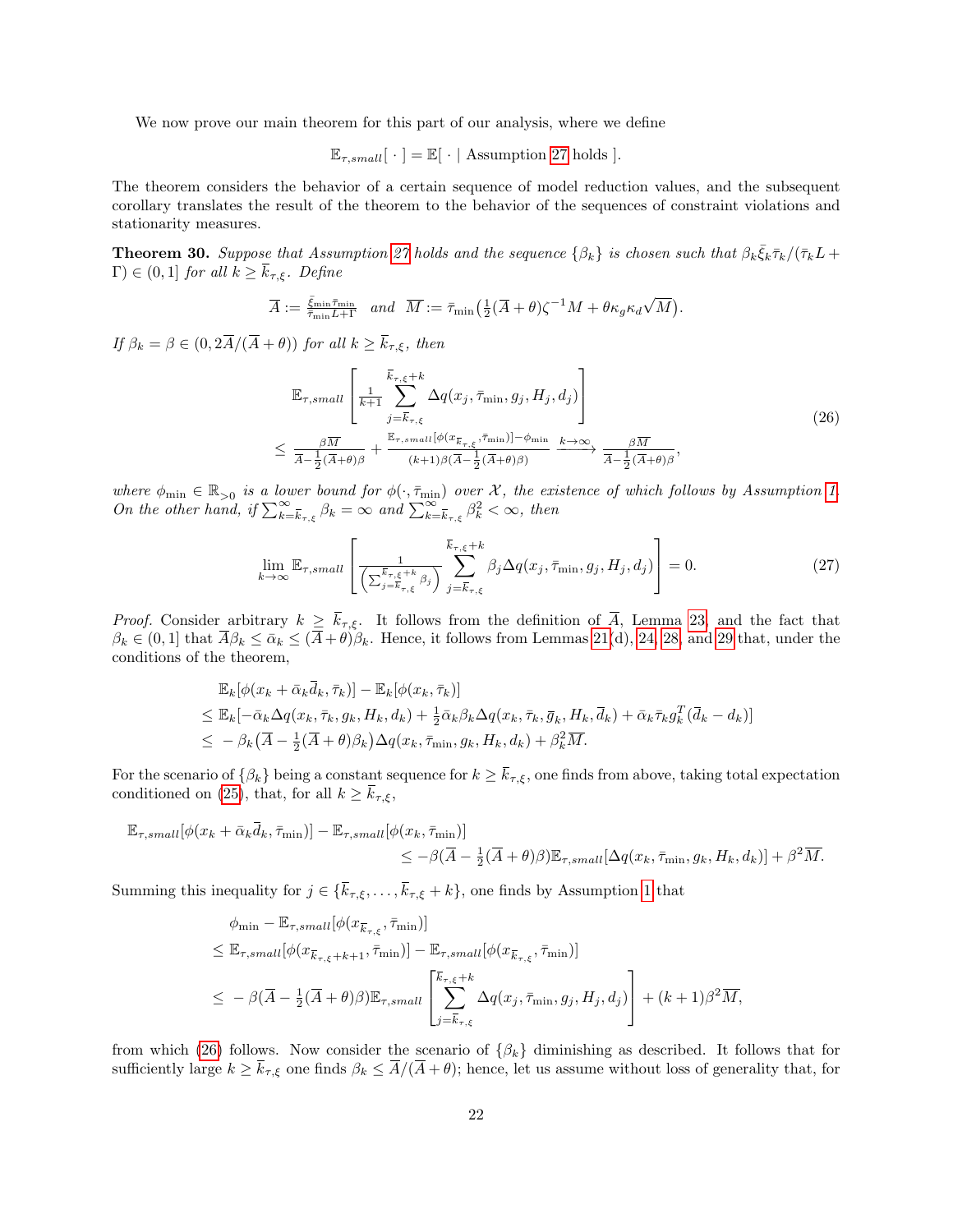all  $k \geq \bar{k}_{\tau,\xi}$ , one has  $\beta_k \leq \bar{A}/(\bar{A} + \theta)$ , which implies  $\bar{A} - \frac{1}{2}(\bar{A} + \theta)\beta_k \geq \frac{1}{2}\bar{A}$ . Similar to above, it follows for all  $k \geq \bar{k}_{\tau,\xi}$  that

$$
\mathbb{E}_{\tau,small}[\phi(x_k + \bar{\alpha}_k \bar{d}_k, \bar{\tau}_{\min})] - \mathbb{E}_{\tau,small}[\phi(x_k, \bar{\tau}_{\min})] \leq -\frac{1}{2}\overline{A}\beta_k \mathbb{E}_{\tau,small}[\Delta q(x_k, \bar{\tau}_{\min}, g_k, H_k, d_k)] + \beta_k^2 \overline{M}.
$$

Summing this inequality for  $j \in \{\bar{k}_{\tau,\xi}, \ldots, \bar{k}_{\tau,\xi} + k\}$ , one finds by Assumption [1](#page-3-2) that

$$
\phi_{\min} - \mathbb{E}_{\tau,small}[\phi(x_{\overline{k}_{\tau,\xi}}, \overline{\tau}_{\min})]
$$
\n
$$
\leq \mathbb{E}_{\tau,small}[\phi(x_{\overline{k}_{\tau,\xi}+k+1}, \overline{\tau}_{\min})] - \mathbb{E}_{\tau,small}[\phi(x_{\overline{k}_{\tau,\xi}}, \overline{\tau}_{\min})]
$$
\n
$$
\leq -\frac{1}{2}\overline{A}\mathbb{E}_{\tau,small}[\sum_{j=\overline{k}_{\tau,\xi}}^{\overline{k}_{\tau,\xi}+k} \beta_j \Delta q(x_j, \overline{\tau}_{\min}, g_j, H_j, d_j)] + \overline{M} \sum_{j=\overline{k}_{\tau,\xi}}^{\overline{k}_{\tau,\xi}+k} \beta_j^2.
$$

Rearranging this inequality yields

$$
\mathbb{E}_{\tau,small}\left[\sum_{j=\overline{k}_{\tau,\xi}}^{\overline{k}_{\tau,\xi}+k}\beta_j\Delta q(x_j,\bar{\tau}_{\min},g_j,H_j,d_j)\right]
$$
  
 
$$
\leq \frac{2(\mathbb{E}_{\tau,small}[\phi(x_{\overline{k}_{\tau,\xi}},\bar{\tau}_{\min})]-\phi_{\min})}{\overline{A}}+\frac{2\overline{M}}{\overline{A}}\sum_{j=\overline{k}_{\tau,\xi}}^{\overline{k}_{\tau,\xi}+k}\beta_j^2,
$$

from which [\(27\)](#page-21-1) follows.

<span id="page-22-0"></span>Corollary 31. Under the conditions of Theorem [30,](#page-21-2) the following hold true.

(a) If  $\beta_k = \beta \in (0, 2\overline{A}/(\overline{A} + \theta))$  for all  $k \geq \overline{k}_{\tau, \xi}$ , then  $\mathbb{E}_{\tau,small}$  $\lceil$  $\frac{1}{k+1}$  $k_{\tau,\xi}$  $\sum$  $+k$  $j = k_{\tau, \xi}$  $\left( \frac{\|g_j + J_j^Ty_j\|_2^2}{\kappa_H^2} + \|c_j\|_2 \right)$  $\left| \xrightarrow{k \to \infty} \frac{2\kappa_{\Psi} \beta \overline{M}}{\kappa_q \bar{\tau}_{\min} (\overline{A} - \frac{1}{2} (\overline{A} + \theta) \beta)}. \right|$ (b) If  $\sum_{k=\bar{k}_{\tau,\xi}}^{\infty} \beta_k = \infty$  and  $\sum_{k=\bar{k}_{\tau,\xi}}^{\infty} \beta_k^2 < \infty$ , then

$$
\lim_{k \to \infty} \mathbb{E}_{\tau,small} \left[ \frac{1}{\left( \sum_{j=\overline{k}_{\tau,\xi}}^{\overline{k}_{\tau,\xi}+k} \beta_j \right)} \sum_{j=\overline{k}_{\tau,\xi}}^{\overline{k}_{\tau,\xi}+k} \beta_j \left( \frac{\|g_j+J_j^T g_j\|_2^2}{\kappa_H^2} + \|c_j\|_2 \right) \right] = 0,
$$

from which it follows that

$$
\liminf_{k \to \infty} \mathbb{E}_{\tau, small}[\kappa_H^{-2} \| g_k + J_k^T y_k \|_2^2 + \| c_k \|_2] = 0.
$$

In addition, in either case, there exists  $\delta_x \in \mathbb{R}_{>0}$  such that if  $||x_k - x_*||_2 \leq \delta_x$  for some stationary point  $(x_*, y_*) \in \mathbb{R}^n \times \mathbb{R}^m$  for [\(15\)](#page-12-1), then for any  $\delta_g \in \widetilde{\mathbb{R}}_{>0}$  one finds

$$
\left\| \begin{bmatrix} \overline{g}_k - \nabla f(x_*) \\ c_k \end{bmatrix} \right\|_2 \le \delta_g \quad \Longrightarrow \quad \|\overline{y}_k - y_*\|_2 \le 2\delta_g.
$$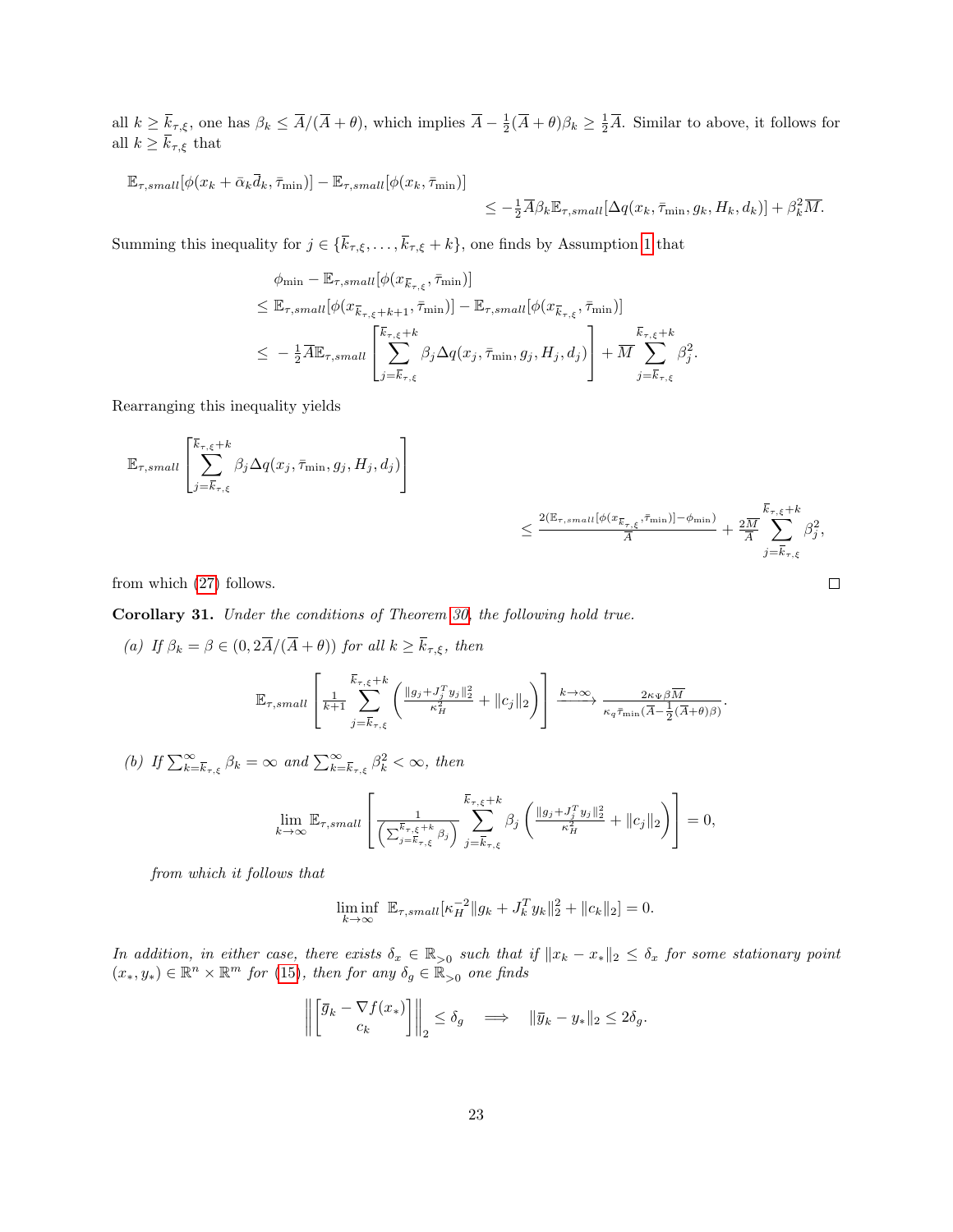Proof. Parts (a) and (b) follow by combining the results of Lemmas [11](#page-8-3) and [12,](#page-9-2) the relation [\(14\)](#page-12-5), and Theorem [30.](#page-21-2) The remainder follows with Lemma [6](#page-5-5) since for  $x_k$  sufficiently close to  $x_*$ , one obtains with  $g_* := \nabla f(x_*)$  and  $c_* := c(x_*) = 0$  that

$$
\|\overline{y}_k - y_*\|_2 \le \left\| \begin{bmatrix} H_k & J_k^T \\ J_k & 0 \end{bmatrix}^{-1} \begin{bmatrix} \overline{g}_k \\ c_k \end{bmatrix} - \begin{bmatrix} H_k & J_*^T \\ J_* & 0 \end{bmatrix}^{-1} \begin{bmatrix} g_* \\ c_* \end{bmatrix} \right\|_2 \le 2 \left\| \begin{bmatrix} \overline{g}_k - g_* \\ c_k \end{bmatrix} \right\|_2,
$$

from which the desired conclusion follows.

We close our analysis of this case with the following remark.

Remark 32. Consideration of the conclusion of Corollary [31\(](#page-22-0)a) reveals the close relationship between our result and a conclusion that one reaches for a stochastic (sub)gradient method in an unconstrained setting. Notice that

$$
\frac{2\kappa_\Psi\beta\overline{M}}{\kappa_q\bar\tau_{\min}(\overline{A}-\frac{1}{2}(\overline{A}+\theta)\beta)}=\frac{2\kappa_\Psi\beta\bar\tau_{\min}\bigg(\frac{1}{2}\bigg(\frac{\bar\xi_{\min}\bar\tau_{\min}}{\bar\tau_{\min}L+\Gamma}+\theta\bigg)\zeta^{-1}M+\theta\kappa_g\kappa_d\sqrt{M}\bigg)}{\kappa_q\bar\tau_{\min}\bigg(\frac{\bar\xi_{\min}\bar\tau_{\min}}{\bar\tau_{\min}L+\Gamma}-\frac{1}{2}\bigg(\frac{\bar\xi_{\min}\bar\tau_{\min}}{\bar\tau_{\min}L+\Gamma}+\theta\bigg)\beta\bigg)}.
$$

Our first observation is a common one for the unconstrained setting: The value above is directly proportional to β. To reduce this value, one should choose smaller β, but the downside of choosing smaller β is that the algorithm takes shorter steps, meaning that it takes longer for this limiting value to be approached (recall [\(26\)](#page-21-0)). On the other hand, while larger  $\beta$  means that the algorithm takes larger steps, this comes at the cost of a larger limiting value. A second observation, unique for our algorithm, is the influence of θ. The quantity above is directly proportional to  $\theta$ , meaning that the optimal choice in terms of reducing this value is  $\theta = 0$ , in which case one obtains

$$
\frac{2\kappa_\Psi\beta\overline{M}}{\kappa_q\bar\tau_{\min}(\overline{A}-\frac{1}{2}(\overline{A}+\theta)\beta)}\xrightarrow{\theta\to 0}\frac{\kappa_\Psi\beta\zeta^{-1}M}{\kappa_q(1-\frac{1}{2}\beta)}.
$$

However, this results in a non-adaptive algorithm with  $\bar{\alpha}_k = \beta_k \bar{\xi}_k \bar{\tau}_k/(\bar{\tau}_k L + \Gamma)$  for all  $k \in \mathbb{N}$ . This choice has some theoretical benefits (see also our discussion in §[5](#page-26-0)), but we have found this conservative choice to be detrimental in practice.

#### 3.2.2 Poor Merit Parameter Behavior

Theorem [30](#page-21-2) and Corollary [31](#page-22-0) show desirable convergence properties in expectation of Algorithm [3](#page-14-0) in the event that the merit parameter sequence eventually remains constant at a value that is sufficiently small. This captures behavior similar to that of Algorithm [1](#page-7-0) in the deterministic setting, in which the merit parameter is guaranteed to behave in this manner. However, for the stochastic Algorithm [3,](#page-14-0) one of two other events are possible, which we now define mathematically as follows:

• Event  $E_{\tau,big}$ : there exists infinite  $\overline{\mathcal{K}}_{\tau} \subseteq \mathbb{N}$  and  $\overline{\tau}_{big} \in \mathbb{R}_{>0}$  such that

$$
\bar{\tau}_k = \bar{\tau}_{big} > \tau_k^{trial} \text{ and } \bar{\xi}_k = \bar{\xi}_{\min} \text{ for all } k \in \overline{\mathcal{K}}_{\tau}.
$$

Since  $\bar{\tau}_k^{trial} \geq \bar{\tau}_k$  for all  $k \in \mathbb{N}$ , this means  $\bar{\tau}_k^{trial} > \tau_k^{trial}$  for all  $k \in \overline{\mathcal{K}}_{\tau}$ .

• Event  $E_{\tau,0}$ :  $\{\bar{\tau}_k\} \searrow 0$ .

Our goal in this part of our analysis is to argue that these events, exhibiting what we refer to as poor behavior of the merit parameter sequence, are either impossible or can only occur in extreme circumstances in practice. For these considerations, let us return to assume that Assumption [19](#page-12-3) (not Assumption [27\)](#page-19-2) holds.

Let us first consider event  $E_{\tau,biq}$ . We show under a modest assumption that this event occurs with probability zero, which is to say that the merit parameter eventually becomes sufficiently small with probability one. As shown above in the definition of  $E_{\tau,biq}$ , the merit parameter remaining too large requires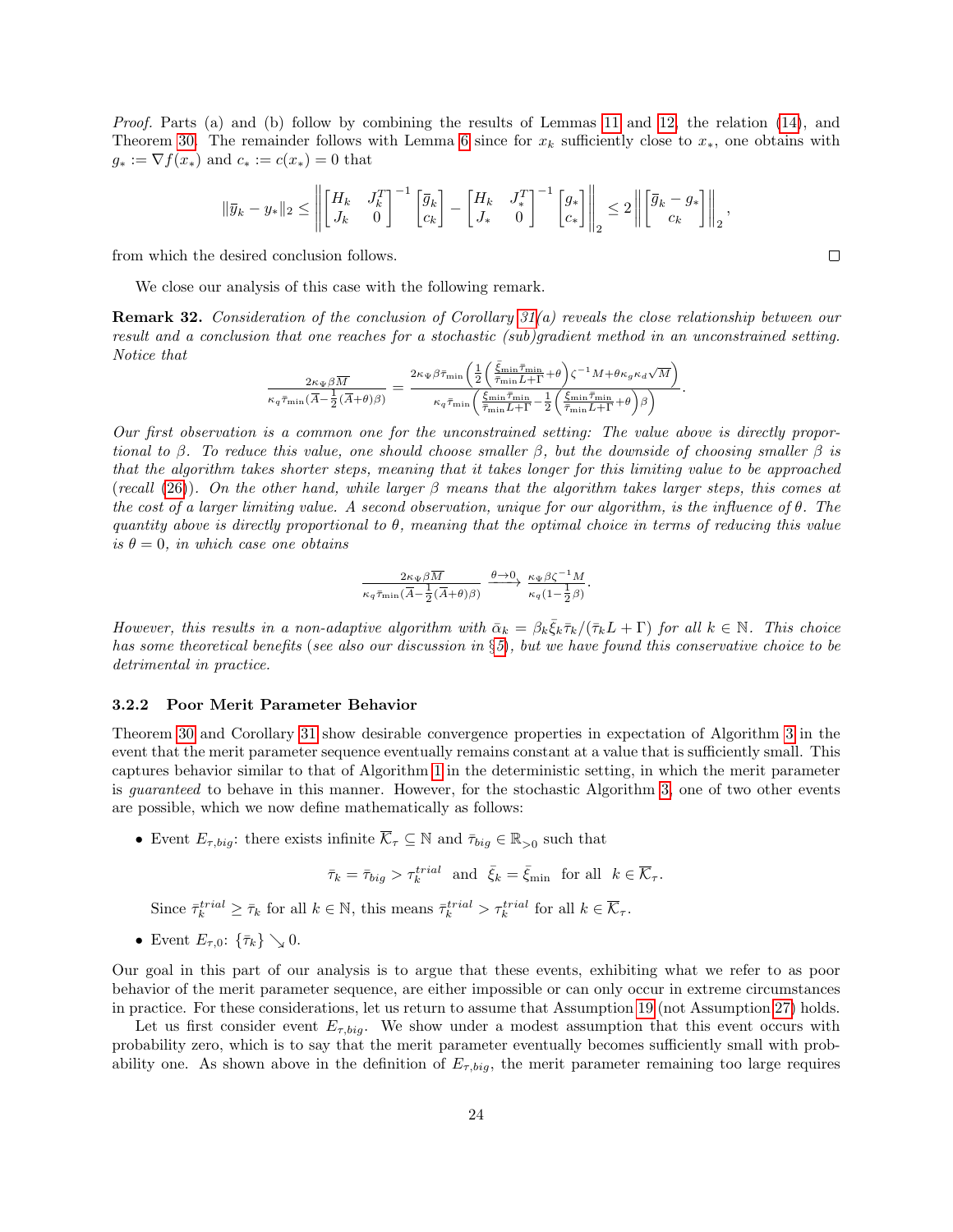that the stochastic trial value  $\bar{\tau}_k^{trial}$  consistently overestimates the deterministic trial value  $\tau_k^{trial}$ . The following proposition shows that under a modest assumption about the behavior of the stochastic gradients and corresponding search directions, this behavior occurs with probability zero. The subsequent proposition then provides an example showing that our modest assumption holds for an archetypal distribution of the stochastic gradients.

<span id="page-24-0"></span>**Proposition 33.** If there exists  $p \in (0,1]$  such that, for all  $k \in \mathbb{N}$ ,

$$
\mathbb{P}_k[\overline{g}_k^T \overline{d}_k + \max\{\overline{d}_k^T H_k \overline{d}_k, 0\} \ge g_k^T d_k + \max\{d_k^T H_k d_k, 0\}] \ge p,
$$

then  $E_{\tau,big}$  occurs with probability zero.

*Proof.* If, in any run of the algorithm,  $g_k^T d_k + \max\{d_k^T H_k d_k, 0\} \leq 0$  for all sufficiently large  $k \in \mathbb{N}$ , then  $\tau_k^{trial} = \infty$  for all sufficiently large  $k \in \mathbb{N}$  and event  $E_{\tau,big}$  does not occur. Hence, let us define  $\mathcal{K}_{gd} \subseteq \mathbb{N}$  as the set of indices such that  $k \in \mathcal{K}_{gd}$  if and only if  $g_k^T d_k + \max\{d_k^T H_k d_k, 0\} > 0$ , and let us restrict attention to runs in which  $\mathcal{K}_{gd}$  is infinite. For any  $k \in \mathcal{K}_{gd}$ , it follows that the inequality  $\bar{g}_k^T \bar{d}_k + \max\{\bar{d}_k^T H_k \bar{d}_k, 0\} \ge$  $g_k^T d_k + \max\{d_k^T H_k d_k, 0\}$  holds if and only if

$$
\bar{\tau}_k^{trial} = \frac{(1-\sigma)\|c_k\|_1}{\bar{g}_k^T \bar{d}_k + \max\{\bar{d}_k^T H_k \bar{d}_k, 0\}} \le \frac{(1-\sigma)\|c_k\|_1}{g_k^T d_k + \max\{d_k^T H_k d_k, 0\}} = \tau_k^{trial}.
$$

Hence, it follows from the conditions of the proposition, the fact that  $\bar{\tau}_k \leq \bar{\tau}_k^{trial}$  for all  $k \in \mathbb{N}$ , and the fact that  $\mathcal{K}_{gd}$  is infinite, that for any  $k \in \mathbb{N}$  the probability is one that for a subsequent iteration number  $\hat{k} \geq k$ one finds  $\bar{\tau}_k \leq \bar{\tau}_k^{trial} \leq \tau_k^{trial}$ . This, the fact that Lemma [16](#page-10-1) implies that  $\{\tau_k^{trial}\}$  is bounded away from zero, and the fact that if the merit parameter is ever decreased then it is done so by a constant factor, shows that one has  $\bar{\tau}_k \leq \tau_k^{trial}$  for all sufficiently large  $k \in \mathbb{N}$  with probability one.  $\Box$ 

As a concrete example of a setting that offers the minimum probability required in Proposition [33,](#page-24-0) we offer the following. This is clearly only one of many example situations that one could consider to mimic real-world scenarios.

**Example 34.** If, for all  $k \in \mathbb{N}$ , one has  $H_k \succ 0$  and  $\bar{g}_k \sim \mathcal{N}(g_k, \Sigma_k)$  for some  $\Sigma_k \in \mathbb{S}^n$  with  $\Sigma_k \succ 0$ , then the condition in Proposition [33](#page-24-0) holds with  $p = \frac{1}{2}$ .

*Proof.* Let  $k \in \mathbb{N}$  be arbitrary. The tangential component of the search direction is  $\overline{u}_k = Z_k \overline{w}_k$ , where, under Assumption [4](#page-4-2) and the stated conditions,  $\overline{w}_k = -(Z_k^T H_k Z_k)^{-1} Z_k^T (\overline{g}_k + H_k v_k)$ . Plugging in this solution and simplifying yields

$$
\bar{g}_k^T \bar{d}_k + \bar{d}_k^T H_k \bar{d}_k = v_k^T H_k^{1/2} (I - H_k^{1/2} Z_k (Z_k^T H_k Z_k)^{-1} Z_k^T H_k^{1/2}) (H_k^{-1/2} \bar{g}_k + H_k^{1/2} v_k).
$$

Since  $\bar{g}_k$  is normally distributed with mean  $g_k$ , it follows that this value is normally distributed with mean of the same form, but with  $g_k$  in place of  $\bar{g}_k$  (see, e.g., [\[30\]](#page-29-10)). Since a normally distributed random variable takes values greater than or equal to its expected value with probability  $\frac{1}{2}$ , the conclusion follows.  $\Box$ 

Let us now consider the event  $E_{\tau,0}$ . One can learn from Lemmas [15](#page-10-0) and [16](#page-10-1) from the deterministic setting that the following holds true.

<span id="page-24-1"></span>**Proposition 35.** Consider an arbitrary constant  $g_{\text{max}} \in \mathbb{R}_{>0}$ . If, for a run of Algorithm [3,](#page-14-0) the stochastic gradient estimates satisfy  $\|\bar{g}_k - g_k\|_2 \leq g_{\text{max}}$  for all  $k \in \mathbb{N}$ , then the sequence of tangential step components  $\{\overline{u}_k\}$  is bounded, and there exists  $\overline{k}_{\tau} \in \mathbb{N}$  and  $\overline{\tau}_{\min} \in \mathbb{R}_{>0}$  such that  $\overline{\tau}_k = \overline{\tau}_{\min}$  for all  $k \geq \overline{k}_{\tau}$ .

Proof. Boundedness in norm of the tangential step components follows in the same manner as in Lemma [15](#page-10-0) with  $(\bar{g}_k, \bar{u}_k)$  in place of  $(g_k, u_k)$ . Further, the claimed behavior of the merit parameter sequence follows in the same manner as in the proof of Lemma [16](#page-10-1) using  $(\bar{g}_k, d_k, \bar{u}_k)$  in place of  $(g_k, d_k, u_k)$ , where in place of the constants  $(\kappa_{\tau,1}, \kappa_{\tau,2})$  one derives constants  $(\bar{\kappa}_{\tau,1}, \bar{\kappa}_{\tau,2})$  whose value depends on  $g_{\text{max}}$  as well as the upper bound on the sequence  $\{\|g_k\|_2\}$  (under Assumption [1\)](#page-3-2).  $\Box$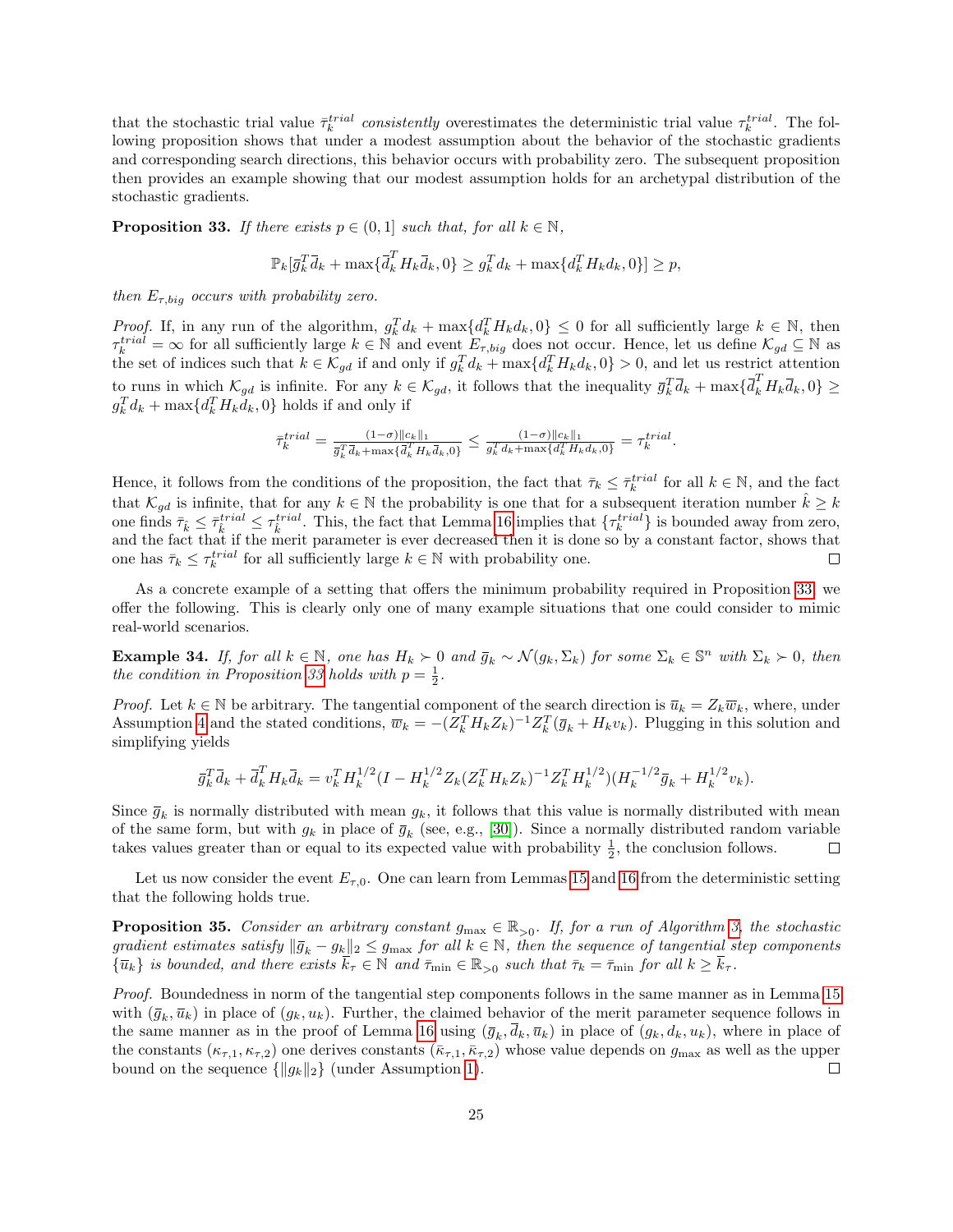By Proposition [35,](#page-24-1) if the differences between the stochastic gradient estimates and true gradients are bounded in norm, then the merit parameter sequence will not vanish, i.e., event  $E_{\tau,0}$  will not occur. This is guaranteed if the distributions defining the stochastic gradients  $\{\bar{g}_k\}$  ensure uniform boundedness or, e.g., if

$$
f(x) = \frac{1}{N} \sum_{i=1}^{N} f_i(x) \text{ and } \overline{g}_k := \nabla f_{i_k}(x_k) \text{ for all } k \in \mathbb{N},
$$

where the component functions  $\{f_i\}$  have bounded derivatives over a set containing the iterates and in each iteration  $i_k$  is randomly sampled uniformly from  $\{1, \ldots, N\}$ .

## <span id="page-25-0"></span>4 Numerical Results

In this section, we demonstrate the empirical performance of our proposed Algorithm [1](#page-7-0) (for the deterministic setting) and Algorithm [3](#page-14-0) (for the stochastic setting) using Matlab implementations. We consider their performance on a subset of the equality constrained problems from the CUTE collection [\[1\]](#page-27-2). Specifically, of the 123 such problems in the set, we selected those for which (i) f is not a constant function,  $(ii) n+m \le 1000$ , and *(iii)* the LICQ held at all iterates in all runs of all algorithms that we ran. This selection resulted in a total of 49 problems. Each problem comes with an initial point, which we used in our experiments.

#### 4.1 Deterministic Setting

Our goal in this setting is to demonstrate that, in practice, our proposed Algorithm [1](#page-7-0) ("SQP Adaptive") is as reliable a method as the state-of-the-art Algorithm [2](#page-8-0) ("SQP Backtracking"). We do not claim that "SQP Adaptive" is as efficient as "SQP Backtracking" since, as has been verified by others in the literature, the line search scheme is very effective across a broad range of problems. That said, since our algorithm for the stochastic setting is based on "SQP Adaptive," it is at least of interest to demonstrate that this approach is as reliable as "SQP Backtracking" in practice. For these experiments, we chose each  $H_k$  to be the Hessian of the Lagrangian at  $(x_k, y_{k-1})$ . For both algorithms, for any k such that the inertia of the matrix in [\(6\)](#page-4-3) is not correct with this choice, a multiple of the identity is added in an iterative manner until the correct inertia is attained. This is a common strategy in state-of-the-art constrained optimization software; see, e.g., [\[31\]](#page-29-11).

For our experiments, the parameters were set as:  $\tau_{-1} = 1$ ,  $\epsilon = 10^{-6}$ ,  $\sigma = 1/2$ ,  $\eta = 10^{-4}$ ,  $\rho = 3$ ,  $L_{-1} = 1$ ,  $\gamma_{-1,i} = 1, \nu = 1/2$  $\gamma_{-1,i} = 1, \nu = 1/2$  $\gamma_{-1,i} = 1, \nu = 1/2$ , and  $\alpha = 1$ . In Line [5](#page-7-0) of Algorithm 1, all Lipschitz constant estimates were set as  $1/2$ times the estimates from the previous iteration. A run terminated with a message of success if iteration  $k \leq 10^4$  yielded

$$
||g_k + J_k^T y_k||_{\infty} \le 10^{-6} \max\{1, ||g_0 + J_0^T y_0||_{\infty}\}\
$$
and  $||c_k||_{\infty} \le 10^{-6} \max\{1, ||c_0||_{\infty}\};$ 

otherwise, the run was considered a failure. Figure [2](#page-26-1) provides Dolan-Mor´e performance profiles [\[11\]](#page-28-17) for iterations and function evaluations required by the two methods. (The profiles are capped at  $t = 20$ .) As expected, the performance of "SQP Backtracking" was typically better than that of "SQP Adaptive." That said, "SQP Adaptive" was as reliable as this state-of-the-art approach. Over all iterations of all runs of "SQP Adaptive," the stepsize  $\alpha_k$  was chosen less than one 40.9% of the time, equal to one 41.8% of the time, and greater than one 17.3% percent of the time.

#### 4.2 Stochastic Setting

Our goal in this setting is to compare the performance of our proposed Algorithm [3](#page-14-0) ("Stochastic SQP") against that of a stochastic subgradient method ("Stochastic subgradient") applied to minimize the exact penalty function [\(3\)](#page-4-5) (which represents the current state-of-the-art for constrained stochastic optimization). For these experiments, we used our test set of 49 CUTE problems, but considered multiple runs for different levels of noise. In particular, for a given run of an algorithm, we fixed  $\epsilon_N \in \{10^{-8}, 10^{-4}, 10^{-2}, 10^{-1}\}$ , then for each iteration set the stochastic gradient estimate as  $\bar{g}_k = \mathcal{N}(g_k, \epsilon_N I)$ . For each problem and noise level,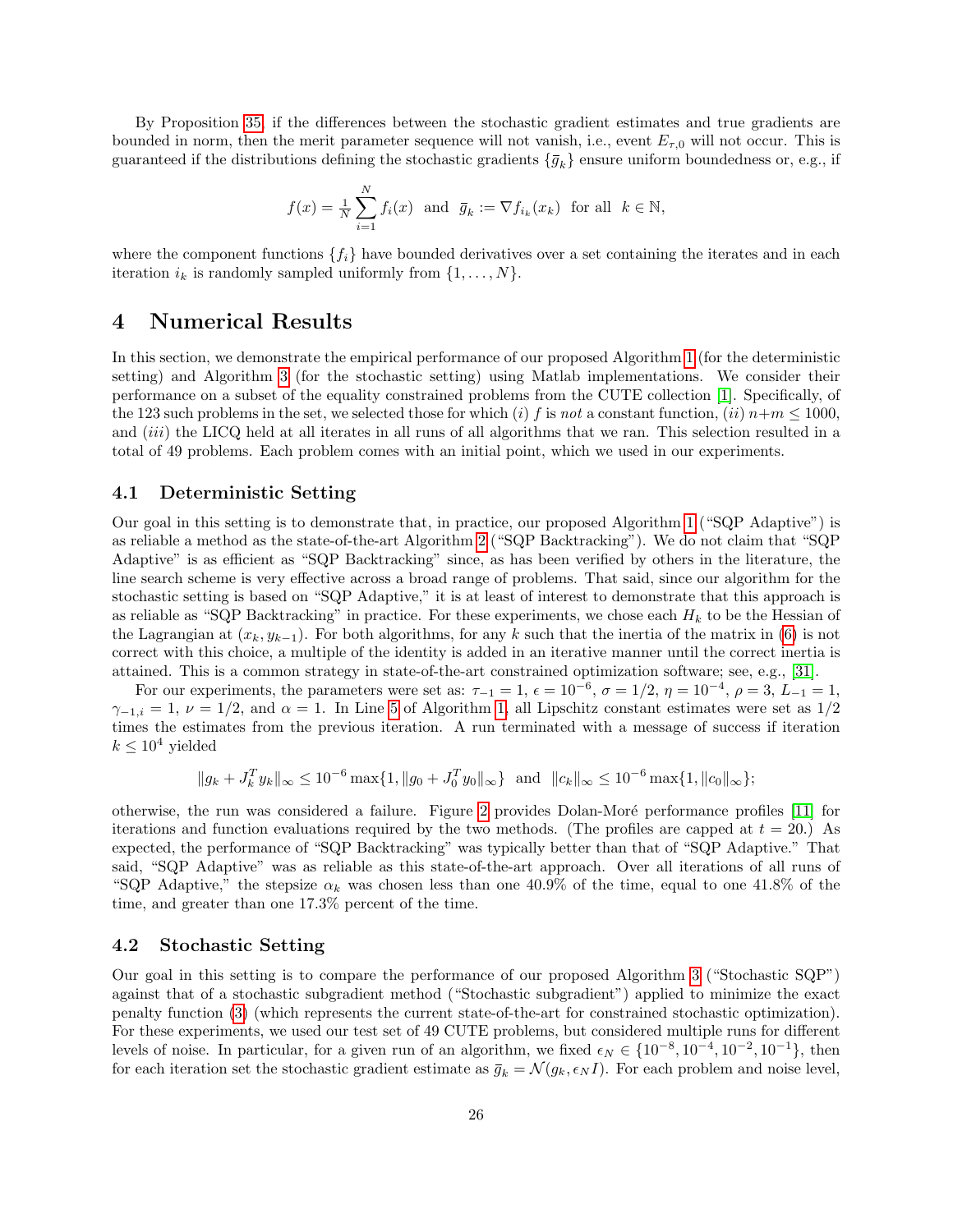

<span id="page-26-1"></span>Figure 2: Performance profiles for "SQP Adaptive" and "SQP Backtracking" for problems from the CUTE test set in terms of iterations (left) and function evaluations (right).

we ran 10 instances. This led to a total of 490 problem instances for each algorithm and noise level. Each run of "Stochastic SQP" was given a budget of 1000 iterations while each run of "Stochastic Subgradient" was given a budget of 10000 iterations. We tuned the value of  $\tau$  individually for each problem instance for "Stochastic Subgradient." In particular, for each problem instance, we ran the algorithm for the 11 values  $\tau \in \{10^{-10}, 10^{-9}, \ldots, 10^{-1}, 10^{0}\}\$  and selected the value for that instance that led to the best results in terms of feasibility and optimality errors (see below). Overall, this means that for each problem, "Stochastic Subgradient" was given 110 times the number of iterations that were allowed for "Stochastic SQP." (This broad range of  $\tau$  was needed by "Stochastic Subgradient" to obtain its best results. The selected  $\tau$  values were roughly evenly distributed over the set from  $10^{-10}$  to  $10^{0}$ .)

For both methods, the Lipschitz constants L and  $\Gamma = \sum_{i=1}^{m} \gamma_i$  were estimated using differences of gradients near the initial point and kept fixed for all subsequent iterations. (This process was done so that L and  $\Gamma$  were the same for both methods for each problem.) For "Stochastic SQP," we set  $H_k = I$  for all k for fairness of comparison with the (first-order) subgradient method. The other inputs for "Stochastic SQP" were set as:  $\bar{\tau}_{-1} = 1$ ,  $\epsilon = 10^{-6}$ ,  $\sigma = 1/2$ ,  $\bar{\xi}_{-1} = 1$ ,  $\theta = 10$ , and  $\beta_k = 1$  for all k. "Stochastic Subgradient" was run with a constant stepsize  $\frac{\tau}{\tau L+\Gamma}$  for all k.

For each algorithm and each problem instance, we computed a resulting feasibility error and optimality error as follows. If a run produced an iterate that was sufficiently feasible in the sense that  $||c_k||_{\infty} \le$  $10^{-6}$  max $\{1, \|c_0\|_{\infty}\}$  for some k, then, with the largest k corresponding to such a feasible iterate, the feasibility error was reported as  $||c_k||_{\infty}$  and the optimality error was reported as  $||g_k + J_k^T y_k||_{\infty}$ , where  $y_k$  was computed as a least-squares multiplier using the true gradient  $g_k$  and  $J_k$ . (In this manner, the optimality error is not based on a stochastic gradient; rather, it is a true measure of optimality corresponding to the iterate  $x_k$ . On the other hand, if a run produced no sufficiently feasible iterate, then the feasibility error and optimality error were computed in this manner at the *least infeasible* iterate during the run. The results are reported in the form of box plots in Figure [3.](#page-27-3)

Finally, let us comment on the occurrence of the event [\(25\)](#page-19-0). In all runs of "Stochastic SQP," we found that  $\bar{\tau}_k \leq \tau_k^{trial}$  held 100% of the time in the last 100 iterations. In fact, for the noise levels  $10^{-8}$ ,  $10^{-4}$ ,  $10^{-2}$ , and  $10^{-1}$ , this inequality held in 99.92%, 99.10%, 99.22%, and 99.65%, respectively, of all iterations. This provides evidence that the theory offered under the event [\(25\)](#page-19-0) is relevant in practice.

## <span id="page-26-0"></span>5 Conclusion

We have presented, analyzed, and tested sequential quadratic optimization algorithms for solving smooth nonlinear optimization problems with equality constraints. Our first algorithm is based on a state-of-the-art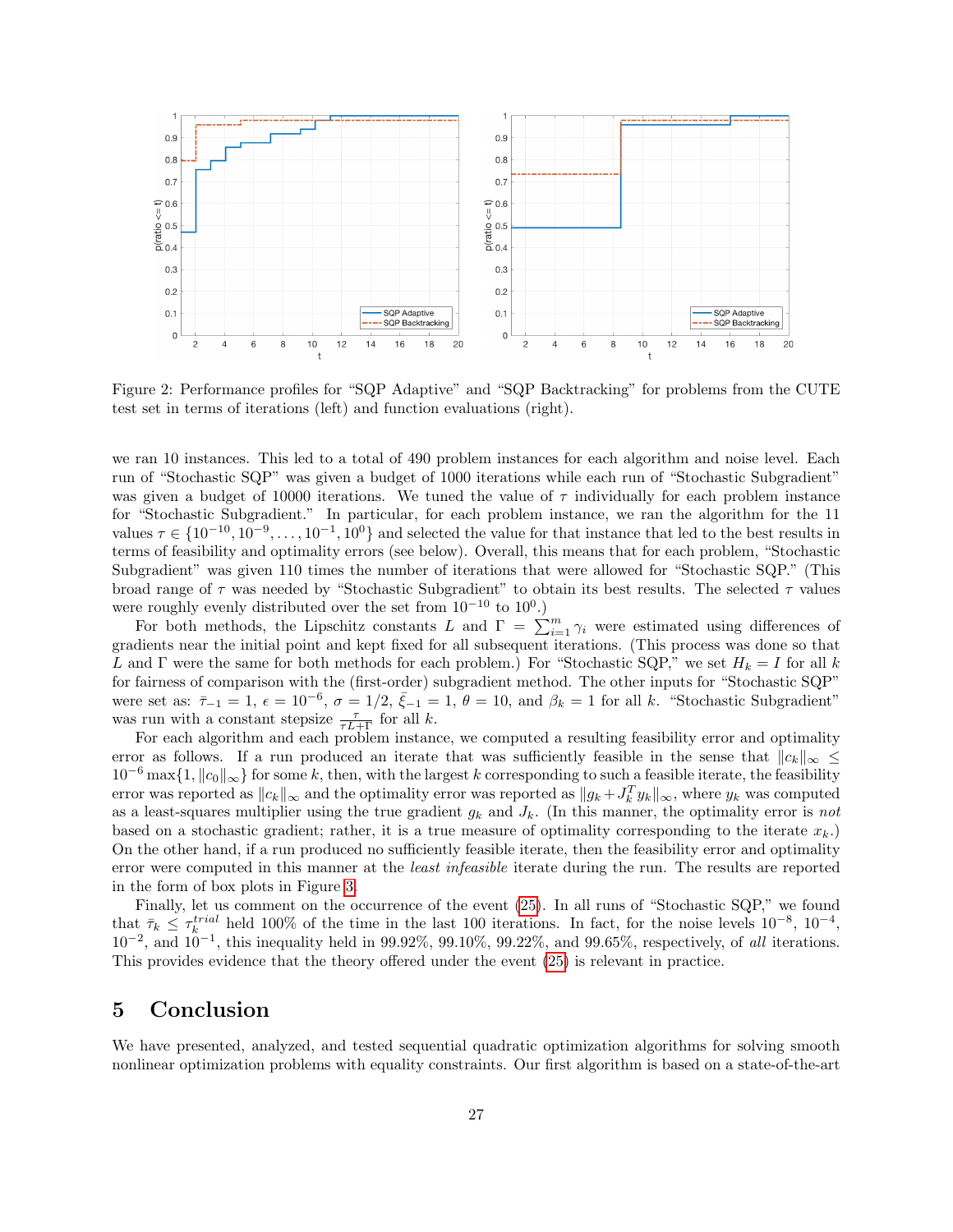

<span id="page-27-3"></span>Figure 3: Box plots for feasibility errors (left) and optimality errors (right).

line-search SQP method, but employs a stepsize scheme based on (adaptively estimated) Lipschitz constants in place of the line search. We have shown that this method has convergence guarantees that match those of the state-of-the-art line-search SQP method, and our numerical experiments show that the algorithm is as reliable as this state-of-the-art approach. Based on this proposed algorithm, our second algorithm is designed to solve problems involving deterministic constraint functions, but a stochastic objective function. We have proved that under good behavior of the merit function parameter, the algorithm possesses convergence guarantees that match those of our deterministic algorithm in expectation. We have also argued that certain poor behavior of the merit function parameter will only occur in extreme circumstances, and other poor behavior only occurs with probability zero (and in any case can be safeguarded against). Our numerical experiments show that our algorithm for the stochastic setting consistently and significantly outperforms a (sub)gradient method employed to minimize a penalty function, which is an algorithm that represents the current state-of-the-art in the context of stochastic constrained optimization.

One assumption required for our analysis is that the iterates remain in an open convex set over which the objective and constraint functions and their derivatives remain bounded. This is not ideal in the context of a stochastic algorithm, although it is more forgivable in a constrained setting than in an unconstrained setting since the algorithm is designed to be driven to the deterministic feasible region. That being said, one could loosen this assumption if one were to apply our algorithm with  $\theta = 0$ . Indeed, notice that in our analysis in §[3.2.1,](#page-19-1) boundedness of  $\{||g_k||_2\}$  is primarily required in Lemma [28,](#page-19-3) but with  $\theta = 0$  one finds directly that, for  $k \geq \bar{k}_{\tau,\xi}$ ,

$$
\mathbb{E}_k[\bar{\alpha}_k \bar{\tau}_k g_k^T(\bar{d}_k - d_k)] = \left(\frac{\beta_k \bar{\xi}_{\min} \bar{\tau}_{\min}}{\bar{\tau}_{\min} L_k + \Gamma_k}\right) \bar{\tau}_{\min} \mathbb{E}_k[g_k^T(\bar{d}_k - d_k)] = 0.
$$

Hence, our assumption about the boundedness of  $\{||g_k||_2\}$  is only needed when  $\theta > 0$ . We have proposed our algorithm for this setting since it is the context of  $\theta > 0$  that allows the stepsize scheme in our algorithm to be adaptive, which has a significant benefit in terms of practical performance of the method.

## References

- <span id="page-27-2"></span>[1] Ingrid Bongartz, Andrew R Conn, Nick Gould, and Ph L Toint. Cute: Constrained and unconstrained testing environment. ACM Transactions on Mathematical Software (TOMS), 21(1):123–160, 1995.
- <span id="page-27-0"></span>[2] L´eon Bottou, Frank E Curtis, and Jorge Nocedal. Optimization methods for large-scale machine learning. SIAM Review, 60(2):223–311, 2018.
- <span id="page-27-1"></span>[3] R. H. Byrd, M. E. Hribar, and J. Nocedal. An interior point algorithm for large-scale nonlinear programming. SIAM Journal on Optimization, 9(4):877–900, 1999.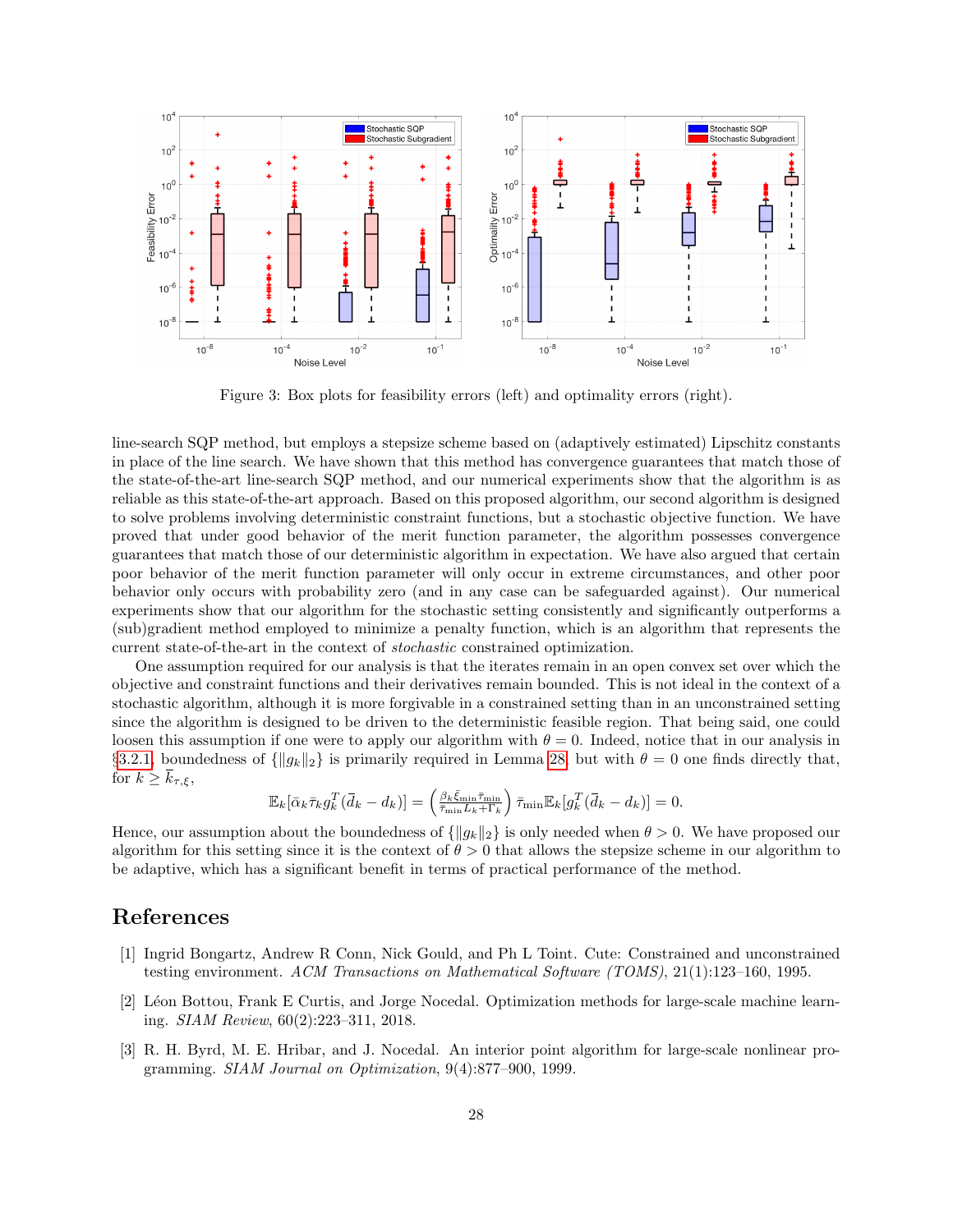- <span id="page-28-14"></span>[4] Richard H. Byrd, Frank E. Curtis, and Jorge Nocedal. An Inexact SQP Method for Equality Constrained Optimization. SIAM Journal on Optimization, 19(1):351–369, 2008.
- <span id="page-28-15"></span>[5] Richard H. Byrd, Frank E. Curtis, and Jorge Nocedal. An Inexact Newton Method for Nonconvex Equality Constrained Optimization. Mathematical Programming, 122(2):273–299, 2010.
- <span id="page-28-13"></span>[6] Richard H. Byrd, Jean Charles Gilbert, and Jorge Nocedal. A trust region method based on interior point techniques for nonlinear programming. Mathematical Programming, 89(1):149–185, 2000.
- <span id="page-28-6"></span>[7] Changan Chen, Frederick Tung, Naveen Vedula, and Greg Mori. Constraint-aware deep neural network compression. In Proceedings of the European Conference on Computer Vision (ECCV), pages 400–415, 2018.
- <span id="page-28-2"></span>[8] A. R. Conn, N. I. M. Gould, and Ph. L. Toint. LANCELOT: A Fortran package for large-scale nonlinear optimization (Release A). Number 17 in Springer Series in Computational Mathematics. Springer Verlag, Heidelberg, Berlin, New York, 1992.
- <span id="page-28-0"></span>[9] R. Courant. Variational methods for the solution of problems of equilibrium and vibrations. Bull. Amer. Math. Soc., 49(1):1–23, 01 1943.
- <span id="page-28-16"></span>[10] Frank E. Curtis and Daniel P. Robinson. Exploiting Negative Curvature in Deterministic and Stochastic Optimization. Mathematical Programming, Series B, 176(1):69–94, 2019.
- <span id="page-28-17"></span>[11] Elizabeth D Dolan and Jorge J Moré. Benchmarking optimization software with performance profiles. Mathematical programming, 91(2):201–213, 2002.
- <span id="page-28-1"></span>[12] R. Fletcher. Practical Methods of Optimization. John Wiley and Sons, Chichester, UK, 2 edition, 1987.
- <span id="page-28-9"></span>[13] Donald Goldfarb, Garud Iyengar, and Chaoxu Zhou. Linear convergence of stochastic Frank-Wolfe variants. arXiv preprint arXiv:1703.07269, 2017.
- <span id="page-28-4"></span>[14] S. P. Han. A Globally Convergent Method for Nonlinear Programming. Journal of Optimization Theory and Applications, 22(3):297–309, 1977.
- <span id="page-28-5"></span>[15] S. P. Han and O. L. Mangasarian. Exact Penalty Functions in Nonlinear Programming. Mathematical Programming, 17:251–269, 1979.
- <span id="page-28-10"></span>[16] Elad Hazan and Haipeng Luo. Variance-reduced and projection-free stochastic optimization. In International Conference on Machine Learning, pages 1263–1271, 2016.
- <span id="page-28-3"></span>[17] M. R. Hestenes. Multiplier and Gradient Methods. Journal of Optimization Theory and Applications, 4:303–320, 1969.
- <span id="page-28-7"></span>[18] Soumava Kumar Roy, Zakaria Mhammedi, and Mehrtash Harandi. Geometry aware constrained optimization techniques for deep learning. In Proceedings of the IEEE Conference on Computer Vision and Pattern Recognition, pages 4460–4469, 2018.
- <span id="page-28-11"></span>[19] Francesco Locatello, Alp Yurtsever, Olivier Fercoq, and Volkan Cevher. Stochastic Frank-Wolfe for composite convex minimization. In Advances in Neural Information Processing Systems, pages 14269– 14279, 2019.
- <span id="page-28-12"></span>[20] Haihao Lu and Robert M Freund. Generalized stochastic Frank-Wolfe algorithm with stochastic substitute gradient for structured convex optimization. Mathematical Programming, pages 1–33, 2020.
- <span id="page-28-8"></span>[21] Yatin Nandwani, Abhishek Pathak, and Parag Singla. A primal-dual formulation for deep learning with constraints. In Advances in Neural Information Processing Systems, pages 12157–12168, 2019.